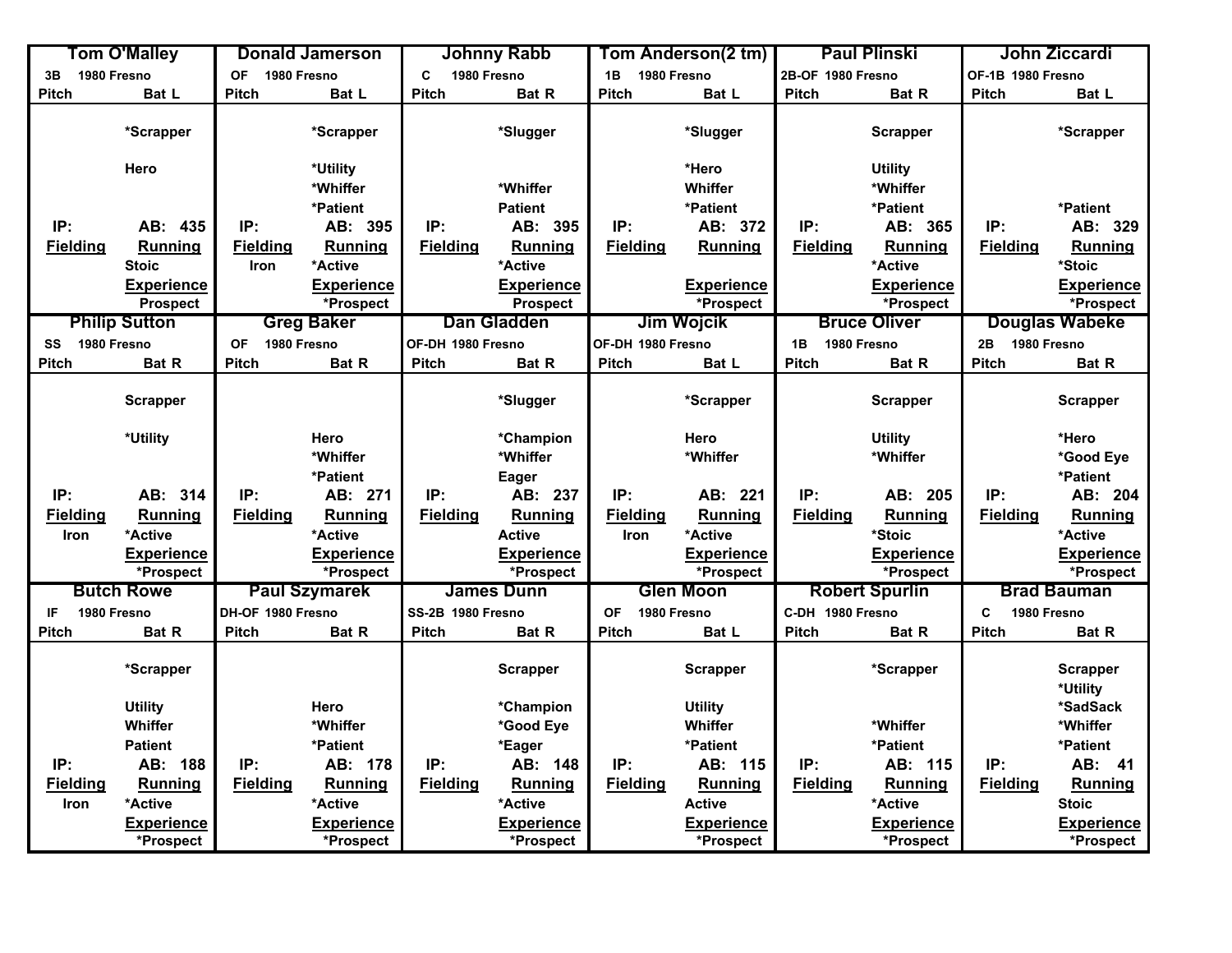|                          | <b>Stan Morton</b>          |                          | <b>Rich Kittrell</b>   |                          | <b>Ron Pisel</b>          |                          | <b>Frank Williams</b>     |                          | <b>DeWayne Buice</b> |                          | Lou Marietta             |
|--------------------------|-----------------------------|--------------------------|------------------------|--------------------------|---------------------------|--------------------------|---------------------------|--------------------------|----------------------|--------------------------|--------------------------|
| 1980 Fresno<br><b>OF</b> |                             | 1980 Fresno<br><b>SP</b> |                        | 1980 Fresno<br><b>SP</b> |                           | 1980 Fresno<br><b>SP</b> |                           | RP-SP 1980 Fresno        |                      | 1980 Fresno<br><b>RP</b> |                          |
| <b>Pitch</b>             | Bat L                       | Pitch L                  | <b>Bat</b>             | Pitch R                  | <b>Bat</b>                | Pitch R                  | <b>Bat</b>                | Pitch R                  | <b>Bat</b>           | Pitch R                  | <b>Bat</b>               |
|                          | <b>Scrapper</b><br>*Utility |                          |                        |                          |                           | *Star                    |                           | *Star                    |                      |                          |                          |
|                          | *SadSack                    |                          |                        |                          |                           | *Flash                   |                           | *Flash                   |                      |                          |                          |
|                          | Whiffer                     | *Control                 |                        |                          |                           | *Wild                    |                           |                          |                      |                          |                          |
|                          | <b>Patient</b>              |                          |                        |                          |                           |                          |                           |                          |                      |                          |                          |
| IP:                      | AB: 31                      | IP: 146                  | AB:                    | IP: 146                  | AB:                       | IP:<br>114               | AB:                       | IP: 100                  | AB:                  | IP: 100                  | AB:                      |
| <b>Fielding</b>          | <b>Running</b>              | <b>Fielding</b>          | Running                | <b>Fielding</b>          | Running                   | <b>Fielding</b>          | Running                   | <b>Fielding</b>          | <b>Running</b>       | <b>Fielding</b>          | Running                  |
|                          | <b>Stoic</b>                |                          |                        | Iron                     |                           |                          |                           | <b>Iron</b>              |                      |                          |                          |
|                          | Experience                  |                          | <b>Experience</b>      |                          | <b>Experience</b>         |                          | <b>Experience</b>         |                          | <b>Experience</b>    |                          | <b>Experience</b>        |
|                          | *Prospect                   |                          | *Prospect              |                          | *Prospect                 |                          | *Prospect                 |                          | *Prospect            |                          | *Prospect                |
|                          | <b>Alan Fowlkes</b>         |                          | <b>Matt Sutherland</b> |                          | <b>Greg Moyer</b>         |                          | <b>Dave Sensenbrenner</b> |                          | <b>Pat Alexander</b> |                          | <b>Phillip Hinirichs</b> |
| SP-RP 1980 Fresno        |                             | 1980 Fresno<br><b>SP</b> |                        | <b>SP</b><br>1980 Fresno |                           | 1980 Fresno<br><b>SP</b> |                           | 1980 Fresno<br><b>SP</b> |                      | CL 1980 Fresno           |                          |
| Pitch R                  | <b>Bat</b>                  | Pitch L                  | <b>Bat</b>             | Pitch R                  | <b>Bat</b>                | Pitch R                  | <b>Bat</b>                | Pitch L                  | <b>Bat</b>           | Pitch R                  | <b>Bat</b>               |
| Ace                      |                             | 'Struggler               |                        | Star                     |                           | <b>Ace</b>               |                           | *Star                    |                      | Ace<br><b>Star</b>       |                          |
| Flash                    |                             |                          |                        | *Flash                   |                           |                          |                           |                          |                      | *Flash                   |                          |
| Control                  |                             | Wild                     |                        |                          |                           | *Wild                    |                           |                          |                      | *Control                 |                          |
|                          |                             |                          |                        |                          |                           |                          |                           |                          |                      |                          |                          |
| IP: 88                   | AB:                         | IP:<br>88                | AB:                    | IP:<br>79                | AB:                       | IP:<br>77                | AB:                       | IP:<br>73                | AB:                  | IP:<br>47                | AB:                      |
| <b>Fielding</b>          | Running                     | <b>Fielding</b>          | Running                | <b>Fielding</b>          | <b>Running</b>            | <b>Fielding</b>          | Running                   | <b>Fielding</b>          | Running              | <b>Fielding</b>          | Running                  |
|                          |                             |                          |                        |                          |                           |                          |                           |                          |                      |                          | <b>Stoic</b>             |
|                          | <b>Experience</b>           |                          | <b>Experience</b>      |                          | <b>Experience</b>         |                          | <b>Experience</b>         |                          | <b>Experience</b>    |                          | <b>Experience</b>        |
|                          | *Prospect                   |                          | *Prospect              |                          | *Prospect                 |                          | *Prospect                 |                          | *Prospect            |                          | *Prospect                |
|                          | <b>Frank Casarez</b>        |                          | <b>Mark Lohuis</b>     | (DH League)              |                           |                          |                           |                          |                      |                          |                          |
| RP 1980 Fresno           |                             | 1980 Fresno<br><b>RP</b> |                        |                          |                           |                          |                           |                          |                      |                          |                          |
| Pitch R                  | <b>Bat</b>                  | Pitch R                  | <b>Bat</b>             |                          |                           |                          |                           |                          |                      |                          |                          |
| <b>Workman</b>           |                             | Workman                  |                        |                          | <b>1980 Fresno Giants</b> |                          |                           |                          |                      |                          |                          |
| <b>Flash</b>             |                             |                          |                        |                          | 74-66                     |                          |                           |                          |                      |                          |                          |
| Wild                     |                             |                          |                        |                          | <b>Euless Park</b>        |                          |                           |                          |                      |                          |                          |
|                          |                             |                          |                        |                          |                           |                          |                           |                          |                      |                          |                          |
| IP:<br>35                | AB:                         | IP:<br>34                | AB:                    |                          |                           |                          |                           |                          |                      |                          |                          |
| <b>Fielding</b>          | Running                     | <b>Fielding</b>          | Running                |                          |                           |                          |                           |                          |                      |                          |                          |
|                          |                             |                          |                        | <b>MGR: Jack Mull</b>    |                           |                          |                           |                          |                      |                          |                          |
|                          | <b>Experience</b>           |                          | <b>Experience</b>      |                          |                           |                          |                           |                          |                      |                          |                          |
|                          | *Prospect                   |                          | *Prospect              |                          | 1980 California League    |                          |                           |                          |                      |                          |                          |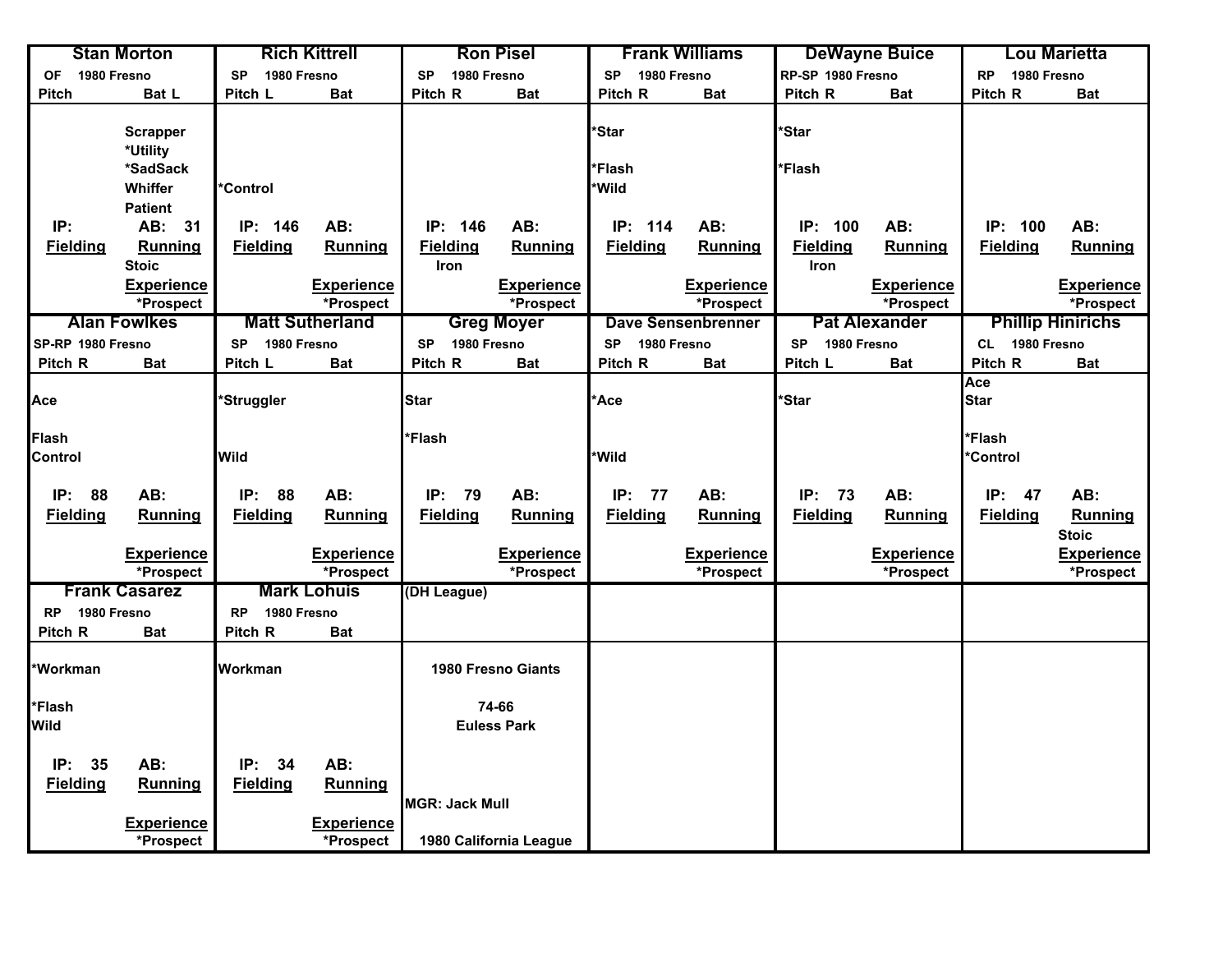| 1980 Lodi<br><b>1980 Lodi</b><br><b>OF</b><br><b>OF</b><br>1980 Lodi<br>1B 1980 Lodi<br>2B<br>SS-3B 1980 Lodi<br>3B<br>1980 Lodi<br><b>Pitch</b><br><b>Pitch</b><br><b>Pitch</b><br>Bat B<br><b>Pitch</b><br>Bat R<br><b>Pitch</b><br>Bat L<br>Bat R<br><b>Bat R</b><br><b>Pitch</b><br>Bat L<br>*Slugger *HR<br><b>Scrapper</b><br>Slugger<br><b>King</b><br>*Scrapper<br><b>Scrapper</b><br>*Hero<br>Hero<br>*Champion<br>Hero<br>Hero<br>*Champion<br>*Good Eye<br><b>Good Eye</b><br>*Patient<br>*Patient<br>*Patient<br>*Patient<br>*Eager<br>*Eager<br>IP:<br>IP:<br>IP:<br>IP:<br>IP:<br>AB: 393<br>IP:<br>AB: 366<br>AB: 359<br>AB: 513<br>AB: 456<br>AB: 418<br><b>Fielding</b><br><b>Fielding</b><br><b>Fielding</b><br><b>Fielding</b><br><b>Fielding</b><br>Running<br><b>Running</b><br>Running<br><b>Fielding</b><br>Running<br><b>Running</b><br><b>Running</b><br>*Active<br>*Active<br>*Active<br><b>DBL Active</b><br>*Stoic<br><b>Active</b><br>Iron<br>Iron<br>Iron<br><b>Experience</b><br><b>Experience</b><br><b>Experience</b><br><b>Experience</b><br><b>Experience</b><br><b>Prospect</b><br>*Prospect<br>*Prospect<br>*Prospect<br>*Prospect<br>*Prospect<br><b>Rodney Kemp</b><br>R.J. Reynolds<br><b>Murphy Sua</b><br><b>Dave Sax</b><br><b>Kenny Baldwin</b><br><b>Hector Guzman</b><br>OF 1980 Lodi<br>C-DH 1980 Lodi<br>OF 1980 Lodi<br>2B-DH 1980 Lodi<br><b>1980 Lodi</b><br>C-1B 1980 Lodi<br>SS<br><b>Pitch</b><br>Bat B<br>Pitch 0<br>Bat B<br><b>Bat R</b><br><b>Pitch</b><br><b>Pitch</b><br>Bat L<br><b>Pitch</b><br>Bat R<br><b>Pitch</b><br>Bat L<br>*Scrapper<br>*Scrapper<br>*Scrapper<br>*Scrapper<br>Scrapper<br>*Utility<br>*SadSack<br>Hero<br>Hero<br><b>Utility</b><br>*Whiffer<br>*Whiffer<br>*Whiffer<br>*Whiffer<br>*Whiffer<br>*Patient<br>*Patient<br>*Eager<br>*Patient<br>Eager<br>Eager<br>IP:<br>IP:<br>AB: 127<br>IP:<br>IP:<br>AB: 331<br>AB: 299<br>IP:<br>AB: 185<br>AB: 184<br>IP:<br>AB: 123<br>Running<br><b>Fielding</b><br>Running<br><b>Fielding</b><br>Running<br><b>Fielding</b><br>Running<br><b>Fielding</b><br>Running<br><b>Fielding</b><br><b>Fielding</b><br><b>Running</b><br>*Active<br>*Stoic<br>*Stoic<br>*Active<br>*Stoic<br>Iron<br>*Stoic<br>Iron<br><b>Iron</b><br><b>Iron</b><br>Iron<br><b>Experience</b><br><b>Experience</b><br><b>Experience</b><br><b>Experience</b><br><b>Experience</b><br><b>Experience</b><br>*Prospect<br>*Prospect<br>*Prospect<br>*Prospect<br><b>Prospect</b><br>*Prospect<br><b>Gordon Gauntlett</b><br><b>Dann Bilardello</b><br><b>John Robbins</b><br><b>Al Nichols</b><br><b>Miguel Franjul</b><br><b>Timothy Gloyd</b><br><b>1980 Lodi</b><br>1980 Lodi<br>1980 Lodi<br>DH-OF 1980 Lodi<br>SS<br>1980 Lodi<br>SS<br>1980 Lodi<br>C<br>C<br><b>OF</b> |              | <b>Alan Wiggins</b> | <b>Candy Maldonado</b> | <b>Greg Brock</b> | <b>Mark Sheehy</b> | <b>Greg Schultz</b> | <b>David Lanning</b> |
|---------------------------------------------------------------------------------------------------------------------------------------------------------------------------------------------------------------------------------------------------------------------------------------------------------------------------------------------------------------------------------------------------------------------------------------------------------------------------------------------------------------------------------------------------------------------------------------------------------------------------------------------------------------------------------------------------------------------------------------------------------------------------------------------------------------------------------------------------------------------------------------------------------------------------------------------------------------------------------------------------------------------------------------------------------------------------------------------------------------------------------------------------------------------------------------------------------------------------------------------------------------------------------------------------------------------------------------------------------------------------------------------------------------------------------------------------------------------------------------------------------------------------------------------------------------------------------------------------------------------------------------------------------------------------------------------------------------------------------------------------------------------------------------------------------------------------------------------------------------------------------------------------------------------------------------------------------------------------------------------------------------------------------------------------------------------------------------------------------------------------------------------------------------------------------------------------------------------------------------------------------------------------------------------------------------------------------------------------------------------------------------------------------------------------------------------------------------------------------------------------------------------------------------------------------------------------------------------------------------------------------------------------------------------------------------------------------------------------------------------------------------------------------|--------------|---------------------|------------------------|-------------------|--------------------|---------------------|----------------------|
|                                                                                                                                                                                                                                                                                                                                                                                                                                                                                                                                                                                                                                                                                                                                                                                                                                                                                                                                                                                                                                                                                                                                                                                                                                                                                                                                                                                                                                                                                                                                                                                                                                                                                                                                                                                                                                                                                                                                                                                                                                                                                                                                                                                                                                                                                                                                                                                                                                                                                                                                                                                                                                                                                                                                                                                 |              |                     |                        |                   |                    |                     |                      |
|                                                                                                                                                                                                                                                                                                                                                                                                                                                                                                                                                                                                                                                                                                                                                                                                                                                                                                                                                                                                                                                                                                                                                                                                                                                                                                                                                                                                                                                                                                                                                                                                                                                                                                                                                                                                                                                                                                                                                                                                                                                                                                                                                                                                                                                                                                                                                                                                                                                                                                                                                                                                                                                                                                                                                                                 |              |                     |                        |                   |                    |                     |                      |
|                                                                                                                                                                                                                                                                                                                                                                                                                                                                                                                                                                                                                                                                                                                                                                                                                                                                                                                                                                                                                                                                                                                                                                                                                                                                                                                                                                                                                                                                                                                                                                                                                                                                                                                                                                                                                                                                                                                                                                                                                                                                                                                                                                                                                                                                                                                                                                                                                                                                                                                                                                                                                                                                                                                                                                                 |              |                     |                        |                   |                    |                     |                      |
|                                                                                                                                                                                                                                                                                                                                                                                                                                                                                                                                                                                                                                                                                                                                                                                                                                                                                                                                                                                                                                                                                                                                                                                                                                                                                                                                                                                                                                                                                                                                                                                                                                                                                                                                                                                                                                                                                                                                                                                                                                                                                                                                                                                                                                                                                                                                                                                                                                                                                                                                                                                                                                                                                                                                                                                 |              |                     |                        |                   |                    |                     |                      |
|                                                                                                                                                                                                                                                                                                                                                                                                                                                                                                                                                                                                                                                                                                                                                                                                                                                                                                                                                                                                                                                                                                                                                                                                                                                                                                                                                                                                                                                                                                                                                                                                                                                                                                                                                                                                                                                                                                                                                                                                                                                                                                                                                                                                                                                                                                                                                                                                                                                                                                                                                                                                                                                                                                                                                                                 |              |                     |                        |                   |                    |                     |                      |
|                                                                                                                                                                                                                                                                                                                                                                                                                                                                                                                                                                                                                                                                                                                                                                                                                                                                                                                                                                                                                                                                                                                                                                                                                                                                                                                                                                                                                                                                                                                                                                                                                                                                                                                                                                                                                                                                                                                                                                                                                                                                                                                                                                                                                                                                                                                                                                                                                                                                                                                                                                                                                                                                                                                                                                                 |              |                     |                        |                   |                    |                     |                      |
|                                                                                                                                                                                                                                                                                                                                                                                                                                                                                                                                                                                                                                                                                                                                                                                                                                                                                                                                                                                                                                                                                                                                                                                                                                                                                                                                                                                                                                                                                                                                                                                                                                                                                                                                                                                                                                                                                                                                                                                                                                                                                                                                                                                                                                                                                                                                                                                                                                                                                                                                                                                                                                                                                                                                                                                 |              |                     |                        |                   |                    |                     |                      |
|                                                                                                                                                                                                                                                                                                                                                                                                                                                                                                                                                                                                                                                                                                                                                                                                                                                                                                                                                                                                                                                                                                                                                                                                                                                                                                                                                                                                                                                                                                                                                                                                                                                                                                                                                                                                                                                                                                                                                                                                                                                                                                                                                                                                                                                                                                                                                                                                                                                                                                                                                                                                                                                                                                                                                                                 |              |                     |                        |                   |                    |                     |                      |
|                                                                                                                                                                                                                                                                                                                                                                                                                                                                                                                                                                                                                                                                                                                                                                                                                                                                                                                                                                                                                                                                                                                                                                                                                                                                                                                                                                                                                                                                                                                                                                                                                                                                                                                                                                                                                                                                                                                                                                                                                                                                                                                                                                                                                                                                                                                                                                                                                                                                                                                                                                                                                                                                                                                                                                                 |              |                     |                        |                   |                    |                     |                      |
|                                                                                                                                                                                                                                                                                                                                                                                                                                                                                                                                                                                                                                                                                                                                                                                                                                                                                                                                                                                                                                                                                                                                                                                                                                                                                                                                                                                                                                                                                                                                                                                                                                                                                                                                                                                                                                                                                                                                                                                                                                                                                                                                                                                                                                                                                                                                                                                                                                                                                                                                                                                                                                                                                                                                                                                 |              |                     |                        |                   |                    |                     |                      |
|                                                                                                                                                                                                                                                                                                                                                                                                                                                                                                                                                                                                                                                                                                                                                                                                                                                                                                                                                                                                                                                                                                                                                                                                                                                                                                                                                                                                                                                                                                                                                                                                                                                                                                                                                                                                                                                                                                                                                                                                                                                                                                                                                                                                                                                                                                                                                                                                                                                                                                                                                                                                                                                                                                                                                                                 |              |                     |                        |                   |                    |                     |                      |
|                                                                                                                                                                                                                                                                                                                                                                                                                                                                                                                                                                                                                                                                                                                                                                                                                                                                                                                                                                                                                                                                                                                                                                                                                                                                                                                                                                                                                                                                                                                                                                                                                                                                                                                                                                                                                                                                                                                                                                                                                                                                                                                                                                                                                                                                                                                                                                                                                                                                                                                                                                                                                                                                                                                                                                                 |              |                     |                        |                   |                    |                     | <b>Experience</b>    |
|                                                                                                                                                                                                                                                                                                                                                                                                                                                                                                                                                                                                                                                                                                                                                                                                                                                                                                                                                                                                                                                                                                                                                                                                                                                                                                                                                                                                                                                                                                                                                                                                                                                                                                                                                                                                                                                                                                                                                                                                                                                                                                                                                                                                                                                                                                                                                                                                                                                                                                                                                                                                                                                                                                                                                                                 |              |                     |                        |                   |                    |                     |                      |
|                                                                                                                                                                                                                                                                                                                                                                                                                                                                                                                                                                                                                                                                                                                                                                                                                                                                                                                                                                                                                                                                                                                                                                                                                                                                                                                                                                                                                                                                                                                                                                                                                                                                                                                                                                                                                                                                                                                                                                                                                                                                                                                                                                                                                                                                                                                                                                                                                                                                                                                                                                                                                                                                                                                                                                                 |              |                     |                        |                   |                    |                     |                      |
|                                                                                                                                                                                                                                                                                                                                                                                                                                                                                                                                                                                                                                                                                                                                                                                                                                                                                                                                                                                                                                                                                                                                                                                                                                                                                                                                                                                                                                                                                                                                                                                                                                                                                                                                                                                                                                                                                                                                                                                                                                                                                                                                                                                                                                                                                                                                                                                                                                                                                                                                                                                                                                                                                                                                                                                 |              |                     |                        |                   |                    |                     |                      |
|                                                                                                                                                                                                                                                                                                                                                                                                                                                                                                                                                                                                                                                                                                                                                                                                                                                                                                                                                                                                                                                                                                                                                                                                                                                                                                                                                                                                                                                                                                                                                                                                                                                                                                                                                                                                                                                                                                                                                                                                                                                                                                                                                                                                                                                                                                                                                                                                                                                                                                                                                                                                                                                                                                                                                                                 |              |                     |                        |                   |                    |                     |                      |
|                                                                                                                                                                                                                                                                                                                                                                                                                                                                                                                                                                                                                                                                                                                                                                                                                                                                                                                                                                                                                                                                                                                                                                                                                                                                                                                                                                                                                                                                                                                                                                                                                                                                                                                                                                                                                                                                                                                                                                                                                                                                                                                                                                                                                                                                                                                                                                                                                                                                                                                                                                                                                                                                                                                                                                                 |              |                     |                        |                   |                    |                     |                      |
|                                                                                                                                                                                                                                                                                                                                                                                                                                                                                                                                                                                                                                                                                                                                                                                                                                                                                                                                                                                                                                                                                                                                                                                                                                                                                                                                                                                                                                                                                                                                                                                                                                                                                                                                                                                                                                                                                                                                                                                                                                                                                                                                                                                                                                                                                                                                                                                                                                                                                                                                                                                                                                                                                                                                                                                 |              |                     |                        |                   |                    |                     |                      |
|                                                                                                                                                                                                                                                                                                                                                                                                                                                                                                                                                                                                                                                                                                                                                                                                                                                                                                                                                                                                                                                                                                                                                                                                                                                                                                                                                                                                                                                                                                                                                                                                                                                                                                                                                                                                                                                                                                                                                                                                                                                                                                                                                                                                                                                                                                                                                                                                                                                                                                                                                                                                                                                                                                                                                                                 |              |                     |                        |                   |                    |                     |                      |
|                                                                                                                                                                                                                                                                                                                                                                                                                                                                                                                                                                                                                                                                                                                                                                                                                                                                                                                                                                                                                                                                                                                                                                                                                                                                                                                                                                                                                                                                                                                                                                                                                                                                                                                                                                                                                                                                                                                                                                                                                                                                                                                                                                                                                                                                                                                                                                                                                                                                                                                                                                                                                                                                                                                                                                                 |              |                     |                        |                   |                    |                     |                      |
|                                                                                                                                                                                                                                                                                                                                                                                                                                                                                                                                                                                                                                                                                                                                                                                                                                                                                                                                                                                                                                                                                                                                                                                                                                                                                                                                                                                                                                                                                                                                                                                                                                                                                                                                                                                                                                                                                                                                                                                                                                                                                                                                                                                                                                                                                                                                                                                                                                                                                                                                                                                                                                                                                                                                                                                 |              |                     |                        |                   |                    |                     |                      |
|                                                                                                                                                                                                                                                                                                                                                                                                                                                                                                                                                                                                                                                                                                                                                                                                                                                                                                                                                                                                                                                                                                                                                                                                                                                                                                                                                                                                                                                                                                                                                                                                                                                                                                                                                                                                                                                                                                                                                                                                                                                                                                                                                                                                                                                                                                                                                                                                                                                                                                                                                                                                                                                                                                                                                                                 |              |                     |                        |                   |                    |                     |                      |
|                                                                                                                                                                                                                                                                                                                                                                                                                                                                                                                                                                                                                                                                                                                                                                                                                                                                                                                                                                                                                                                                                                                                                                                                                                                                                                                                                                                                                                                                                                                                                                                                                                                                                                                                                                                                                                                                                                                                                                                                                                                                                                                                                                                                                                                                                                                                                                                                                                                                                                                                                                                                                                                                                                                                                                                 |              |                     |                        |                   |                    |                     |                      |
|                                                                                                                                                                                                                                                                                                                                                                                                                                                                                                                                                                                                                                                                                                                                                                                                                                                                                                                                                                                                                                                                                                                                                                                                                                                                                                                                                                                                                                                                                                                                                                                                                                                                                                                                                                                                                                                                                                                                                                                                                                                                                                                                                                                                                                                                                                                                                                                                                                                                                                                                                                                                                                                                                                                                                                                 |              |                     |                        |                   |                    |                     |                      |
|                                                                                                                                                                                                                                                                                                                                                                                                                                                                                                                                                                                                                                                                                                                                                                                                                                                                                                                                                                                                                                                                                                                                                                                                                                                                                                                                                                                                                                                                                                                                                                                                                                                                                                                                                                                                                                                                                                                                                                                                                                                                                                                                                                                                                                                                                                                                                                                                                                                                                                                                                                                                                                                                                                                                                                                 |              |                     |                        |                   |                    |                     |                      |
|                                                                                                                                                                                                                                                                                                                                                                                                                                                                                                                                                                                                                                                                                                                                                                                                                                                                                                                                                                                                                                                                                                                                                                                                                                                                                                                                                                                                                                                                                                                                                                                                                                                                                                                                                                                                                                                                                                                                                                                                                                                                                                                                                                                                                                                                                                                                                                                                                                                                                                                                                                                                                                                                                                                                                                                 |              |                     |                        |                   |                    |                     |                      |
|                                                                                                                                                                                                                                                                                                                                                                                                                                                                                                                                                                                                                                                                                                                                                                                                                                                                                                                                                                                                                                                                                                                                                                                                                                                                                                                                                                                                                                                                                                                                                                                                                                                                                                                                                                                                                                                                                                                                                                                                                                                                                                                                                                                                                                                                                                                                                                                                                                                                                                                                                                                                                                                                                                                                                                                 |              |                     |                        |                   |                    |                     |                      |
|                                                                                                                                                                                                                                                                                                                                                                                                                                                                                                                                                                                                                                                                                                                                                                                                                                                                                                                                                                                                                                                                                                                                                                                                                                                                                                                                                                                                                                                                                                                                                                                                                                                                                                                                                                                                                                                                                                                                                                                                                                                                                                                                                                                                                                                                                                                                                                                                                                                                                                                                                                                                                                                                                                                                                                                 |              |                     |                        |                   |                    |                     |                      |
|                                                                                                                                                                                                                                                                                                                                                                                                                                                                                                                                                                                                                                                                                                                                                                                                                                                                                                                                                                                                                                                                                                                                                                                                                                                                                                                                                                                                                                                                                                                                                                                                                                                                                                                                                                                                                                                                                                                                                                                                                                                                                                                                                                                                                                                                                                                                                                                                                                                                                                                                                                                                                                                                                                                                                                                 | <b>Pitch</b> |                     |                        |                   |                    |                     |                      |
| Bat R<br><b>Pitch</b><br>Bat R<br><b>Pitch</b><br>Bat L<br><b>Pitch</b><br>Bat R<br><b>Pitch</b><br>Bat R<br><b>Pitch</b><br>Bat B                                                                                                                                                                                                                                                                                                                                                                                                                                                                                                                                                                                                                                                                                                                                                                                                                                                                                                                                                                                                                                                                                                                                                                                                                                                                                                                                                                                                                                                                                                                                                                                                                                                                                                                                                                                                                                                                                                                                                                                                                                                                                                                                                                                                                                                                                                                                                                                                                                                                                                                                                                                                                                              |              |                     |                        |                   |                    |                     |                      |
| <b>Scrapper</b><br>*Slugger<br><b>Scrapper</b><br><b>Scrapper</b><br><b>Scrapper</b>                                                                                                                                                                                                                                                                                                                                                                                                                                                                                                                                                                                                                                                                                                                                                                                                                                                                                                                                                                                                                                                                                                                                                                                                                                                                                                                                                                                                                                                                                                                                                                                                                                                                                                                                                                                                                                                                                                                                                                                                                                                                                                                                                                                                                                                                                                                                                                                                                                                                                                                                                                                                                                                                                            |              |                     |                        |                   |                    |                     |                      |
| <b>Scrapper</b><br>*Utility                                                                                                                                                                                                                                                                                                                                                                                                                                                                                                                                                                                                                                                                                                                                                                                                                                                                                                                                                                                                                                                                                                                                                                                                                                                                                                                                                                                                                                                                                                                                                                                                                                                                                                                                                                                                                                                                                                                                                                                                                                                                                                                                                                                                                                                                                                                                                                                                                                                                                                                                                                                                                                                                                                                                                     |              |                     |                        |                   |                    |                     |                      |
| *SadSack<br>*Hero<br>*Hero<br>*Hero<br>*Champion<br>*Utility                                                                                                                                                                                                                                                                                                                                                                                                                                                                                                                                                                                                                                                                                                                                                                                                                                                                                                                                                                                                                                                                                                                                                                                                                                                                                                                                                                                                                                                                                                                                                                                                                                                                                                                                                                                                                                                                                                                                                                                                                                                                                                                                                                                                                                                                                                                                                                                                                                                                                                                                                                                                                                                                                                                    |              |                     |                        |                   |                    |                     |                      |
| *Whiffer<br>*Whiffer                                                                                                                                                                                                                                                                                                                                                                                                                                                                                                                                                                                                                                                                                                                                                                                                                                                                                                                                                                                                                                                                                                                                                                                                                                                                                                                                                                                                                                                                                                                                                                                                                                                                                                                                                                                                                                                                                                                                                                                                                                                                                                                                                                                                                                                                                                                                                                                                                                                                                                                                                                                                                                                                                                                                                            |              |                     |                        |                   |                    |                     |                      |
| *Patient<br>*Eager<br><b>Patient</b><br>*Eager                                                                                                                                                                                                                                                                                                                                                                                                                                                                                                                                                                                                                                                                                                                                                                                                                                                                                                                                                                                                                                                                                                                                                                                                                                                                                                                                                                                                                                                                                                                                                                                                                                                                                                                                                                                                                                                                                                                                                                                                                                                                                                                                                                                                                                                                                                                                                                                                                                                                                                                                                                                                                                                                                                                                  |              |                     |                        |                   |                    |                     |                      |
| IP:<br>IP:<br>AB: 117<br>IP:<br>AB: 110<br>IP:<br>IP:<br>AB:<br>AB: 119<br>IP:<br>AB: 114<br>AB: 109                                                                                                                                                                                                                                                                                                                                                                                                                                                                                                                                                                                                                                                                                                                                                                                                                                                                                                                                                                                                                                                                                                                                                                                                                                                                                                                                                                                                                                                                                                                                                                                                                                                                                                                                                                                                                                                                                                                                                                                                                                                                                                                                                                                                                                                                                                                                                                                                                                                                                                                                                                                                                                                                            |              |                     |                        |                   |                    |                     | 81                   |
| <b>Fielding</b><br>Running<br><b>Fielding</b><br>Running<br><b>Fielding</b><br><b>Running</b><br><b>Fielding</b><br>Running<br><b>Fielding</b><br><b>Running</b><br><b>Fielding</b>                                                                                                                                                                                                                                                                                                                                                                                                                                                                                                                                                                                                                                                                                                                                                                                                                                                                                                                                                                                                                                                                                                                                                                                                                                                                                                                                                                                                                                                                                                                                                                                                                                                                                                                                                                                                                                                                                                                                                                                                                                                                                                                                                                                                                                                                                                                                                                                                                                                                                                                                                                                             |              |                     |                        |                   |                    |                     | <b>Running</b>       |
| <b>Active</b><br><b>Active</b><br>*Active<br>*Active<br>*Active<br><b>Active</b><br>Iron                                                                                                                                                                                                                                                                                                                                                                                                                                                                                                                                                                                                                                                                                                                                                                                                                                                                                                                                                                                                                                                                                                                                                                                                                                                                                                                                                                                                                                                                                                                                                                                                                                                                                                                                                                                                                                                                                                                                                                                                                                                                                                                                                                                                                                                                                                                                                                                                                                                                                                                                                                                                                                                                                        |              |                     |                        |                   |                    |                     |                      |
| <b>Experience</b><br><b>Experience</b><br><b>Experience</b><br><b>Experience</b><br><b>Experience</b>                                                                                                                                                                                                                                                                                                                                                                                                                                                                                                                                                                                                                                                                                                                                                                                                                                                                                                                                                                                                                                                                                                                                                                                                                                                                                                                                                                                                                                                                                                                                                                                                                                                                                                                                                                                                                                                                                                                                                                                                                                                                                                                                                                                                                                                                                                                                                                                                                                                                                                                                                                                                                                                                           |              |                     |                        |                   |                    |                     | <b>Experience</b>    |
| *Prospect<br>*Prospect<br>*Prospect<br>*Prospect<br>*Prospect                                                                                                                                                                                                                                                                                                                                                                                                                                                                                                                                                                                                                                                                                                                                                                                                                                                                                                                                                                                                                                                                                                                                                                                                                                                                                                                                                                                                                                                                                                                                                                                                                                                                                                                                                                                                                                                                                                                                                                                                                                                                                                                                                                                                                                                                                                                                                                                                                                                                                                                                                                                                                                                                                                                   |              |                     |                        |                   |                    |                     | *Prospect            |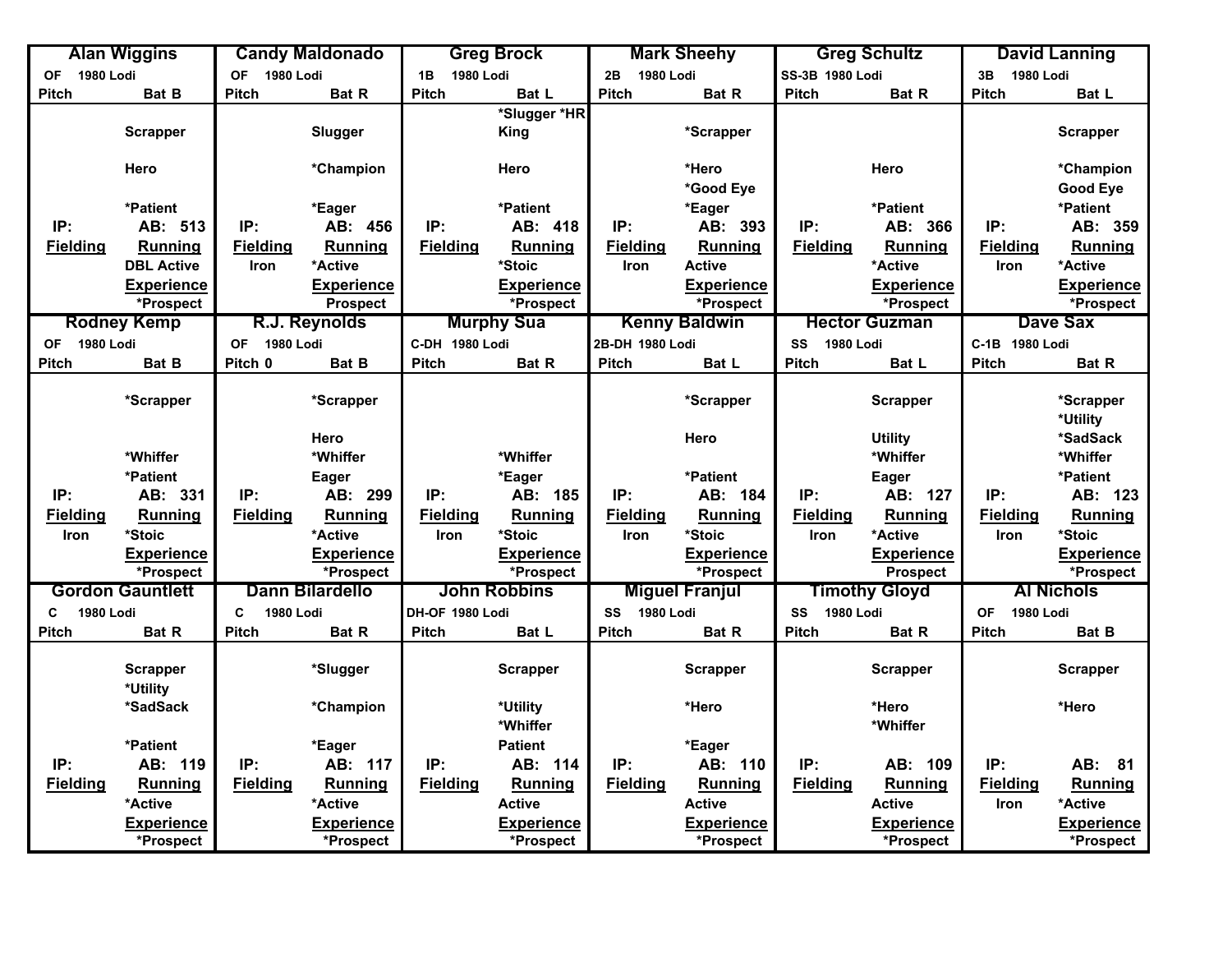|                         | Juan Villaescusa                        |                               | <b>Felix Oroz</b>        |                               | <b>Richard Sander</b> |                             | <b>Mathew Reeves</b> |                               | <b>Paul Bain</b>     |                  | <b>Larry Ferst</b> |
|-------------------------|-----------------------------------------|-------------------------------|--------------------------|-------------------------------|-----------------------|-----------------------------|----------------------|-------------------------------|----------------------|------------------|--------------------|
| <b>1980 Lodi</b><br>IF. |                                         | <b>1980 Lodi</b><br><b>SP</b> |                          | <b>1980 Lodi</b><br><b>SP</b> |                       | SP-RP 1980 Lodi             |                      | <b>1980 Lodi</b><br><b>SP</b> |                      | RP-SP 1980 Lodi  |                    |
| <b>Pitch</b>            | Bat L                                   | Pitch L                       | <b>Bat</b>               | Pitch R                       | <b>Bat</b>            | Pitch L                     | <b>Bat</b>           | Pitch R                       | <b>Bat</b>           | Pitch R          | Bat 0              |
|                         | <b>Scrapper</b>                         |                               |                          | *Workman                      |                       | <b>Struggler</b><br>Workman |                      | Workman                       |                      | <b>Struggler</b> |                    |
|                         |                                         |                               |                          |                               |                       | *Flash                      |                      |                               |                      |                  |                    |
|                         | *Whiffer                                |                               |                          | Wild                          |                       | *Wild                       |                      |                               |                      | *Wild            |                    |
|                         | *Eager                                  |                               |                          |                               |                       |                             |                      |                               |                      |                  |                    |
| IP:                     | AB: 63                                  | IP: 177                       | AB:                      | IP:<br>141                    | AB:                   | IP: 117                     | AB:                  | IP: 115                       | AB:                  | IP: 103          | AB:                |
| <b>Fielding</b>         | Running                                 | <b>Fielding</b>               | Running                  | Fielding                      | Running               | <b>Fielding</b>             | Running              | <b>Fielding</b>               | Running              | <b>Fielding</b>  | Running            |
|                         | *Active                                 | <b>Iron</b>                   |                          |                               | *Active               | Iron                        | *Active              |                               | *Active              |                  | *Active            |
|                         | <b>Experience</b>                       |                               | <b>Experience</b>        |                               | <b>Experience</b>     |                             | <b>Experience</b>    |                               | <b>Experience</b>    |                  | <b>Experience</b>  |
|                         | <b>Prospect</b>                         |                               | *Prospect                |                               | *Prospect             |                             | *Prospect            |                               | *Prospect            |                  | *Prospect          |
|                         | <b>Kenny Lindsey</b>                    |                               | <b>Roberto Alexander</b> |                               | <b>Tim O'Neill</b>    |                             | <b>Brian Hayes</b>   |                               | <b>Rocky Cordova</b> |                  | Ron Woods (2 tm)   |
| SP-RP 1980 Lodi         |                                         | <b>SP</b><br>1980 Lodi        |                          | 1980 Lodi<br>CL               |                       | RP-SP 1980 Lodi             |                      | <b>RP</b> 1980 Lodi           |                      | RP-SP 1980 Lodi  |                    |
| Pitch L                 | <b>Bat</b>                              | Pitch R                       | <b>Bat</b>               | Pitch R                       | <b>Bat</b>            | Pitch L                     | <b>Bat</b>           | Pitch R                       | <b>Bat</b>           | Pitch R          | <b>Bat</b>         |
|                         |                                         | <b>Struggler</b>              |                          |                               |                       | <b>Struggler</b>            |                      |                               |                      |                  |                    |
|                         |                                         | Workman                       |                          | *Workman                      |                       | Workman                     | <b>Scrapper</b>      | *Star                         |                      |                  |                    |
|                         |                                         |                               |                          |                               |                       |                             | <b>Utility Sad</b>   |                               |                      |                  |                    |
| *Flash                  |                                         |                               |                          | *Flash                        |                       |                             | <b>Sack</b>          | *Flash                        |                      | *Flash           |                    |
|                         |                                         | <b>Wild</b>                   |                          |                               |                       | <b>DBL Wild</b>             | *Whiffer             | <b>Wild</b>                   |                      | <b>Wild</b>      |                    |
|                         |                                         |                               |                          |                               |                       |                             | *Eager               |                               |                      |                  |                    |
| IP: 103                 | AB:                                     | IP: 81                        | AB:                      | IP:<br>78                     | AB:                   | IP:<br>- 55                 | AB:                  | IP:<br>49                     | AB:                  | IP:<br>49        | AB:                |
| <b>Fielding</b>         | <b>Running</b>                          | <b>Fielding</b>               | <b>Running</b>           | <b>Fielding</b>               | Running               | <b>Fielding</b>             | Running              | <b>Fielding</b>               | Running              | <b>Fielding</b>  | <b>Running</b>     |
| Iron                    | *Active                                 |                               | *Active                  |                               | *Active               |                             | *Active              | Iron                          | *Active              |                  | *Active            |
|                         | <b>Experience</b>                       |                               | <b>Experience</b>        |                               | <b>Experience</b>     |                             | <b>Experience</b>    |                               | <b>Experience</b>    |                  | <b>Experience</b>  |
|                         | *Prospect                               |                               | <b>Prospect</b>          |                               | *Prospect             |                             | *Prospect            |                               | *Prospect            |                  | *Prospect          |
|                         | <b>Robbie Kenyon</b>                    | (DH League)                   |                          |                               |                       |                             |                      |                               |                      |                  |                    |
| RP-SP 1980 Lodi         |                                         |                               |                          |                               |                       |                             |                      |                               |                      |                  |                    |
| Pitch R                 | Bat                                     |                               |                          |                               |                       |                             |                      |                               |                      |                  |                    |
| <b>Struggler</b>        |                                         |                               |                          |                               |                       |                             |                      |                               |                      |                  |                    |
| Workman                 |                                         |                               | 1980 Lodi Dodgers        |                               |                       |                             |                      |                               |                      |                  |                    |
|                         |                                         |                               |                          |                               |                       |                             |                      |                               |                      |                  |                    |
|                         |                                         |                               | 57-83                    |                               |                       |                             |                      |                               |                      |                  |                    |
|                         |                                         |                               | <b>Lawrence Park</b>     |                               |                       |                             |                      |                               |                      |                  |                    |
| IP: 37                  | AB:                                     |                               |                          |                               |                       |                             |                      |                               |                      |                  |                    |
|                         |                                         |                               |                          |                               |                       |                             |                      |                               |                      |                  |                    |
|                         |                                         |                               |                          |                               |                       |                             |                      |                               |                      |                  |                    |
|                         |                                         |                               |                          |                               |                       |                             |                      |                               |                      |                  |                    |
|                         | *Prospect                               |                               | 1980 California League   |                               |                       |                             |                      |                               |                      |                  |                    |
| <b>Fielding</b>         | Running<br>*Active<br><b>Experience</b> | <b>MGR: Dick McLaughlin</b>   |                          |                               |                       |                             |                      |                               |                      |                  |                    |
|                         |                                         |                               |                          |                               |                       |                             |                      |                               |                      |                  |                    |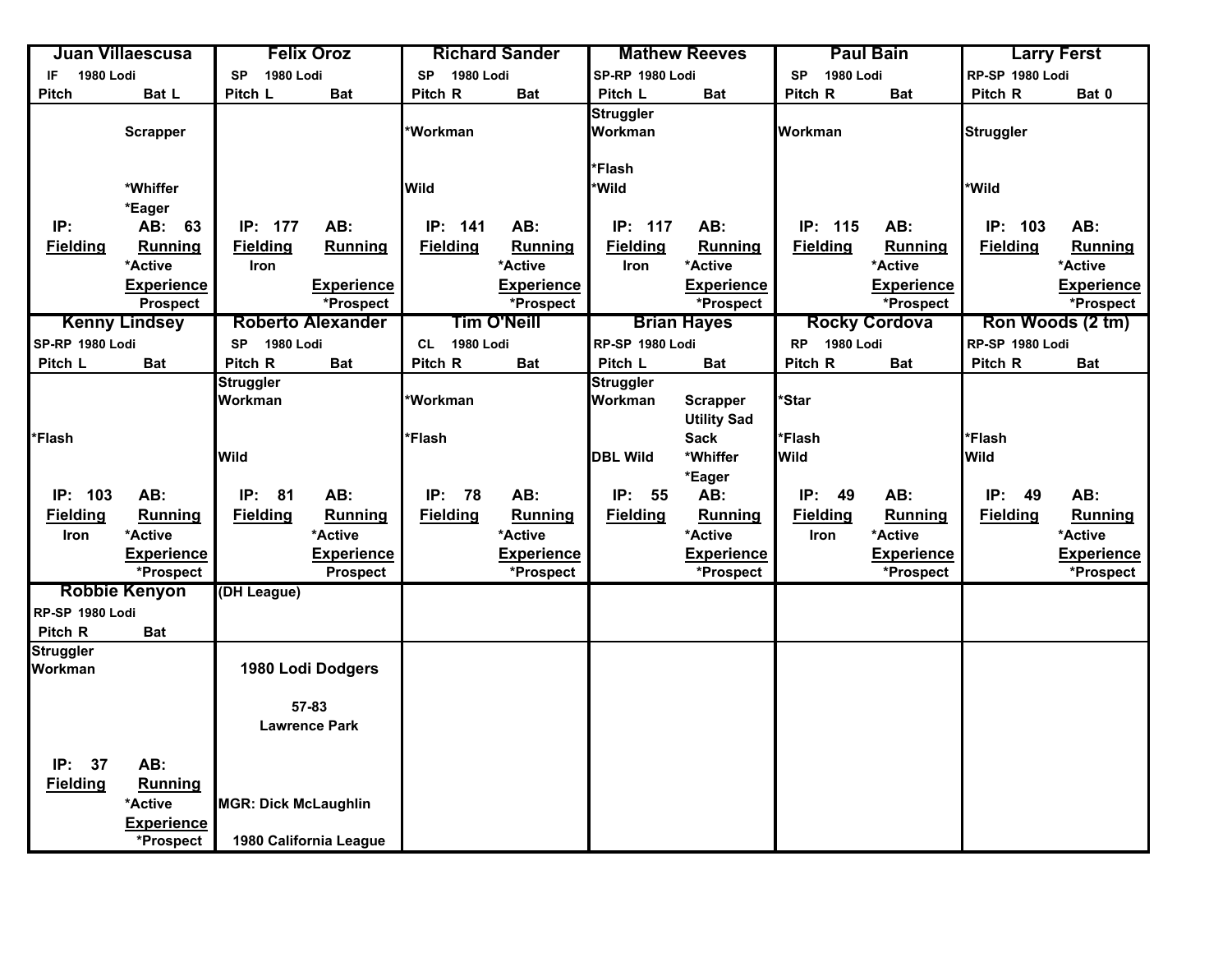|                 | <b>Vernon Armstead</b> |                    | <b>Jim Bennett</b>    |                 | <b>Tommy Brunswick</b> |                 | <b>Terry Byrum</b>     |                    | James Durrman             |                 | <b>Gordon Eakin</b>   |
|-----------------|------------------------|--------------------|-----------------------|-----------------|------------------------|-----------------|------------------------|--------------------|---------------------------|-----------------|-----------------------|
| OF 1980 Modesto |                        | DH-OF 1980 Modesto |                       | IF              | 1980 Modesto           | 2B              | 1980 Modesto           | C                  | 1980 Modesto              | SS              | 1980 Modesto          |
| <b>Pitch</b>    | Bat R                  | <b>Pitch</b>       | Bat L                 | <b>Pitch</b>    | <b>Bat R</b>           | <b>Pitch</b>    | Bat L                  | <b>Pitch</b>       | Bat L                     | <b>Pitch</b>    | Bat R                 |
|                 |                        |                    | *HR King              |                 | <b>Scrapper</b>        |                 | <b>Scrapper</b>        |                    | *Scrapper                 |                 | *Scrapper             |
|                 | *Utility<br>Whiffer    |                    | *Champion<br>*Whiffer |                 | *Champion              |                 | Hero<br>*Whiffer       |                    | *Champion                 |                 | *Hero<br>*Whiffer     |
|                 | *Patient               |                    |                       |                 | *Patient               |                 | *Patient               |                    | *Patient                  |                 |                       |
| IP:             | AB: 317                | IP:                | AB: 398               | IP:             | AB: 176                | IP:             | AB: 173                | IP:                | AB: 391                   | IP:             | AB: 358               |
| <b>Fielding</b> | Running                | <b>Fielding</b>    | <b>Running</b>        | <b>Fielding</b> | <b>Running</b>         | <b>Fielding</b> | Running                | <b>Fielding</b>    | Running                   | <b>Fielding</b> | <b>Running</b>        |
|                 | <b>Active</b>          |                    |                       |                 |                        | <b>Iron</b>     | *Active                |                    |                           | Iron            | *Stoic                |
|                 | <b>Experience</b>      |                    | <b>Experience</b>     |                 | <b>Experience</b>      |                 | <b>Experience</b>      |                    | <b>Experience</b>         |                 | <b>Experience</b>     |
|                 | *Prospect              |                    | *Prospect             |                 | *Prospect              |                 | *Prospect              |                    | *Prospect                 |                 | *Prospect             |
|                 | <b>Chris Gandy</b>     |                    | <b>Bobby Garrett</b>  |                 | <b>Lynn Garrett</b>    |                 | <b>Stephen Gelfarb</b> |                    | <b>Rich Hatcher (2tm)</b> |                 | <b>Kevin Jacobson</b> |
| 1B              | 1980 Modesto           | <b>OF</b>          | 1980 Modesto          | <b>OF</b>       | 1980 Modesto           | 1B              | 1980 Modesto           | OF-DH 1980 Modesto |                           | 3B              | 1980 Modesto          |
| <b>Pitch</b>    | Bat R                  | Pitch              | Bat R                 | <b>Pitch</b>    | Bat R                  | <b>Pitch</b>    | Bat L                  | <b>Pitch</b>       | Bat R                     | <b>Pitch</b>    | Bat R                 |
|                 |                        |                    |                       |                 |                        |                 |                        |                    |                           |                 |                       |
|                 | *Scrapper              |                    | <b>Scrapper</b>       |                 |                        |                 | <b>Scrapper</b>        |                    | <b>Scrapper</b>           |                 |                       |
|                 |                        |                    | Hero                  |                 | *Hero                  |                 | *Champion              |                    | *Utility                  |                 |                       |
|                 | *Whiffer               |                    | *Good Eye             |                 |                        |                 |                        |                    | *Whiffer                  |                 | *Whiffer              |
|                 |                        |                    | *Patient              |                 | *Patient               |                 |                        |                    | *Eager                    |                 | *Patient              |
| IP:             | AB: 246                | IP:                | AB: 549               | IP:             | AB: 484                | IP:             | AB: 223                | IP:                | AB: 207                   | IP:             | AB: 431               |
| <b>Fielding</b> | Running                | <b>Fielding</b>    | <b>Running</b>        | <b>Fielding</b> | Running                | <b>Fielding</b> | <b>Running</b>         | <b>Fielding</b>    | Running                   | <b>Fielding</b> | Running               |
| Iron            |                        | Iron               | <b>DBL Active</b>     |                 | *Active                |                 | *Stoic                 |                    | *Active                   | Iron            | *Stoic                |
|                 | <b>Experience</b>      |                    | <b>Experience</b>     |                 | <b>Experience</b>      |                 | <b>Experience</b>      |                    | <b>Experience</b>         |                 | <b>Experience</b>     |
|                 | *Prospect              |                    | *Prospect             |                 |                        |                 | *Prospect              |                    | *Prospect                 |                 | *Prospect             |
|                 | <b>Frank Kneuer</b>    |                    | <b>Robert Markham</b> |                 | <b>Paul Stockley</b>   |                 | <b>Mike Woodard</b>    |                    | <b>Richard Holloway</b>   |                 | <b>Mark Ferguson</b>  |
| C               | 1980 Modesto           | 1B                 | 1980 Modesto          | SS              | 1980 Modesto           | 2B              | 1980 Modesto           | <b>SP</b>          | 1980 Modesto              | <b>SP</b>       | 1980 Modesto          |
| <b>Pitch</b>    | Bat R                  | Pitch              | Bat L                 | <b>Pitch</b>    | Bat R                  | <b>Pitch</b>    | Bat L                  | Pitch R            | Bat                       | Pitch R         | <b>Bat</b>            |
|                 |                        |                    |                       |                 |                        |                 |                        |                    |                           |                 |                       |
|                 | <b>Scrapper</b>        |                    | <b>Scrapper</b>       |                 | <b>Scrapper</b>        |                 | <b>Scrapper</b>        | <b>Star</b>        |                           | *Star           |                       |
|                 | *Utility               |                    | Hero                  |                 |                        |                 | Hero                   | *Flash             |                           | *Flash          |                       |
|                 |                        |                    | *Whiffer              |                 | Whiffer                |                 | *Good Eye              | <b>Wild</b>        |                           | *Wild           |                       |
|                 | *Eager                 |                    | *Eager                |                 |                        |                 |                        |                    |                           |                 |                       |
| IP:             | AB: 206                | IP:                | AB: 92                | IP:             | AB: 223                | IP:             | AB: 289                | IP: 165            | AB:                       | IP: 162         | AB:                   |
| <b>Fielding</b> | Running                | <b>Fielding</b>    | <b>Running</b>        | <b>Fielding</b> | Running                | <b>Fielding</b> | Running                | <b>Fielding</b>    | <b>Running</b>            | <b>Fielding</b> | Running               |
|                 |                        |                    | <b>Stoic</b>          |                 | *Active                |                 | <b>DBL Active</b>      |                    |                           | Iron            |                       |
|                 | <b>Experience</b>      |                    | <b>Experience</b>     |                 | <b>Experience</b>      |                 | <b>Experience</b>      |                    | <b>Experience</b>         |                 | <b>Experience</b>     |
|                 | <b>Prospect</b>        |                    | *Prospect             |                 | *Prospect              |                 | <b>Prospect</b>        |                    | *Prospect                 |                 | <b>Prospect</b>       |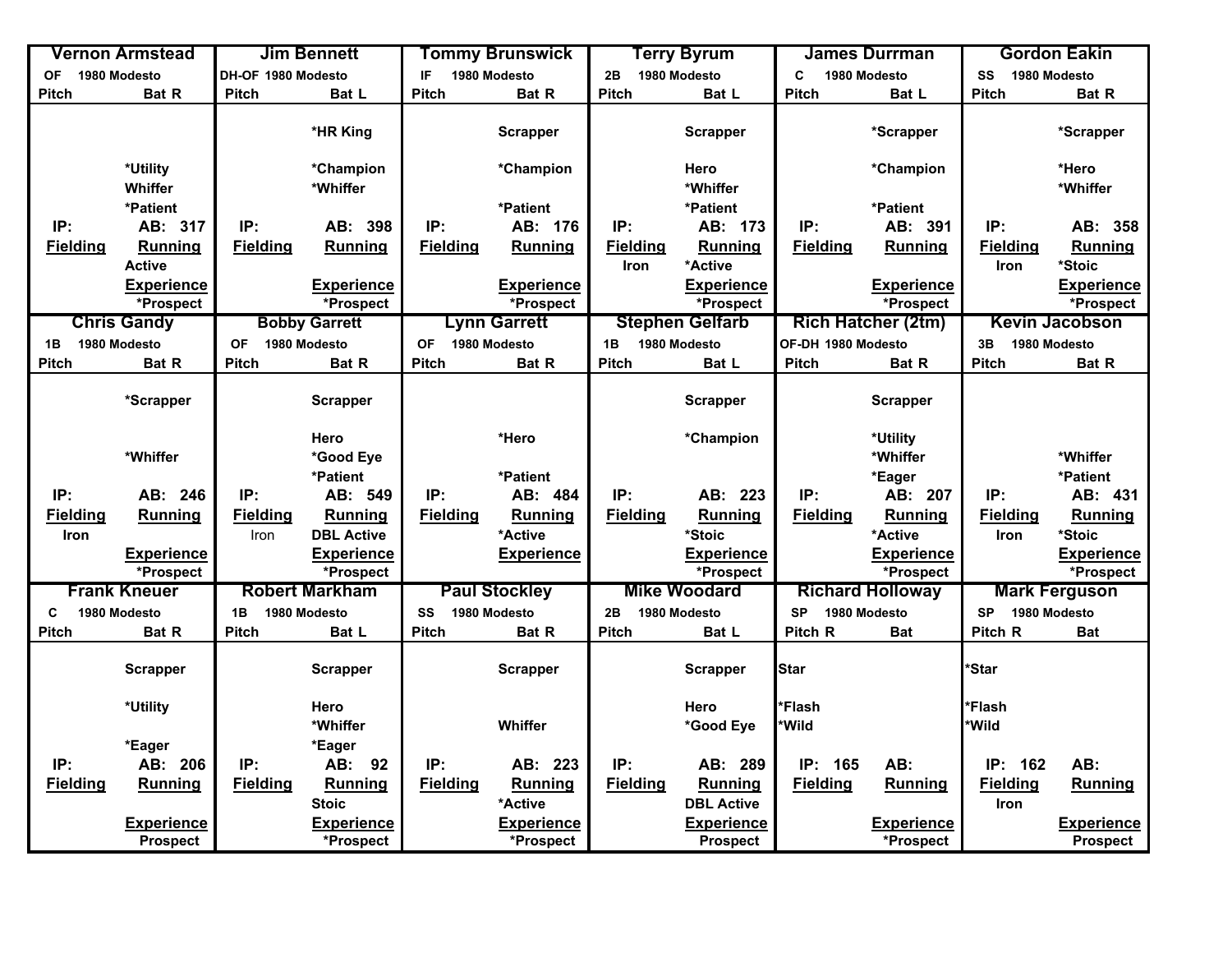|                    | <b>Chuck Dougherty</b>               |                         | <b>Robert Wood</b>             |                  | <b>Keith Call</b>                    |                            | <b>Bobby Moore</b>             |                    | <b>Edwin Retzer</b>            |                    | <b>Kennedy Corzel</b>          |
|--------------------|--------------------------------------|-------------------------|--------------------------------|------------------|--------------------------------------|----------------------------|--------------------------------|--------------------|--------------------------------|--------------------|--------------------------------|
| SP-RP 1980 Modesto |                                      | SP-RP 1980 Modesto      |                                | <b>SP</b>        | 1980 Modesto                         | 1980 Modesto<br><b>SP</b>  |                                | RP-SP 1980 Modesto |                                | SP-RP 1980 Modesto |                                |
| Pitch L            | <b>Bat</b>                           | Pitch R                 | <b>Bat</b>                     | Pitch R          | <b>Bat</b>                           | Pitch R                    | <b>Bat</b>                     | Pitch R            | <b>Bat</b>                     | Pitch R            | <b>Bat</b>                     |
| <i><b>Star</b></i> |                                      | 'Ace                    |                                | *Star            |                                      | *Workman                   |                                | *Star              |                                | <b>Struggler</b>   |                                |
|                    |                                      |                         |                                |                  |                                      | *Flash                     |                                | *Flash             |                                |                    |                                |
|                    |                                      | *Wild                   |                                | *Wild            |                                      | <b>Wild</b>                |                                | <b>Wild</b>        |                                | *Wild              |                                |
| IP: 142            | AB:                                  | IP: 118                 | AB:                            | IP: 115          | AB:                                  | IP: 109                    | AB:                            | IP: 96             | AB:                            | IP: 90             | AB:                            |
| <b>Fielding</b>    | <b>Running</b>                       | <b>Fielding</b><br>Iron | Running                        | <b>Fielding</b>  | Running                              | <b>Fielding</b>            | Running                        | <b>Fielding</b>    | Running                        | <b>Fielding</b>    | Running                        |
|                    | <b>Experience</b><br><b>Prospect</b> |                         | <b>Experience</b><br>*Prospect |                  | <b>Experience</b><br><b>Prospect</b> |                            | <b>Experience</b><br>*Prospect |                    | <b>Experience</b><br>*Prospect |                    | <b>Experience</b><br>*Prospect |
|                    | <b>Roy Moretti</b>                   |                         | <b>Ronnie Mantsch</b>          |                  | <b>Don VanMarter</b>                 | (DH League)                |                                |                    |                                |                    |                                |
| RP 1980 Modesto    |                                      | CL 1980 Modesto         |                                | RP 1980 Modesto  |                                      |                            |                                |                    |                                |                    |                                |
| Pitch R            | <b>Bat</b>                           | Pitch R                 | <b>Bat</b>                     | Pitch R          | <b>Bat</b>                           |                            |                                |                    |                                |                    |                                |
|                    |                                      |                         |                                |                  |                                      |                            |                                |                    |                                |                    |                                |
| <i><b>Star</b></i> |                                      | <b>Ace</b>              |                                | <b>Struggler</b> |                                      |                            | 1980 Modesto A's               |                    |                                |                    |                                |
| <b>Flash</b>       |                                      |                         |                                |                  |                                      |                            | 74-65                          |                    |                                |                    |                                |
| Wild               |                                      |                         |                                | <b>Wild</b>      |                                      |                            | <b>John Thurmand Field</b>     |                    |                                |                    |                                |
| IP: 74             | AB:                                  | IP: 73                  | AB:                            | <b>IP: 48</b>    | AB:                                  |                            |                                |                    |                                |                    |                                |
| <b>Fielding</b>    | Running                              | <b>Fielding</b>         | <b>Running</b>                 | <b>Fielding</b>  | Running                              |                            |                                |                    |                                |                    |                                |
|                    |                                      |                         |                                |                  |                                      | <b>MGR: Keith Lieppman</b> |                                |                    |                                |                    |                                |
|                    | <b>Experience</b>                    |                         | <b>Experience</b>              |                  | <b>Experience</b>                    |                            |                                |                    |                                |                    |                                |
|                    | *Prospect                            |                         | *Prospect                      |                  | *Prospect                            |                            | 1980 California League         |                    |                                |                    |                                |
|                    |                                      |                         |                                |                  |                                      |                            |                                |                    |                                |                    |                                |
|                    |                                      |                         |                                |                  |                                      |                            |                                |                    |                                |                    |                                |
|                    |                                      |                         |                                |                  |                                      |                            |                                |                    |                                |                    |                                |
|                    |                                      |                         |                                |                  |                                      |                            |                                |                    |                                |                    |                                |
|                    |                                      |                         |                                |                  |                                      |                            |                                |                    |                                |                    |                                |
|                    |                                      |                         |                                |                  |                                      |                            |                                |                    |                                |                    |                                |
|                    |                                      |                         |                                |                  |                                      |                            |                                |                    |                                |                    |                                |
|                    |                                      |                         |                                |                  |                                      |                            |                                |                    |                                |                    |                                |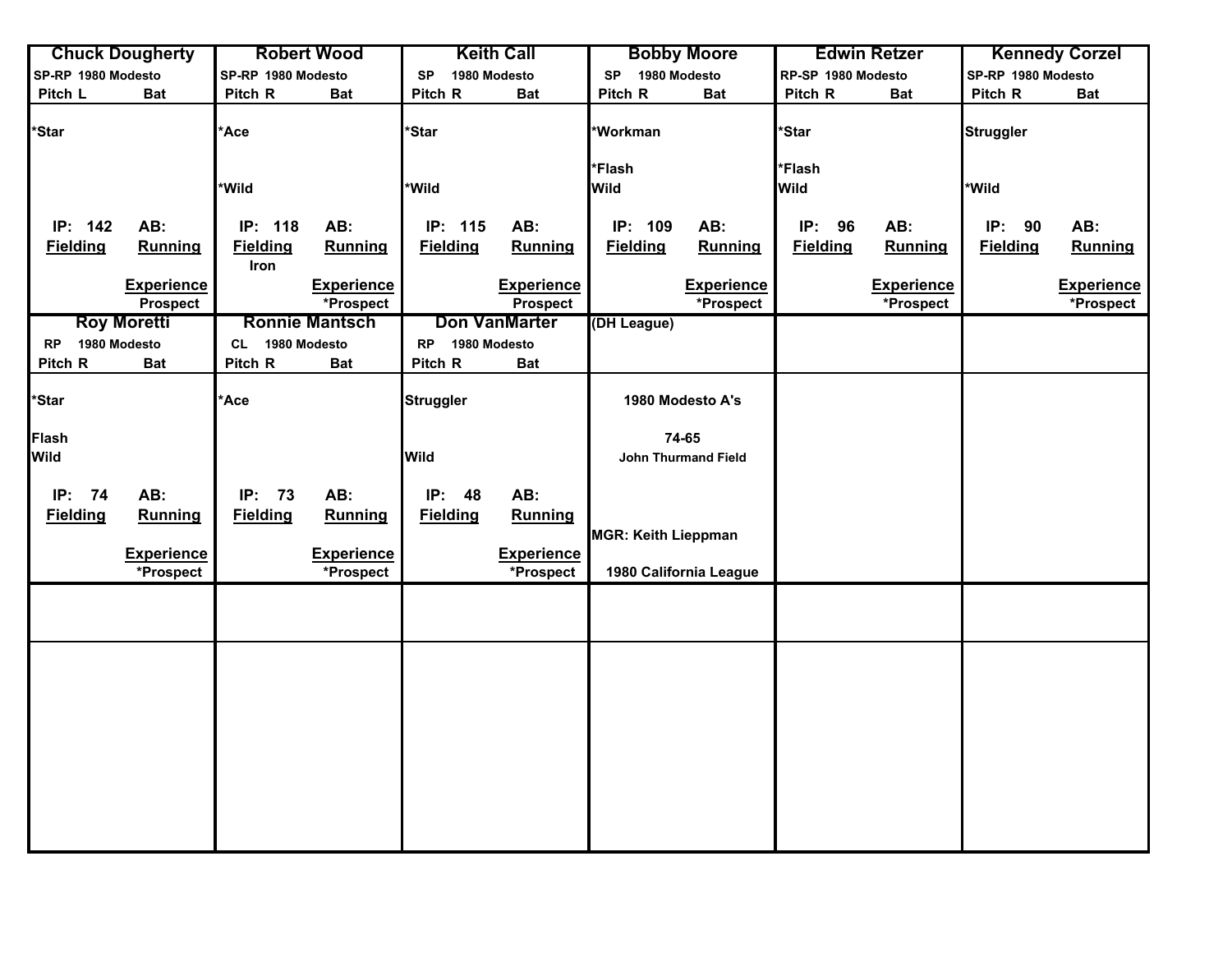|                    | <b>Daniel Argee</b>            |                    | <b>John Hanley</b>                   |                 | <b>Roberto Alvarez</b>         |                    | <b>Craig Adams</b>             |                 | Tom Anderson (2tm)             |                 | Mike Martin(2tm)               |
|--------------------|--------------------------------|--------------------|--------------------------------------|-----------------|--------------------------------|--------------------|--------------------------------|-----------------|--------------------------------|-----------------|--------------------------------|
| 1B-OF 1980 Redwood |                                | C-OF 1980 Redwood  |                                      | 2B              | 1980 Redwood                   | OF 1980 Redwood    |                                | 1B              | 1980 Redwood                   | C               | 1980 Redwood                   |
| <b>Pitch</b>       | Bat L                          | <b>Pitch</b>       | Bat R                                | <b>Pitch</b>    | Bat R                          | <b>Pitch</b>       | Bat R                          | Pitch           | Bat L                          | <b>Pitch</b>    | Bat L                          |
|                    |                                |                    | *HR King                             |                 | *Scrapper                      |                    | *Slugger                       |                 | *Slugger                       |                 |                                |
|                    | Hero                           |                    | Hero                                 |                 | Hero                           |                    |                                |                 | *Hero                          |                 | *Hero                          |
|                    | *Good Eye                      |                    | *Whiffer                             |                 | *Good Eye                      |                    | <b>Whiffer</b>                 |                 | Whiffer                        |                 | *Whiffer                       |
|                    | *Patient                       |                    | *Patient                             |                 |                                |                    | *Patient                       |                 | *Patient                       |                 | *Patient                       |
| IP:                | AB: 457                        | IP:                | AB: 436                              | IP:             | AB: 387                        | IP:                | AB: 381                        | IP:             | AB: 372                        | IP:             | AB: 363                        |
| <b>Fielding</b>    | <b>Running</b>                 | <b>Fielding</b>    | Running                              | <b>Fielding</b> | <b>Running</b>                 | <b>Fielding</b>    | Running                        | <b>Fielding</b> | Running                        | <b>Fielding</b> | <b>Running</b>                 |
|                    | *Stoic                         | <b>Iron</b>        | *Active                              |                 |                                | <b>Iron</b>        | <b>Active</b>                  |                 |                                |                 | *Stoic                         |
|                    | <b>Experience</b>              |                    | <b>Experience</b>                    |                 | <b>Experience</b>              |                    | <b>Experience</b>              |                 | <b>Experience</b>              |                 | <b>Experience</b>              |
|                    |                                |                    | *Prospect                            |                 | *Prospect                      |                    | *Prospect                      |                 | *Prospect                      |                 | *Prospect                      |
|                    | <b>Steve Shields</b>           |                    | <b>Paul Spllane</b>                  |                 | <b>Timothy Roche</b>           |                    | <b>Stephen Tipa(2tm)</b>       |                 | <b>Eddie Rodriguez</b>         |                 | <b>Mike Cannon(2tm)</b>        |
| SS-OF 1980 Redwood |                                | 3B-DH 1980 Redwood |                                      | 3B              | 1980 Redwood                   | OF-DH 1980 Redwood |                                | SS              | 1980 Redwood                   | OF 1980 Redwood |                                |
| <b>Pitch</b>       | Bat R                          | Pitch              | Bat R                                | <b>Pitch</b>    | Bat L                          | Pitch              | Bat R                          | Pitch           | Bat R                          | <b>Pitch</b>    | Bat R                          |
|                    | <b>Scrapper</b>                |                    |                                      |                 | *Slugger                       |                    |                                |                 | *Scrapper                      |                 | *Scrapper                      |
|                    | *SadSack                       |                    | *Hero                                |                 | *Champion                      |                    | *Hero                          |                 | *Utility                       |                 | <b>Utility</b>                 |
|                    | *Whiffer                       |                    | *Whiffer                             |                 | *Whiffer                       |                    | *Whiffer                       |                 | *Whiffer                       |                 | Whiffer                        |
|                    | *Patient                       |                    | *Patient                             |                 | *Patient                       |                    | *Eager                         |                 | *Eager                         |                 | *Eager                         |
| IP:                | AB: 302                        | IP:                | AB: 285                              | IP:             | AB: 276                        | IP:                | AB: 242                        | IP:             | AB: 239                        | IP:             | AB: 220                        |
| <b>Fielding</b>    | <b>Running</b>                 | <b>Fielding</b>    | Running                              | <b>Fielding</b> | <b>Running</b>                 | <b>Fielding</b>    | Running                        | <b>Fielding</b> | Running                        | <b>Fielding</b> | <b>Running</b>                 |
| <b>Iron</b>        | *Active                        | Iron               | *Active                              |                 |                                |                    | *Stoic                         | Iron            | *Active                        |                 | *Stoic                         |
|                    | <b>Experience</b>              |                    | <b>Experience</b>                    |                 | <b>Experience</b>              |                    | <b>Experience</b>              |                 | <b>Experience</b>              |                 | <b>Experience</b>              |
|                    | *Prospect                      |                    | *Prospect                            |                 |                                |                    | *Prospect                      |                 | *Prospect                      |                 | *Prospect                      |
|                    | <b>Richard Hatcher(2tm)</b>    |                    | <b>Ed Saavedra</b>                   |                 | <b>Dan McInerny</b>            |                    | <b>Alan Regier</b>             |                 | <b>Joe Williams</b>            |                 | <b>Aaron Cain</b>              |
| <b>OF</b>          | 1980 Redwood                   | <b>OF</b>          | 1980 Redwood                         | <b>OF</b>       | 1980 Redwood                   | DH-1B 1980 Redwood |                                | 3B              | 1980 Redwood                   | OF              | 1980 Redwood                   |
| <b>Pitch</b>       | Bat R                          | <b>Pitch</b>       | Bat R                                | <b>Pitch</b>    | Bat L                          | <b>Pitch</b>       | Bat B                          | <b>Pitch</b>    | Bat R                          | <b>Pitch</b>    | Bat R                          |
|                    | <b>Scrapper</b>                |                    |                                      |                 | Slugger                        |                    | <b>Scrapper</b><br>*Utility    |                 |                                |                 |                                |
|                    | *Utility                       |                    | *Hero                                |                 |                                |                    | *SadSack                       |                 | <b>Utility</b>                 |                 | <b>Utility</b>                 |
|                    | *Whiffer                       |                    | *Whiffer                             |                 | *Whiffer                       |                    | *Whiffer                       |                 | *Whiffer                       |                 | *Whiffer                       |
|                    | *Eager                         |                    | <b>Patient</b>                       |                 | <b>Patient</b>                 |                    | *Patient                       |                 | *Patient                       |                 | <b>Patient</b>                 |
| IP:                | AB: 207                        | IP:                | AB: 173                              | IP:             | AB: 171                        | IP:                | AB: 116                        | IP:             | AB: 113                        | IP:             | AB: 94                         |
| <b>Fielding</b>    | <b>Running</b>                 | <b>Fielding</b>    | <b>Running</b>                       | <b>Fielding</b> | <b>Running</b>                 | <b>Fielding</b>    | Running                        | <b>Fielding</b> | <b>Running</b>                 | <b>Fielding</b> | <b>Running</b>                 |
|                    | *Active                        |                    | <b>DBL Active</b>                    |                 |                                |                    | *Active                        | <b>Iron</b>     |                                |                 | <b>Active</b>                  |
|                    | <b>Experience</b><br>*Prospect |                    | <b>Experience</b><br><b>Prospect</b> |                 | <b>Experience</b><br>*Prospect |                    | <b>Experience</b><br>*Prospect |                 | <b>Experience</b><br>*Prospect |                 | <b>Experience</b><br>*Prospect |
|                    |                                |                    |                                      |                 |                                |                    |                                |                 |                                |                 |                                |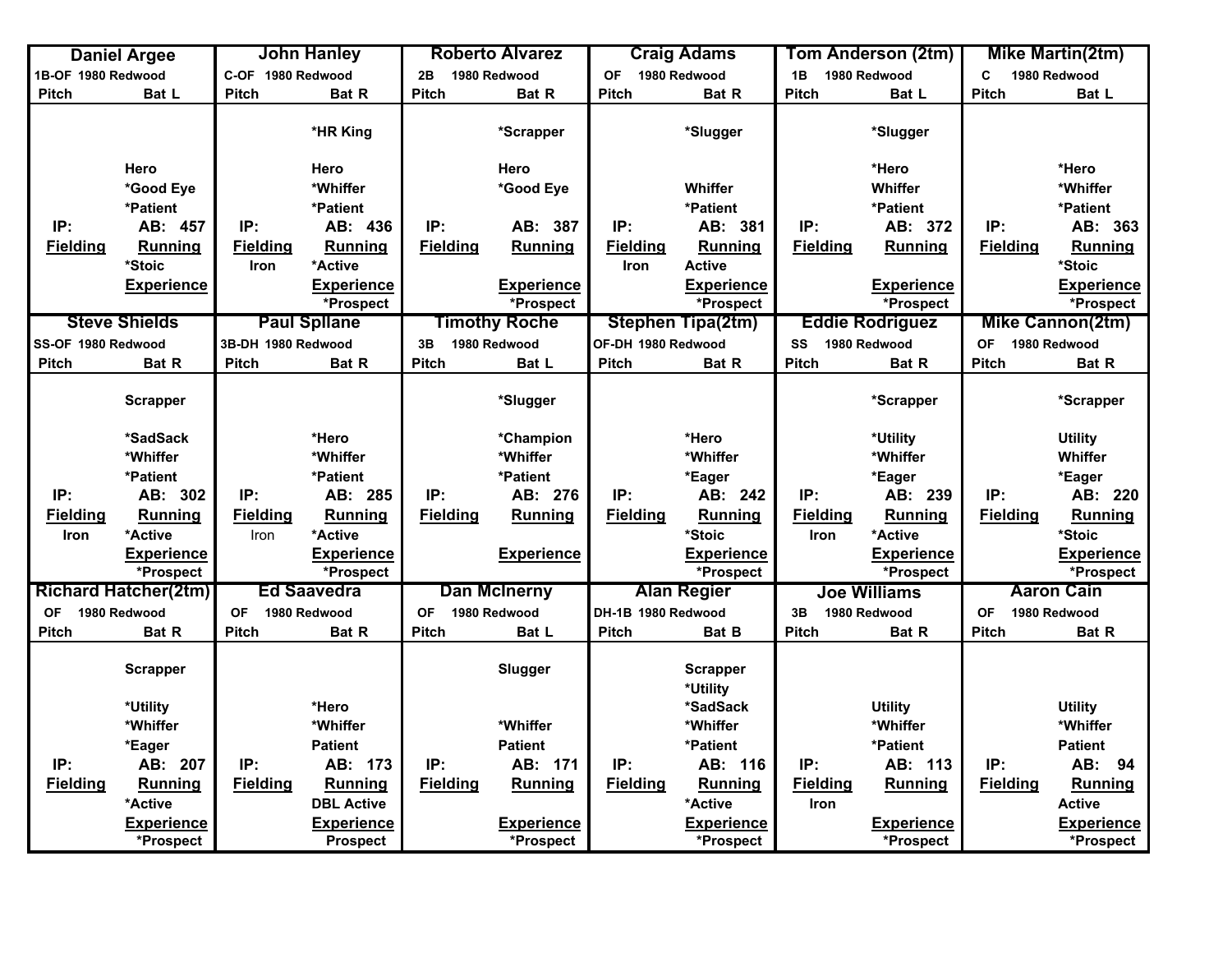|                 | <b>Steven Esau</b>       |                            | <b>Steve McMurray</b>       |                    | <b>Daniel Sijer</b> |                    | <b>Jay Kibbe</b>    |                    | <b>Rodney Peterson(2tm)</b> |                    | <b>Philip Cyburt</b>  |
|-----------------|--------------------------|----------------------------|-----------------------------|--------------------|---------------------|--------------------|---------------------|--------------------|-----------------------------|--------------------|-----------------------|
| 2B              | 1980 Redwood             | C                          | 1980 Redwood                | RP-SP 1980 Redwood |                     | SP-RP 1980 Redwood |                     | SP-RP 1980 Redwood |                             | SP-RP 1980 Redwood |                       |
| Pitch           | Bat R                    | <b>Pitch</b>               | Bat R                       | Pitch L            | <b>Bat</b>          | Pitch R            | <b>Bat</b>          | Pitch R            | <b>Bat</b>                  | Pitch L            | <b>Bat</b>            |
|                 | <b>Scrapper</b>          |                            | <b>Scrapper</b><br>*Utility | *Workman           |                     | *Workman           |                     | 'Struggler         | #DIV/0!                     | Workman            |                       |
|                 | <b>Utility</b>           |                            | *SadSack                    |                    |                     |                    |                     | *Flash             | #N/A                        |                    |                       |
|                 |                          |                            | Whiffer                     | *Wild              |                     | *Wild              |                     | *Wild              | #DIV/0!                     | <b>Wild</b>        |                       |
|                 | <b>Patient</b>           |                            | *Eager                      |                    |                     |                    |                     |                    | #DIV/0!                     |                    |                       |
| IP:             | AB:<br>57                | IP:                        | AB:<br>51                   | 139<br>IP:         | AB:                 | IP:<br>138         | AB:                 | IP: 132            | AB: 0                       | IP: 131            | AB:                   |
| <b>Fielding</b> | <b>Running</b>           | <b>Fielding</b>            | Running                     | <b>Fielding</b>    | <b>Running</b>      | <b>Fielding</b>    | Running             | <b>Fielding</b>    | Running                     | <b>Fielding</b>    | Running               |
| Iron            |                          |                            | *Active                     |                    |                     | <b>Iron</b>        |                     |                    |                             | <b>Iron</b>        |                       |
|                 | Experience               |                            | Experience                  |                    | <b>Experience</b>   |                    | <b>Experience</b>   |                    | <b>Experience</b>           |                    | <b>Experience</b>     |
|                 | *Prospect                |                            | *Prospect                   |                    | *Prospect           |                    | *Prospect           |                    | *Prospect                   |                    | *Prospect             |
|                 | <b>Alec Christianson</b> | (DH League)                |                             |                    | <b>Curtis Smith</b> |                    | John Hoban          |                    | <b>Tom Owens</b>            |                    | <b>Mike Walters</b>   |
| RP 1980 Redwood |                          |                            |                             | <b>RP</b>          | 1980 Redwood        | <b>SP</b>          | 1980 Redwood        | <b>SP</b>          | 1980 Redwood                | <b>SP</b>          | 1980 Redwood          |
| Pitch R         | Bat                      |                            |                             | Pitch R            | <b>Bat</b>          | Pitch R            | <b>Bat</b>          | Pitch R            | <b>Bat</b>                  | Pitch R            | <b>Bat</b>            |
|                 |                          |                            |                             |                    |                     |                    |                     |                    |                             |                    |                       |
| <b>Workman</b>  |                          |                            | 1980 Redwood Pioneers       | <b>Struggler</b>   |                     | Workman            |                     | *Star              |                             | <b>Struggler</b>   |                       |
|                 |                          |                            |                             |                    |                     |                    |                     |                    |                             |                    |                       |
|                 |                          |                            | 55-85                       |                    |                     |                    |                     | *Flash             |                             |                    |                       |
| *Wild           |                          |                            | <b>Rohnert Park Stadium</b> | Wild               |                     | *Wild              |                     | *Wild              |                             |                    |                       |
|                 |                          |                            |                             |                    |                     |                    |                     |                    |                             |                    |                       |
| IP: 87          | AB:                      |                            |                             | IP: 76             | AB:                 | IP: 68             | AB:                 | IP:<br>56          | AB:                         | IP:<br>49          | AB:                   |
| <b>Fielding</b> | Running                  |                            |                             | <b>Fielding</b>    | Running             | <b>Fielding</b>    | <b>Running</b>      | <b>Fielding</b>    | Running                     | <b>Fielding</b>    | Running               |
|                 |                          | <b>MGR: Barry Woodhead</b> |                             | Iron               |                     | <b>Iron</b>        |                     |                    |                             |                    |                       |
|                 | <b>Experience</b>        |                            |                             |                    | <b>Experience</b>   |                    | <b>Experience</b>   |                    | <b>Experience</b>           |                    | <b>Experience</b>     |
|                 | *Prospect                |                            | 1980 California League      |                    | *Prospect           |                    | *Prospect           |                    | *Prospect                   |                    | *Prospect             |
|                 | <b>Ronald Woods(2tm)</b> |                            | Thomas Brokop               |                    | <b>Walter Bigos</b> |                    | <b>Eric Prevost</b> |                    | <b>John Walters</b>         |                    | <b>David Froelich</b> |
| <b>RP</b>       | 1980 Redwood             | <b>SP</b>                  | 1980 Redwood                | <b>RP</b>          | 1980 Redwood        | <b>SP</b>          | 1980 Redwood        | RP-SP 1980 Redwood |                             | <b>SP</b>          | 1980 Redwood          |
| Pitch R         | <b>Bat</b>               | Pitch R                    | <b>Bat</b>                  | Pitch R            | Bat                 | Pitch R            | <b>Bat</b>          | Pitch L            | <b>Bat</b>                  | Pitch R            | <b>Bat</b>            |
|                 |                          |                            |                             |                    |                     |                    |                     |                    |                             |                    |                       |
|                 |                          | <b>Struggler</b>           |                             | Workman            |                     | *Workman           |                     | <b>Struggler</b>   |                             | Workman            |                       |
|                 |                          |                            |                             |                    |                     |                    |                     |                    |                             |                    |                       |
| *Flash          |                          |                            |                             | *Flash             |                     |                    |                     |                    |                             |                    |                       |
| <b>Wild</b>     |                          | <b>Wild</b>                |                             | *Wild              |                     | <b>Wild</b>        |                     | <b>Wild</b>        |                             |                    |                       |
|                 |                          |                            |                             |                    |                     |                    |                     |                    |                             |                    |                       |
| IP:<br>49       | AB:                      | IP:<br>48                  | AB:                         | IP:<br>45          | AB:                 | IP:<br>34          | AB:                 | IP:<br>33          | AB:                         | IP:<br>32          | AB:                   |
| <b>Fielding</b> | Running                  | <b>Fielding</b>            | Running                     | <b>Fielding</b>    | Running             | <b>Fielding</b>    | <b>Running</b>      | <b>Fielding</b>    | Running                     | <b>Fielding</b>    | <b>Running</b>        |
|                 |                          |                            |                             |                    |                     |                    |                     |                    |                             |                    |                       |
|                 | <b>Experience</b>        |                            | <b>Experience</b>           |                    | <b>Experience</b>   |                    | <b>Experience</b>   |                    | <b>Experience</b>           |                    | <b>Experience</b>     |
|                 | *Prospect                |                            | <b>Prospect</b>             |                    | *Prospect           |                    | *Prospect           |                    | *Prospect                   |                    | *Prospect             |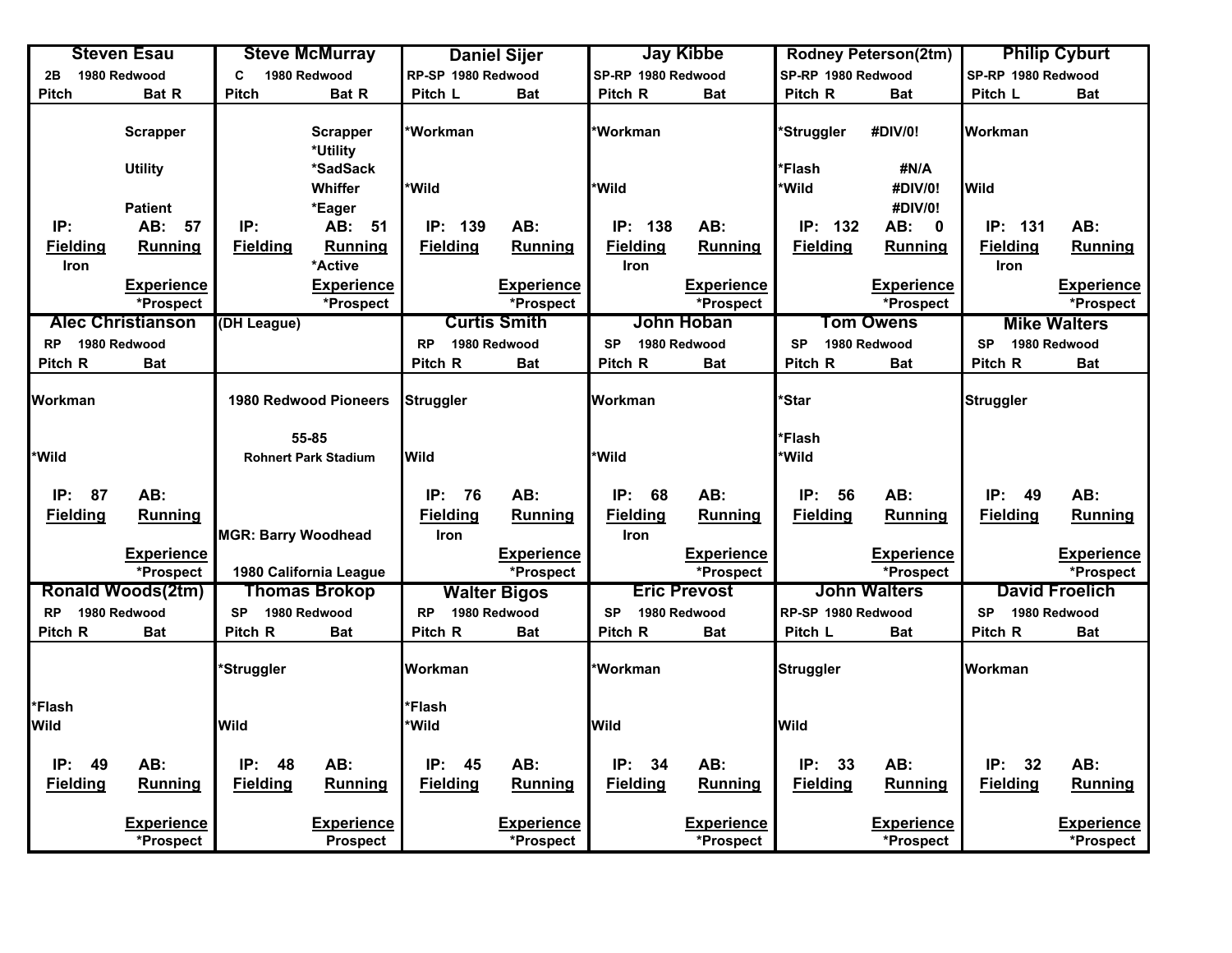|                              | <b>Steve Blateric</b><br><b>Troy Wilder</b> |                              |                                | <b>Francis Regan</b>         |                                |  |  |
|------------------------------|---------------------------------------------|------------------------------|--------------------------------|------------------------------|--------------------------------|--|--|
| <b>RP</b>                    | 1980 Redwood                                | SP-RP 1980 Redwood           |                                | 1980 Redwood<br><b>SP</b>    |                                |  |  |
| Pitch R                      | Bat                                         | Pitch R                      | <b>Bat</b>                     | Pitch R                      | <b>Bat</b>                     |  |  |
|                              |                                             | <b>Star</b>                  |                                | *Struggler                   |                                |  |  |
| *Flash<br>*Control           |                                             |                              |                                | *Flash                       |                                |  |  |
| IP:<br>26<br><b>Fielding</b> | AB:<br><b>Running</b>                       | IP:<br>26<br><b>Fielding</b> | AB:<br><b>Running</b>          | IP:<br>24<br><b>Fielding</b> | AB:<br><b>Running</b>          |  |  |
|                              | <b>Experience</b><br>*lcon                  |                              | <b>Experience</b><br>*Prospect |                              | <b>Experience</b><br>*Prospect |  |  |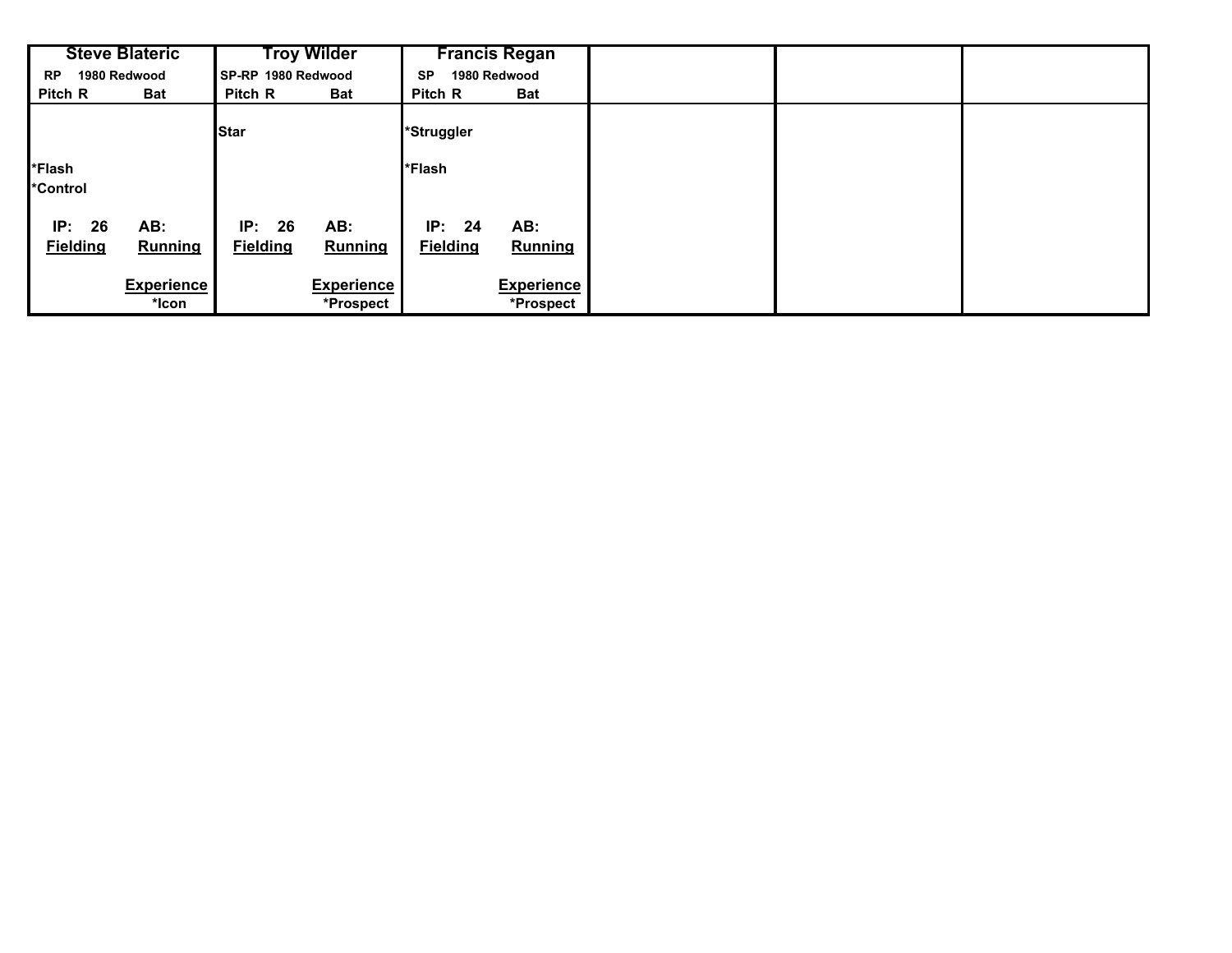|                 | <b>Danny Gausepohl</b> |                               | <b>Douglas Lulay</b> |                               | <b>Ricky McMullen</b> |                               | John Stevenson         |                        | <b>Joe Lansford</b>     |                               | <b>Danny Purpura</b> |
|-----------------|------------------------|-------------------------------|----------------------|-------------------------------|-----------------------|-------------------------------|------------------------|------------------------|-------------------------|-------------------------------|----------------------|
| OF 1980 Reno    |                        | OF-1B 1980 Reno               |                      | 2B 1980 Reno                  |                       | SS<br><b>1980 Reno</b>        |                        | 1B<br><b>1980 Reno</b> |                         | 3B-SS 1980 Reno               |                      |
| <b>Pitch</b>    | Bat R                  | <b>Pitch</b>                  | Bat R                | <b>Pitch</b>                  | Bat R                 | <b>Pitch</b>                  | Bat R                  | <b>Pitch</b>           | Bat R                   | <b>Pitch</b>                  | Bat R                |
|                 |                        |                               |                      |                               | <b>Scrapper</b>       |                               |                        |                        | Slugger                 |                               | *Scrapper            |
|                 | *Champion              |                               | Hero                 |                               | *Champion             |                               | *Hero                  |                        | *Hero                   |                               | Hero                 |
|                 |                        |                               | *Whiffer             |                               | <b>Good Eye</b>       |                               | *Whiffer               |                        | *Whiffer                |                               |                      |
|                 | *Patient               |                               | Eager                |                               | *Patient              |                               |                        |                        | *Patient                |                               | <b>Patient</b>       |
| IP:             | AB: 522                | IP:                           | AB: 476              | IP:                           | AB: 464               | IP:                           | AB: 436                | IP:<br>34              | AB: 410                 | IP:                           | AB: 401              |
| <b>Fielding</b> | <b>Running</b>         | <b>Fielding</b>               | Running              | <b>Fielding</b>               | Running               | <b>Fielding</b>               | Running                | <b>Fielding</b>        | <b>Running</b>          | <b>Fielding</b>               | <b>Running</b>       |
| Iron            | <b>Active</b>          |                               |                      |                               | *Active               | Iron                          | *Active                |                        | *Stoic                  |                               | *Stoic               |
|                 | <b>Experience</b>      |                               | <b>Experience</b>    |                               | <b>Experience</b>     |                               | <b>Experience</b>      |                        | <b>Experience</b>       |                               | <b>Experience</b>    |
|                 | *Prospect              |                               | *Prospect            |                               | *Prospect             |                               | *Prospect              |                        | <b>Prospect</b>         |                               | *Prospect            |
|                 | Mike Martin (2 tm)     |                               | <b>Jim Steels</b>    |                               | <b>Jeff Pymurn</b>    |                               | <b>Albert Richmond</b> |                        | <b>Douglas Slettvet</b> |                               | <b>Gregory Thys</b>  |
| C-DH 1980 Reno  |                        | <b>1980 Reno</b><br><b>OF</b> |                      | <b>OF</b><br><b>1980 Reno</b> |                       | <b>OF</b><br><b>1980 Reno</b> |                        | DH-C 1980 Reno         |                         | 3B-2B 1980 Reno               |                      |
| Pitch           | Bat L                  | <b>Pitch</b>                  | Bat L                | <b>Pitch</b>                  | Bat R                 | <b>Pitch</b>                  | Bat R                  | <b>Pitch</b>           | Bat R                   | <b>Pitch</b>                  | Bat R                |
|                 |                        |                               | *Scrapper            |                               | *Scrapper<br>*Hero    |                               | *Slugger               |                        | *Scrapper               |                               | <b>Scrapper</b>      |
|                 | *Hero                  |                               | *Champion            |                               | *Champion             |                               | <b>Utility</b>         |                        |                         |                               |                      |
|                 | *Whiffer               |                               |                      |                               | *Whiffer              |                               | Whiffer                |                        | Whiffer                 |                               |                      |
|                 | *Patient               |                               | *Eager               |                               | <b>Patient</b>        |                               | <b>Patient</b>         |                        | *Patient                |                               |                      |
| IP:             | AB: 363                | IP:                           | AB: 285              | IP:                           | AB: 283               | IP:                           | AB: 240                | IP:                    | AB: 219                 | IP:                           | AB: 208              |
| <b>Fielding</b> | Running                | <b>Fielding</b>               | Running              | <b>Fielding</b>               | Running               | <b>Fielding</b>               | Running                | <b>Fielding</b>        | Running                 | <b>Fielding</b>               | <b>Running</b>       |
|                 | *Stoic                 | Iron                          | *Active              |                               | <b>Active</b>         | <b>Iron</b>                   | <b>Active</b>          |                        | <b>Stoic</b>            | Iron                          | *Active              |
|                 | <b>Experience</b>      |                               | <b>Experience</b>    |                               | <b>Experience</b>     |                               | <b>Experience</b>      |                        | <b>Experience</b>       |                               | <b>Experience</b>    |
|                 | *Prospect              |                               | <b>Prospect</b>      |                               | *Prospect             |                               | *Prospect              |                        | *Prospect               |                               | *Prospect            |
|                 | <b>Ron Tingley</b>     |                               | <b>Bob Geren</b>     |                               | <b>Mark Parent</b>    |                               | <b>Steven Johnson</b>  |                        | <b>Steve Mobberley</b>  |                               | Tim Hamm             |
| C-DH 1980 Reno  |                        | DH-C 1980 Reno                |                      | C-DH 1980 Reno                |                       | <b>OF</b><br><b>1980 Reno</b> |                        | DH-IF 1980 Reno        |                         | <b>1980 Reno</b><br><b>SP</b> |                      |
| <b>Pitch</b>    | Bat R                  | <b>Pitch</b>                  | Bat R                | <b>Pitch</b>                  | Bat R                 | <b>Pitch</b>                  | Bat R                  | <b>Pitch</b>           | Bat L                   | Pitch R                       | <b>Bat</b>           |
|                 | *Scrapper              |                               |                      |                               | <b>Scrapper</b>       |                               | <b>Scrapper</b>        |                        | *Scrapper               | <b>Star</b>                   |                      |
|                 | Hero                   |                               | Hero                 |                               | <b>Utility</b>        |                               | *SadSack               |                        | *Utility                | *Flash                        |                      |
|                 | *Whiffer               |                               | Whiffer              |                               | *Whiffer              |                               | Whiffer                |                        | <b>Good Eye</b>         | Control                       |                      |
|                 | *Patient               |                               | *Patient             |                               | <b>Eager</b>          |                               | <b>Eager</b>           |                        | <b>Patient</b>          |                               |                      |
| IP:             | AB: 204                | IP:                           | AB: 157              | IP:                           | AB: 99                | IP:                           | AB: 86                 | IP:                    | AB: 72                  | IP: 179                       | AB:                  |
| <b>Fielding</b> | <b>Running</b>         | <b>Fielding</b>               | Running              | <b>Fielding</b>               | <b>Running</b>        | <b>Fielding</b>               | <b>Running</b>         | <b>Fielding</b>        | Running                 | <b>Fielding</b>               | Running              |
| Iron            | *Stoic                 |                               | *Stoic               |                               | <b>Stoic</b>          |                               | *Active                |                        | <b>Stoic</b>            |                               |                      |
|                 | <b>Experience</b>      |                               | <b>Experience</b>    |                               | <b>Experience</b>     |                               | <b>Experience</b>      |                        | <b>Experience</b>       |                               | <b>Experience</b>    |
|                 | *Prospect              |                               | <b>Prospect</b>      |                               | <b>Prospect</b>       |                               | <b>Prospect</b>        |                        | *Prospect               |                               | <b>Prospect</b>      |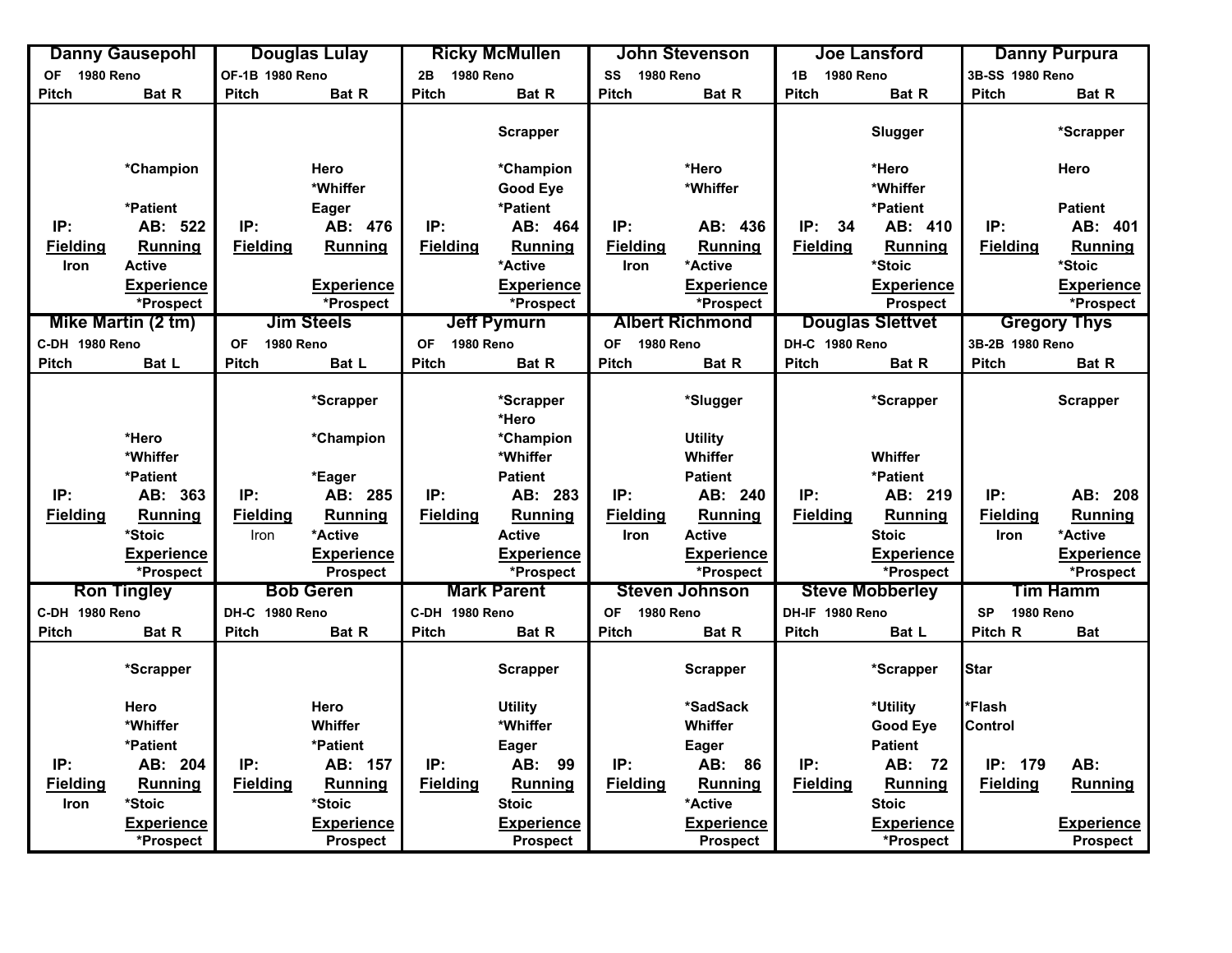|                  | <b>Andy Hawkins</b>                  |                        | <b>Rodney Peterson (2 tm)</b>        |                               | <b>Willie Hardwick</b> |                               | Don Johnson           |                 | <b>Danny Danielson</b> |                        | <b>Martin Ronnenbergh</b> |
|------------------|--------------------------------------|------------------------|--------------------------------------|-------------------------------|------------------------|-------------------------------|-----------------------|-----------------|------------------------|------------------------|---------------------------|
| 1980 Reno<br>SP  |                                      | SP-RP 1980 Reno        |                                      | <b>SP</b><br><b>1980 Reno</b> |                        | <b>1980 Reno</b><br><b>SP</b> |                       | RP-SP 1980 Reno |                        | 1980 Reno<br><b>SP</b> |                           |
| Pitch R          | <b>Bat</b>                           | Pitch R                | <b>Bat</b>                           | Pitch R                       | <b>Bat</b>             | Pitch L                       | <b>Bat</b>            | Pitch R         | <b>Bat</b>             | Pitch R                | <b>Bat</b>                |
| *Workman         |                                      | *Struggler             |                                      | Workman                       |                        | *Star                         |                       | *Struggler      | *Scrapper              | <b>Ace</b>             |                           |
| *Flash           |                                      | *Flash                 |                                      |                               |                        |                               |                       |                 | *Utility               |                        |                           |
|                  |                                      | *Wild                  |                                      | Wild                          |                        |                               |                       |                 | Good Eye               |                        |                           |
|                  |                                      |                        |                                      |                               |                        |                               |                       |                 | <b>Patient</b>         |                        |                           |
| IP: 171          | AB:                                  | IP: 132                | AB:                                  | IP: 128                       | AB:                    | IP:<br>110                    | AB:                   | IP:<br>94       | AB:                    | IP:<br>87              | AB: 72                    |
| <b>Fielding</b>  | Running                              | <b>Fielding</b>        | <b>Running</b>                       | <b>Fielding</b>               | <b>Running</b>         | <b>Fielding</b>               | <b>Running</b>        | <b>Fielding</b> | Running                | <b>Fielding</b>        | <b>Running</b>            |
|                  |                                      |                        |                                      | Iron                          |                        |                               |                       | Iron            |                        |                        |                           |
|                  | <b>Experience</b>                    |                        | <b>Experience</b>                    |                               | <b>Experience</b>      |                               | <b>Experience</b>     |                 | <b>Experience</b>      |                        | <b>Experience</b>         |
|                  | <b>Prospect</b>                      |                        | *Prospect                            |                               | <b>Prospect</b>        |                               | *Prospect             |                 | *Prospect              |                        | *Prospect                 |
|                  | <b>Michael Barba</b>                 |                        | <b>Courtney Wyrick</b>               |                               | <b>Steven Wagner</b>   |                               | <b>David Jannusch</b> |                 | <b>Sydney Church</b>   |                        | <b>Phillip Hinirichs</b>  |
| RP 1980 Reno     |                                      | CL 1980 Reno           |                                      | RP-SP 1980 Reno               |                        | 1980 Reno<br><b>SP</b>        |                       | RP 1980 Reno    |                        | CL 1980 Fresno         |                           |
| Pitch R          | <b>Bat</b>                           | Pitch R                | <b>Bat</b>                           | Pitch R                       | <b>Bat</b>             | Pitch R                       | <b>Bat</b>            | Pitch L         | <b>Bat</b>             | Pitch R                | <b>Bat</b>                |
|                  |                                      |                        |                                      |                               |                        |                               |                       |                 |                        | Ace                    |                           |
| *Workman         |                                      | Асе                    |                                      | *Struggler                    |                        | <b>Struggler</b>              |                       | <b>Star</b>     |                        | <b>Star</b>            |                           |
|                  |                                      |                        |                                      |                               |                        |                               |                       |                 |                        |                        |                           |
| *Flash           |                                      | *Flash                 |                                      |                               |                        |                               |                       | *Flash          |                        | *Flash                 |                           |
| <b>Wild</b>      |                                      | Wild                   |                                      |                               |                        |                               |                       | *Wild           |                        | <b>Control</b>         |                           |
|                  |                                      |                        |                                      |                               |                        |                               |                       |                 |                        |                        |                           |
| IP: 77           | AB:                                  | IP:<br>- 73            | AB:                                  | IP:<br>68                     | AB:                    | IP:<br>66                     | AB:                   | IP:<br>51       | AB:                    | IP:<br>- 47            | AB:                       |
| <b>Fielding</b>  | <b>Running</b>                       | <b>Fielding</b>        | Running                              | <b>Fielding</b>               | <b>Running</b>         | <b>Fielding</b>               | Running               | <b>Fielding</b> | Running                | <b>Fielding</b>        | Running                   |
| Iron             |                                      |                        |                                      |                               |                        |                               |                       |                 |                        |                        | <b>Stoic</b>              |
|                  | Experience                           |                        | <b>Experience</b>                    |                               | <b>Experience</b>      |                               | <b>Experience</b>     |                 | <b>Experience</b>      |                        | <b>Experience</b>         |
|                  | *Prospect                            |                        | *Prospect                            |                               | *Prospect              |                               | *Prospect             |                 | *Prospect              |                        | *Prospect                 |
|                  | <b>Greg Patton</b>                   |                        | <b>Philip Wilson</b>                 | (DH League)                   |                        |                               |                       |                 |                        |                        |                           |
| SP-RP 1980 Reno  |                                      | 1980 Reno<br><b>RP</b> |                                      |                               |                        |                               |                       |                 |                        |                        |                           |
| Pitch R          | <b>Bat</b>                           | Pitch R                | <b>Bat</b>                           |                               |                        |                               |                       |                 |                        |                        |                           |
| <b>Struggler</b> |                                      | <b>Struggler</b>       |                                      |                               |                        |                               |                       |                 |                        |                        |                           |
| Workman          |                                      | Workman                |                                      |                               | 1980 Reno Silver Sox   |                               |                       |                 |                        |                        |                           |
|                  |                                      |                        |                                      |                               |                        |                               |                       |                 |                        |                        |                           |
|                  |                                      |                        |                                      |                               | 75-66                  |                               |                       |                 |                        |                        |                           |
| <b>Wild</b>      |                                      | <b>Wild</b>            |                                      |                               | <b>Moana Park</b>      |                               |                       |                 |                        |                        |                           |
| IP: 22           | AB:                                  | IP:<br>20              | AB:                                  |                               |                        |                               |                       |                 |                        |                        |                           |
|                  |                                      |                        |                                      |                               |                        |                               |                       |                 |                        |                        |                           |
| <b>Fielding</b>  | <b>Running</b>                       | <b>Fielding</b>        | Running                              | <b>MGR: Jack Maloof</b>       |                        |                               |                       |                 |                        |                        |                           |
|                  |                                      |                        |                                      |                               |                        |                               |                       |                 |                        |                        |                           |
|                  | <b>Experience</b><br><b>Prospect</b> |                        | <b>Experience</b><br><b>Prospect</b> |                               | 1980 California League |                               |                       |                 |                        |                        |                           |
|                  |                                      |                        |                                      |                               |                        |                               |                       |                 |                        |                        |                           |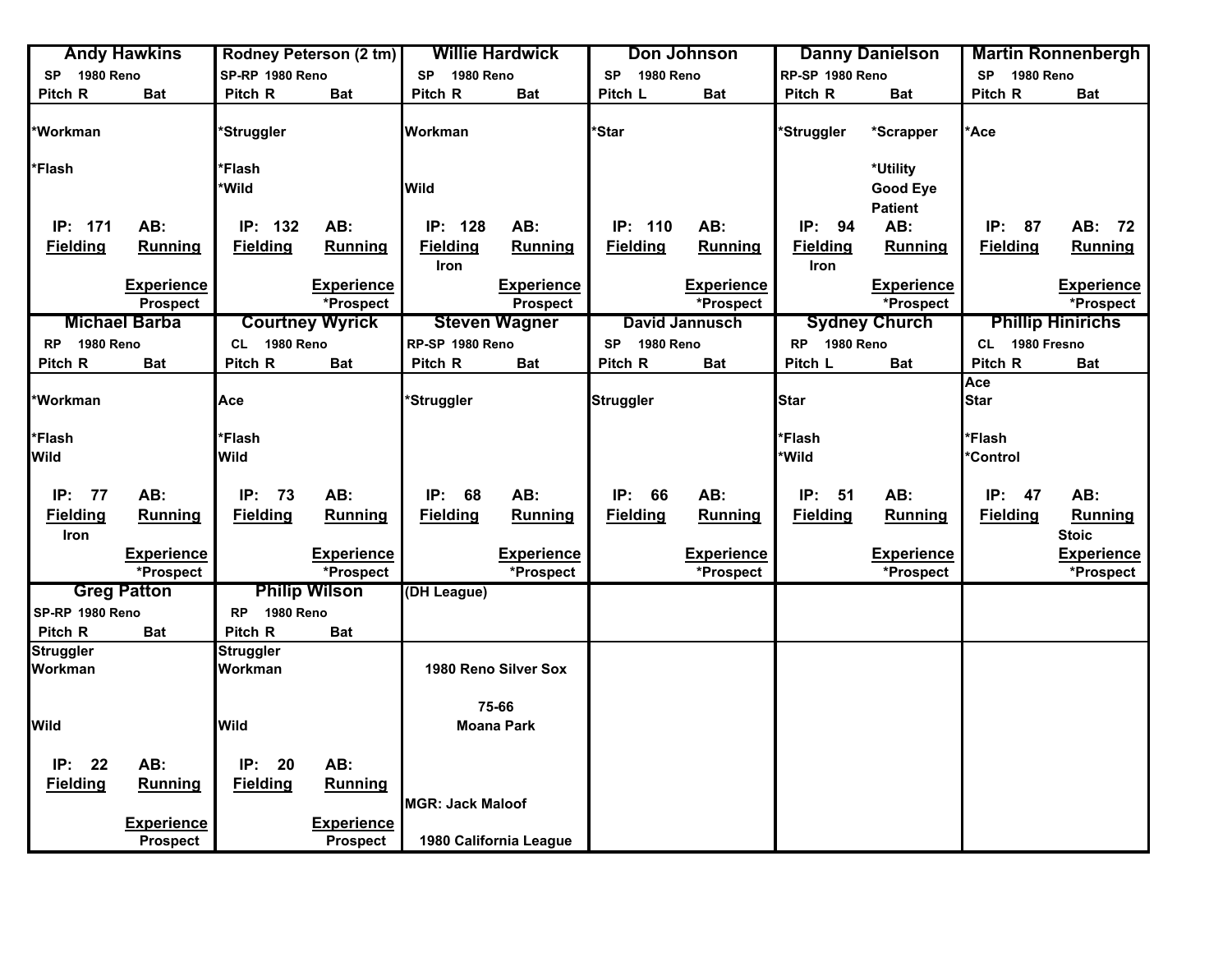|                    | <b>Wayne Stone</b>                     |                    | <b>Leo Lemon</b>               |                    | <b>Marion Hunter</b>               |                    | <b>Gary Pettis</b>             |                   | <b>Wade Schexnayder</b>       |                           | Steve Tipa (2 tm)                     |
|--------------------|----------------------------------------|--------------------|--------------------------------|--------------------|------------------------------------|--------------------|--------------------------------|-------------------|-------------------------------|---------------------------|---------------------------------------|
| SS-3B 1980 Salinas |                                        | OF-DH 1980 Salinas |                                | 1980 Salinas<br>2B |                                    | OF 1980 Salinas    |                                | 3B-C 1980 Salinas |                               | OF-DH 1980 Salinas        |                                       |
| Pitch              | Bat B                                  | <b>Pitch</b>       | Bat R                          | <b>Pitch</b>       | <b>Bat R</b>                       | <b>Pitch</b>       | Bat B                          | Pitch             | Bat R                         | Pitch                     | Bat R                                 |
|                    | <b>Scrapper</b>                        |                    | <b>Scrapper</b>                |                    | <b>Scrapper</b>                    |                    | <b>Scrapper</b>                |                   | *Scrapper                     |                           |                                       |
|                    |                                        |                    | *Hero                          |                    |                                    |                    | *Utility                       |                   | *Utility                      |                           | *Hero                                 |
|                    | *Whiffer                               |                    | *Whiffer                       |                    |                                    |                    | Whiffer                        |                   | Whiffer                       |                           | *Whiffer                              |
|                    |                                        |                    |                                |                    | *Eager                             |                    | <b>Patient</b>                 |                   |                               |                           | *Eager                                |
| IP:                | AB: 409                                | IP:                | AB: 399                        | IP:                | AB: 398                            | IP:                | AB: 393                        | IP:               | AB: 310                       | IP:                       | AB: 242                               |
| <b>Fielding</b>    | <b>Running</b>                         | <b>Fielding</b>    | <b>Running</b>                 | <b>Fielding</b>    | <b>Running</b>                     | <b>Fielding</b>    | Running                        | <b>Fielding</b>   | <b>Running</b>                | <b>Fielding</b>           | <b>Running</b>                        |
| Iron               | *Active                                |                    | <b>DBL Active</b>              | <b>Iron</b>        | *Active                            |                    | <b>DBL Active</b>              |                   | *Active                       |                           | *Stoic                                |
|                    | <b>Experience</b>                      |                    | <b>Experience</b>              |                    | <b>Experience</b>                  |                    | <b>Experience</b>              |                   | <b>Experience</b>             |                           | <b>Experience</b>                     |
|                    | *Prospect                              |                    | *Prospect                      |                    | <b>Prospect</b>                    |                    | *Prospect                      |                   | *Prospect                     |                           | *Prospect                             |
|                    | <b>James Celidonia</b>                 |                    | Michael Cannon (2 tm)          |                    | <b>Christopher Clark</b>           |                    | <b>Ronald Hunt</b>             |                   | <b>Darrell Miller</b>         |                           | <b>Tim Collins</b>                    |
| C                  | 1980 Salinas                           | OF-DH 1980 Salinas |                                | OF 1980 Salinas    |                                    | 1B                 | 1980 Salinas                   | $\mathbf c$       | 1980 Salinas                  | 1B-3B 1980 Salinas        |                                       |
| <b>Pitch</b>       | Bat L                                  | Pitch              | Bat R                          | <b>Pitch</b>       | Bat B                              | Pitch              | Bat R                          | Pitch             | Bat R                         | Pitch                     | Bat L                                 |
|                    |                                        |                    |                                |                    |                                    |                    |                                |                   |                               |                           |                                       |
|                    | *Scrapper                              |                    | *Scrapper                      |                    |                                    |                    |                                |                   |                               |                           | <b>Scrapper</b>                       |
|                    | <b>Utility</b>                         |                    | <b>Utility</b>                 |                    | *Champion                          |                    |                                |                   | Hero                          |                           |                                       |
|                    |                                        |                    | Whiffer                        |                    | *Whiffer                           |                    | *Whiffer                       |                   | *Whiffer                      |                           | *Whiffer                              |
|                    | *Patient                               |                    | *Eager                         |                    | *Patient                           |                    | *Patient                       |                   | *Eager                        |                           | *Patient                              |
| IP:                | AB: 238                                | IP:                | AB: 220                        | IP:                | AB: 218                            | IP:                | AB: 196                        | IP:               | AB: 195                       | IP:                       | AB: 194                               |
| <b>Fielding</b>    | Running                                | <b>Fielding</b>    | Running                        | <b>Fielding</b>    | <b>Running</b>                     | <b>Fielding</b>    | Running                        | <b>Fielding</b>   | <b>Running</b>                | <b>Fielding</b>           | <b>Running</b>                        |
| Iron               | *Active                                |                    | *Stoic                         | <b>Iron</b>        | *Active                            |                    | *Stoic                         | Iron              |                               | Iron                      |                                       |
|                    | <b>Experience</b>                      |                    | <b>Experience</b>              |                    | <b>Experience</b>                  |                    | <b>Experience</b>              |                   | <b>Experience</b>             |                           | <b>Experience</b>                     |
|                    | *Prospect<br><b>Filiberto Gonzalez</b> |                    | *Prospect<br><b>Mike Brown</b> |                    | *Prospect<br><b>James Hamilton</b> |                    | *Prospect<br><b>Jon Riffel</b> |                   | *Prospect<br><b>Pat Keedy</b> |                           | *Prospect<br><b>Matt Gundelfinger</b> |
|                    |                                        |                    |                                |                    |                                    |                    |                                |                   |                               |                           |                                       |
| 1B                 | 1980 Salinas                           | DH-C 1980 Salinas  |                                | 2B                 | 1980 Salinas                       | 1B-OF 1980 Salinas |                                | SS                | 1980 Salinas                  | 1980 Salinas<br><b>OF</b> |                                       |
| <b>Pitch</b>       | Bat L                                  | <b>Pitch</b>       | Bat R                          | <b>Pitch</b>       | <b>Bat R</b>                       | <b>Pitch</b>       | Bat R                          | <b>Pitch</b>      | <b>Bat R</b>                  | Pitch                     | Bat R                                 |
|                    | *Scrapper                              |                    |                                |                    | <b>Scrapper</b>                    |                    | *Scrapper                      |                   |                               |                           |                                       |
|                    | *Utility                               |                    | *Hero                          |                    | <b>Utility</b>                     |                    | *Utility                       |                   | <b>Utility</b>                |                           | *SadSack                              |
|                    | *Whiffer                               |                    | *Whiffer                       |                    |                                    |                    | *Whiffer                       |                   | Whiffer                       |                           | Whiffer                               |
|                    |                                        |                    |                                |                    | Eager                              |                    |                                |                   |                               |                           |                                       |
| IP:                | AB: 187                                | IP:                | AB: 152                        | IP:                | AB: 126                            | IP:                | AB: 122                        | IP:               | AB: 118                       | IP:                       | AB: 113                               |
| <b>Fielding</b>    | <b>Running</b>                         | <b>Fielding</b>    | Running                        | <b>Fielding</b>    | <b>Running</b>                     | <b>Fielding</b>    | Running                        | <b>Fielding</b>   | <b>Running</b>                | <b>Fielding</b>           | <b>Running</b>                        |
|                    | *Stoic                                 | Iron               |                                |                    | *Active                            | Iron               | <b>Stoic</b>                   |                   | *Stoic                        | Iron                      | <b>Active</b>                         |
|                    | <b>Experience</b>                      |                    | <b>Experience</b>              |                    | <b>Experience</b>                  |                    | <b>Experience</b>              |                   | <b>Experience</b>             |                           | <b>Experience</b>                     |
|                    | *Prospect                              |                    | <b>Prospect</b>                |                    | *Prospect                          |                    | *Prospect                      |                   | *Prospect                     |                           | <b>Prospect</b>                       |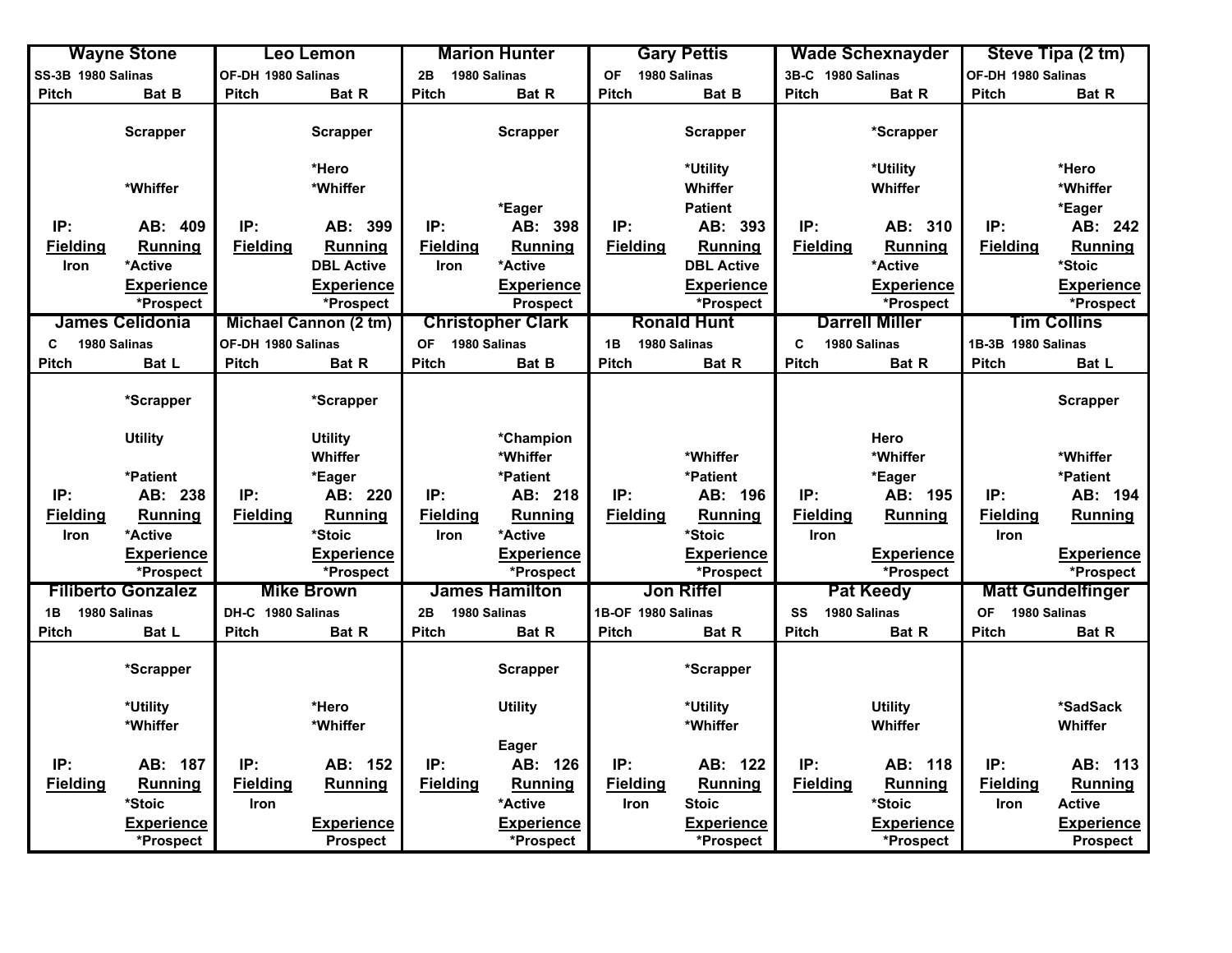| John Kniss                |                       | <b>Ricky Adams</b>        |                        |                        | <b>Brian Buckley</b>             |                           | <b>Ed Lindsey</b>       |                           | <b>Michael Venezia</b> | <b>Jeffrey Conner</b> |                    |
|---------------------------|-----------------------|---------------------------|------------------------|------------------------|----------------------------------|---------------------------|-------------------------|---------------------------|------------------------|-----------------------|--------------------|
| 1980 Salinas<br>2B        |                       | SS                        | 1980 Salinas           | RP-SP 1980 Salinas     |                                  | SP-RP 1980 Salinas        |                         | <b>SP</b><br>1980 Salinas |                        | SP 1980 Salinas       |                    |
| <b>Pitch</b>              | Bat R                 | <b>Pitch</b>              | Bat R                  | Pitch R                | <b>Bat</b>                       | Pitch L                   | <b>Bat</b>              | Pitch R                   | <b>Bat</b>             | Pitch L               | <b>Bat</b>         |
|                           | <b>Scrapper</b>       |                           | <b>Scrapper</b>        | <b>Struggler</b>       |                                  | <b>Workman</b>            |                         | <b>Struggler</b>          |                        | <b>Star</b>           | <b>Scrapper</b>    |
|                           | Hero                  |                           |                        | *Flash                 |                                  |                           |                         |                           |                        |                       |                    |
|                           |                       |                           |                        | Wild                   |                                  | *Wild                     |                         |                           |                        |                       |                    |
|                           |                       |                           | *Eager                 |                        | *Eager                           |                           | *Eager                  |                           |                        |                       | *Eager             |
| IP:                       | AB: 109               | IP:                       | AB:<br>56              | 117<br>IP:             | AB:                              | IP: 105                   | AB:                     | IP:<br>99                 | AB:                    | IP:<br>95             | AB:                |
| <b>Fielding</b>           | <b>Running</b>        | <b>Fielding</b>           | Running                | <b>Fielding</b>        | Running                          | <b>Fielding</b>           | Running                 | <b>Fielding</b>           | <b>Running</b>         | <b>Fielding</b>       | <b>Running</b>     |
|                           |                       |                           | <b>Active</b>          |                        |                                  | <b>Iron</b>               |                         |                           |                        | Iron                  |                    |
|                           | <b>Experience</b>     |                           | <b>Experience</b>      |                        | <b>Experience</b>                |                           | <b>Experience</b>       |                           | <b>Experience</b>      |                       | <b>Experience</b>  |
|                           | *Prospect             |                           | *Prospect              |                        | *Prospect                        |                           | *Prospect               |                           | *Prospect              |                       | *Prospect          |
|                           | <b>Mike Witt</b>      |                           | <b>Larry Dugger</b>    |                        | <b>Steven Ward</b>               |                           | <b>Dennis Rasmussen</b> |                           | <b>Bill Mooneyham</b>  |                       | <b>Curt Brown</b>  |
| 1980 Salinas<br><b>SP</b> |                       | <b>SP</b>                 | 1980 Salinas           | RP-SP 1980 Salinas     |                                  | 1980 Salinas<br><b>SP</b> |                         | <b>SP</b><br>1980 Salinas |                        | RP-SP 1980 Salinas    |                    |
| Pitch R                   | Bat                   | Pitch R                   | <b>Bat</b>             | Pitch L:               | <b>Bat</b>                       | Pitch L                   | <b>Bat</b>              | Pitch R                   | Bat                    | Pitch R               | <b>Bat</b>         |
| Ace                       |                       | Ace                       |                        | *Star                  |                                  | <b>Struggler</b>          |                         |                           |                        | <b>Star</b>           |                    |
| *Flash                    |                       | Flash                     |                        |                        |                                  | <b>*Flash</b>             |                         | Flash                     |                        |                       |                    |
|                           |                       | *Wild                     |                        | <b>Wild</b>            |                                  | <b>Wild</b>               |                         | <b>Wild</b>               |                        | <b>Control</b>        |                    |
|                           |                       |                           |                        |                        |                                  |                           |                         |                           |                        |                       |                    |
| IP:<br>90                 | AB:<br>56             | IP:<br>82                 | AB:                    | IP:<br>77              | AB:                              | IP:<br>76                 | AB:                     | IP:<br>74                 | AB:                    | IP:<br>73             | AB:                |
| <b>Fielding</b>           | <b>Running</b>        | <b>Fielding</b>           | Running                | <b>Fielding</b>        | Running                          | <b>Fielding</b>           | Running                 | <b>Fielding</b>           | Running                | <b>Fielding</b>       | Running            |
|                           |                       |                           |                        |                        |                                  |                           |                         |                           |                        |                       | <b>Stoic</b>       |
|                           | <b>Experience</b>     |                           | <b>Experience</b>      |                        | <b>Experience</b>                |                           | <b>Experience</b>       |                           | <b>Experience</b>      |                       | <b>Experience</b>  |
|                           | <b>Prospect</b>       |                           | <b>Prospect</b>        |                        | *Prospect                        |                           | *Prospect               |                           | Prospect               |                       | <b>Prospect</b>    |
|                           | <b>Perry Morrison</b> |                           | <b>Michael Saatzer</b> | (DH League)            |                                  |                           | <b>Ronald Sylvia</b>    |                           | <b>Robert Border</b>   |                       | <b>David Duran</b> |
| 1980 Salinas<br><b>RP</b> |                       | 1980 Salinas<br><b>SP</b> |                        |                        |                                  | 1980 Salinas<br><b>SP</b> |                         | <b>RP</b><br>1980 Salinas |                        | 1980 Salinas<br>CL    |                    |
| Pitch R                   | Bat                   | Pitch R                   | <b>Bat</b>             |                        |                                  | Pitch R                   | <b>Bat</b>              | Pitch R                   | Bat                    | Pitch R               | <b>Bat</b>         |
|                           |                       | Struggler                 |                        |                        |                                  |                           |                         | <b>Struggler</b>          |                        | Ace                   |                    |
| Ace                       |                       | Workman                   |                        |                        | 1980 Salinas Angels              | <b>Workman</b>            |                         | Workman                   |                        | <b>Star</b>           |                    |
|                           |                       |                           |                        |                        |                                  |                           |                         |                           |                        |                       |                    |
| <b>Flash</b>              |                       |                           |                        |                        | 61-79                            | *Flash                    |                         | *Flash                    |                        | <b>Flash</b>          |                    |
| *Control                  |                       | <b>DBL Wild</b>           |                        |                        | <b>Salinas Municipal Stadium</b> | <b>Wild</b>               |                         | *Wild                     |                        |                       |                    |
|                           |                       |                           |                        |                        |                                  |                           |                         |                           |                        |                       |                    |
| IP:<br>66                 | AB:                   | IP:<br>43                 | AB:                    |                        |                                  | IP: 43                    | AB:                     | IP:<br>36                 | AB:                    | IP:<br>35             | AB:                |
| <b>Fielding</b>           | <b>Running</b>        | <b>Fielding</b>           | <b>Running</b>         |                        |                                  | <b>Fielding</b>           | Running                 | <b>Fielding</b>           | <b>Running</b>         | <b>Fielding</b>       | <b>Running</b>     |
|                           |                       |                           |                        | <b>MGR: Tom Zimmer</b> |                                  |                           |                         |                           |                        |                       |                    |
|                           | <b>Experience</b>     |                           | <b>Experience</b>      |                        |                                  |                           | <b>Experience</b>       |                           | <b>Experience</b>      |                       | <b>Experience</b>  |
|                           | *Prospect             |                           | <b>Prospect</b>        |                        | 1980 California League           |                           | <b>Prospect</b>         |                           |                        |                       | *Prospect          |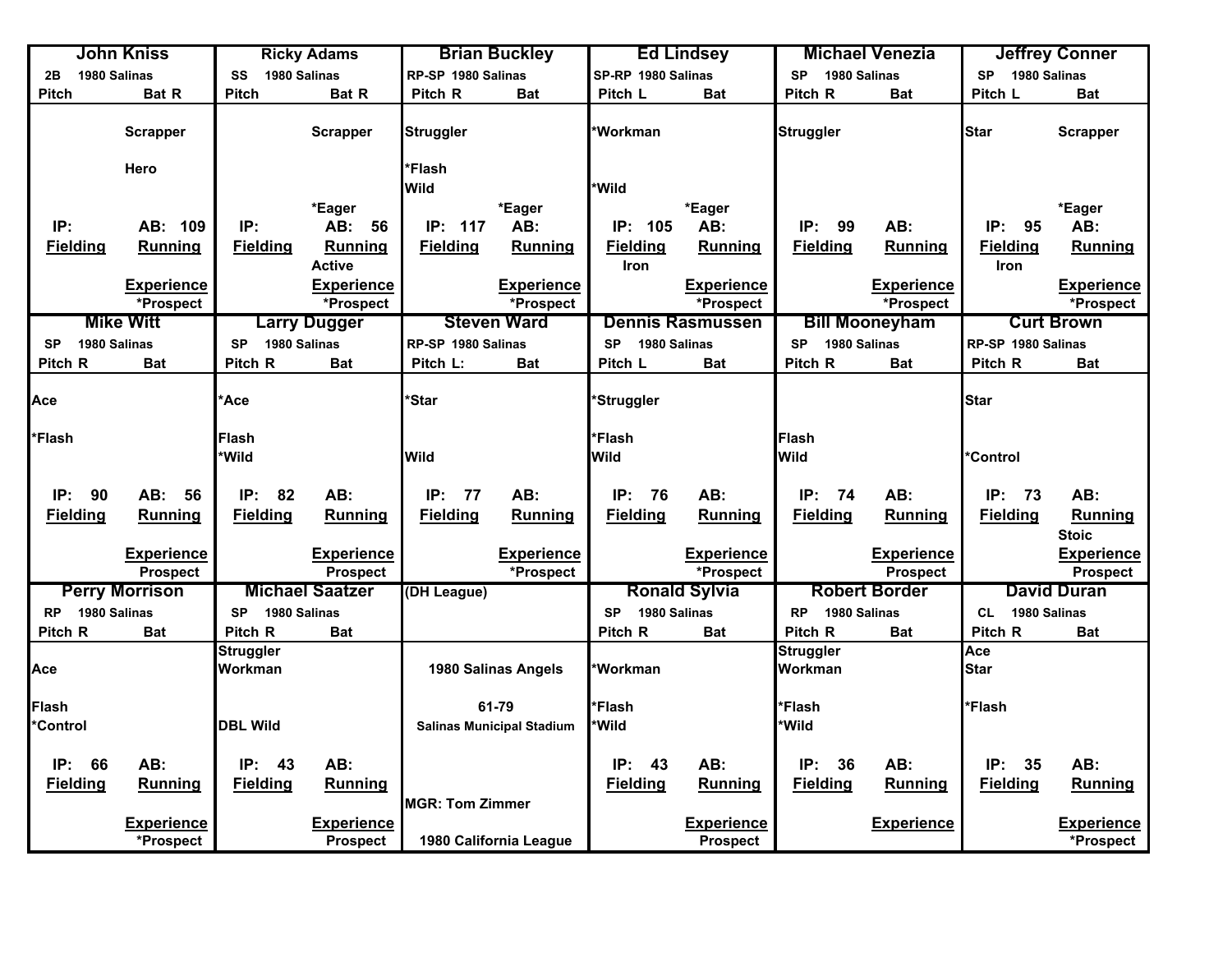| C<br>1980 San Jose<br>1980 San Jose<br><b>OF</b><br>1980 San Jose<br>2B<br>1980 San Jose<br>1980 San Jose<br><b>OF</b><br>1980 San Jose<br><b>OF</b><br>3B<br>Pitch<br>Bat R<br>Pitch<br>Bat R<br><b>Pitch</b><br><b>Pitch</b><br>Bat R<br><b>Pitch</b><br><b>Pitch</b><br>Bat L<br>Bat L<br>Bat L<br>*Scrapper<br>*Scrapper<br><b>Scrapper</b><br>Hero<br>*Hero<br>*Champion<br>Hero<br>Hero<br>*Champion<br>*Whiffer<br>*Whiffer<br>*Good Eye<br>*Patient<br>Eager<br>IP:<br>IP:<br>IP:<br>IP:<br>AB: 430<br>IP:<br>IP:<br>AB: 351<br>AB: 504<br>AB: 487<br>AB: 458<br>AB: 426<br><b>Fielding</b><br><b>Fielding</b><br><b>Fielding</b><br><b>Fielding</b><br><b>Fielding</b><br>Running<br><b>Fielding</b><br>Running<br><b>Running</b><br><b>Running</b><br><b>Running</b><br>Running<br>*Active<br>*Active<br><b>Active</b><br>*Active<br><b>Iron</b><br>Iron<br>Iron<br><b>Iron</b><br><b>Experience</b><br><b>Experience</b><br><b>Experience</b><br><b>Experience</b><br><b>Experience</b><br><b>Experience</b><br><b>Prospect</b><br><b>Prospect</b><br>*Prospect<br><b>Prospect</b><br>Prospect<br><b>Prospect</b><br><b>Mark Chelette</b><br><b>Michael White</b><br><b>Johnny Pittman</b><br><b>Tito Nanni</b><br><b>Michael Hood</b><br><b>Mike Codiroli</b><br>SS 1980 San Jose<br>1980 San Jose<br>1980 San Jose<br>DH-1B 1980 San Jose<br>1980 San Jose<br>1980 San Jose<br>OF<br>1B<br><b>OF</b><br>C<br>Pitch<br><b>Pitch</b><br><b>Pitch</b><br>Bat L<br>Pitch<br>Bat R<br><b>Pitch</b><br>Bat R<br>Bat R<br>Bat L<br><b>Pitch</b><br>Bat R<br><b>Scrapper</b><br><b>Scrapper</b><br>Slugger<br>*Scrapper<br>*Scrapper<br>*SadSack<br>*Utility<br>Hero<br><b>Utility</b><br>Hero<br>*Whiffer<br>Whiffer<br>*Whiffer<br>Whiffer<br>*Patient<br>*Patient<br><b>Patient</b><br>Eager<br>IP:<br>IP:<br>IP:<br>IP:<br>AB: 248<br>IP:<br>AB: 191<br>IP:<br>AB: 120<br>AB: 350<br>AB: 338<br>AB: 297<br><b>Fielding</b><br>Running<br><b>Fielding</b><br>Running<br><b>Fielding</b><br><b>Fielding</b><br><b>Fielding</b><br>Running<br><b>Fielding</b><br><b>Running</b><br><b>Running</b><br>Running<br>*Active<br><b>Active</b><br>Iron<br>*Stoic<br><b>Iron</b><br>*Active<br>Iron<br>Iron<br><b>Experience</b><br><b>Experience</b><br><b>Experience</b><br><b>Experience</b><br><b>Experience</b><br><b>Experience</b><br>*Prospect<br>*Prospect<br>*Prospect<br>Prospect<br>*Prospect<br><b>Prospect</b><br><b>Bill Crone</b><br><b>Scott Stranski</b><br><b>Will Gaffney</b><br><b>Rusty McNealy</b><br><b>Tracy Harris</b><br><b>Brian Snyder</b><br>1980 San Jose<br>SP-RP 1980 San Jose<br>1980 San Jose<br>SS-2B 1980 San Jose<br>OF<br><b>SP</b><br>1980 San Jose<br>1980 San Jose<br>SS<br><b>SP</b><br>Pitch<br>Bat R<br><b>Pitch</b><br><b>Pitch</b><br>Pitch R<br>Pitch R<br>Pitch L<br><b>Bat</b><br>Bat R<br>Bat L<br><b>Bat</b><br><b>Bat</b><br><b>Ace</b><br>*Workman<br><b>Scrapper</b><br>*Scrapper<br><b>Scrapper</b><br>*Struggler<br>*Utility<br>*Flash<br><b>SadSack</b><br>*Hero<br>*Flash<br>*SadSack<br>*Whiffer<br>*Whiffer<br>*Wild<br><b>Wild</b><br>*Whiffer<br><b>Wild</b><br><b>Patient</b><br><b>Patient</b><br><b>Patient</b><br>AB: 103<br>IP:<br>IP:<br>IP: 198<br>AB:<br>IP: 136<br>AB:<br>IP: 127<br>AB:<br>IP:<br>AB: 95<br>AB: 53<br><b>Fielding</b><br><b>Running</b><br>Fielding<br><b>Fielding</b><br><b>Fielding</b><br><b>Fielding</b><br>Running<br>Fielding<br><b>Running</b><br><b>Running</b><br>Running<br>Running<br><b>Active</b><br><b>Active</b><br><b>Iron</b><br><b>Experience</b><br><b>Experience</b><br><b>Experience</b><br><b>Experience</b><br><b>Experience</b><br><b>Experience</b> | <b>Edwin Aponte</b> | <b>Ramon Estepa</b> |           | <b>John Randolph</b> | <b>Dave Valle</b> |  | <b>Al Chambers</b> | John Flammang |           |
|----------------------------------------------------------------------------------------------------------------------------------------------------------------------------------------------------------------------------------------------------------------------------------------------------------------------------------------------------------------------------------------------------------------------------------------------------------------------------------------------------------------------------------------------------------------------------------------------------------------------------------------------------------------------------------------------------------------------------------------------------------------------------------------------------------------------------------------------------------------------------------------------------------------------------------------------------------------------------------------------------------------------------------------------------------------------------------------------------------------------------------------------------------------------------------------------------------------------------------------------------------------------------------------------------------------------------------------------------------------------------------------------------------------------------------------------------------------------------------------------------------------------------------------------------------------------------------------------------------------------------------------------------------------------------------------------------------------------------------------------------------------------------------------------------------------------------------------------------------------------------------------------------------------------------------------------------------------------------------------------------------------------------------------------------------------------------------------------------------------------------------------------------------------------------------------------------------------------------------------------------------------------------------------------------------------------------------------------------------------------------------------------------------------------------------------------------------------------------------------------------------------------------------------------------------------------------------------------------------------------------------------------------------------------------------------------------------------------------------------------------------------------------------------------------------------------------------------------------------------------------------------------------------------------------------------------------------------------------------------------------------------------------------------------------------------------------------------------------------------------------------------------------------------------------------------------------------------------------------------------------------------------------------------------------------------------------------------------------------------------------------------------------------------------------------------------------------------------------------------------------------------------------------------------------------------------------------------------------------------------------------------------------------------------|---------------------|---------------------|-----------|----------------------|-------------------|--|--------------------|---------------|-----------|
|                                                                                                                                                                                                                                                                                                                                                                                                                                                                                                                                                                                                                                                                                                                                                                                                                                                                                                                                                                                                                                                                                                                                                                                                                                                                                                                                                                                                                                                                                                                                                                                                                                                                                                                                                                                                                                                                                                                                                                                                                                                                                                                                                                                                                                                                                                                                                                                                                                                                                                                                                                                                                                                                                                                                                                                                                                                                                                                                                                                                                                                                                                                                                                                                                                                                                                                                                                                                                                                                                                                                                                                                                                                                      |                     |                     |           |                      |                   |  |                    |               |           |
|                                                                                                                                                                                                                                                                                                                                                                                                                                                                                                                                                                                                                                                                                                                                                                                                                                                                                                                                                                                                                                                                                                                                                                                                                                                                                                                                                                                                                                                                                                                                                                                                                                                                                                                                                                                                                                                                                                                                                                                                                                                                                                                                                                                                                                                                                                                                                                                                                                                                                                                                                                                                                                                                                                                                                                                                                                                                                                                                                                                                                                                                                                                                                                                                                                                                                                                                                                                                                                                                                                                                                                                                                                                                      |                     |                     |           |                      |                   |  |                    |               |           |
|                                                                                                                                                                                                                                                                                                                                                                                                                                                                                                                                                                                                                                                                                                                                                                                                                                                                                                                                                                                                                                                                                                                                                                                                                                                                                                                                                                                                                                                                                                                                                                                                                                                                                                                                                                                                                                                                                                                                                                                                                                                                                                                                                                                                                                                                                                                                                                                                                                                                                                                                                                                                                                                                                                                                                                                                                                                                                                                                                                                                                                                                                                                                                                                                                                                                                                                                                                                                                                                                                                                                                                                                                                                                      |                     |                     |           |                      |                   |  |                    |               |           |
|                                                                                                                                                                                                                                                                                                                                                                                                                                                                                                                                                                                                                                                                                                                                                                                                                                                                                                                                                                                                                                                                                                                                                                                                                                                                                                                                                                                                                                                                                                                                                                                                                                                                                                                                                                                                                                                                                                                                                                                                                                                                                                                                                                                                                                                                                                                                                                                                                                                                                                                                                                                                                                                                                                                                                                                                                                                                                                                                                                                                                                                                                                                                                                                                                                                                                                                                                                                                                                                                                                                                                                                                                                                                      |                     |                     |           |                      |                   |  |                    |               |           |
|                                                                                                                                                                                                                                                                                                                                                                                                                                                                                                                                                                                                                                                                                                                                                                                                                                                                                                                                                                                                                                                                                                                                                                                                                                                                                                                                                                                                                                                                                                                                                                                                                                                                                                                                                                                                                                                                                                                                                                                                                                                                                                                                                                                                                                                                                                                                                                                                                                                                                                                                                                                                                                                                                                                                                                                                                                                                                                                                                                                                                                                                                                                                                                                                                                                                                                                                                                                                                                                                                                                                                                                                                                                                      |                     |                     |           |                      |                   |  |                    |               |           |
|                                                                                                                                                                                                                                                                                                                                                                                                                                                                                                                                                                                                                                                                                                                                                                                                                                                                                                                                                                                                                                                                                                                                                                                                                                                                                                                                                                                                                                                                                                                                                                                                                                                                                                                                                                                                                                                                                                                                                                                                                                                                                                                                                                                                                                                                                                                                                                                                                                                                                                                                                                                                                                                                                                                                                                                                                                                                                                                                                                                                                                                                                                                                                                                                                                                                                                                                                                                                                                                                                                                                                                                                                                                                      |                     |                     |           |                      |                   |  |                    |               |           |
|                                                                                                                                                                                                                                                                                                                                                                                                                                                                                                                                                                                                                                                                                                                                                                                                                                                                                                                                                                                                                                                                                                                                                                                                                                                                                                                                                                                                                                                                                                                                                                                                                                                                                                                                                                                                                                                                                                                                                                                                                                                                                                                                                                                                                                                                                                                                                                                                                                                                                                                                                                                                                                                                                                                                                                                                                                                                                                                                                                                                                                                                                                                                                                                                                                                                                                                                                                                                                                                                                                                                                                                                                                                                      |                     |                     |           |                      |                   |  |                    |               |           |
|                                                                                                                                                                                                                                                                                                                                                                                                                                                                                                                                                                                                                                                                                                                                                                                                                                                                                                                                                                                                                                                                                                                                                                                                                                                                                                                                                                                                                                                                                                                                                                                                                                                                                                                                                                                                                                                                                                                                                                                                                                                                                                                                                                                                                                                                                                                                                                                                                                                                                                                                                                                                                                                                                                                                                                                                                                                                                                                                                                                                                                                                                                                                                                                                                                                                                                                                                                                                                                                                                                                                                                                                                                                                      |                     |                     |           |                      |                   |  |                    |               |           |
|                                                                                                                                                                                                                                                                                                                                                                                                                                                                                                                                                                                                                                                                                                                                                                                                                                                                                                                                                                                                                                                                                                                                                                                                                                                                                                                                                                                                                                                                                                                                                                                                                                                                                                                                                                                                                                                                                                                                                                                                                                                                                                                                                                                                                                                                                                                                                                                                                                                                                                                                                                                                                                                                                                                                                                                                                                                                                                                                                                                                                                                                                                                                                                                                                                                                                                                                                                                                                                                                                                                                                                                                                                                                      |                     |                     |           |                      |                   |  |                    |               |           |
|                                                                                                                                                                                                                                                                                                                                                                                                                                                                                                                                                                                                                                                                                                                                                                                                                                                                                                                                                                                                                                                                                                                                                                                                                                                                                                                                                                                                                                                                                                                                                                                                                                                                                                                                                                                                                                                                                                                                                                                                                                                                                                                                                                                                                                                                                                                                                                                                                                                                                                                                                                                                                                                                                                                                                                                                                                                                                                                                                                                                                                                                                                                                                                                                                                                                                                                                                                                                                                                                                                                                                                                                                                                                      |                     |                     |           |                      |                   |  |                    |               |           |
|                                                                                                                                                                                                                                                                                                                                                                                                                                                                                                                                                                                                                                                                                                                                                                                                                                                                                                                                                                                                                                                                                                                                                                                                                                                                                                                                                                                                                                                                                                                                                                                                                                                                                                                                                                                                                                                                                                                                                                                                                                                                                                                                                                                                                                                                                                                                                                                                                                                                                                                                                                                                                                                                                                                                                                                                                                                                                                                                                                                                                                                                                                                                                                                                                                                                                                                                                                                                                                                                                                                                                                                                                                                                      |                     |                     |           |                      |                   |  |                    |               |           |
|                                                                                                                                                                                                                                                                                                                                                                                                                                                                                                                                                                                                                                                                                                                                                                                                                                                                                                                                                                                                                                                                                                                                                                                                                                                                                                                                                                                                                                                                                                                                                                                                                                                                                                                                                                                                                                                                                                                                                                                                                                                                                                                                                                                                                                                                                                                                                                                                                                                                                                                                                                                                                                                                                                                                                                                                                                                                                                                                                                                                                                                                                                                                                                                                                                                                                                                                                                                                                                                                                                                                                                                                                                                                      |                     |                     |           |                      |                   |  |                    |               |           |
|                                                                                                                                                                                                                                                                                                                                                                                                                                                                                                                                                                                                                                                                                                                                                                                                                                                                                                                                                                                                                                                                                                                                                                                                                                                                                                                                                                                                                                                                                                                                                                                                                                                                                                                                                                                                                                                                                                                                                                                                                                                                                                                                                                                                                                                                                                                                                                                                                                                                                                                                                                                                                                                                                                                                                                                                                                                                                                                                                                                                                                                                                                                                                                                                                                                                                                                                                                                                                                                                                                                                                                                                                                                                      |                     |                     |           |                      |                   |  |                    |               |           |
|                                                                                                                                                                                                                                                                                                                                                                                                                                                                                                                                                                                                                                                                                                                                                                                                                                                                                                                                                                                                                                                                                                                                                                                                                                                                                                                                                                                                                                                                                                                                                                                                                                                                                                                                                                                                                                                                                                                                                                                                                                                                                                                                                                                                                                                                                                                                                                                                                                                                                                                                                                                                                                                                                                                                                                                                                                                                                                                                                                                                                                                                                                                                                                                                                                                                                                                                                                                                                                                                                                                                                                                                                                                                      |                     |                     |           |                      |                   |  |                    |               |           |
|                                                                                                                                                                                                                                                                                                                                                                                                                                                                                                                                                                                                                                                                                                                                                                                                                                                                                                                                                                                                                                                                                                                                                                                                                                                                                                                                                                                                                                                                                                                                                                                                                                                                                                                                                                                                                                                                                                                                                                                                                                                                                                                                                                                                                                                                                                                                                                                                                                                                                                                                                                                                                                                                                                                                                                                                                                                                                                                                                                                                                                                                                                                                                                                                                                                                                                                                                                                                                                                                                                                                                                                                                                                                      |                     |                     |           |                      |                   |  |                    |               |           |
|                                                                                                                                                                                                                                                                                                                                                                                                                                                                                                                                                                                                                                                                                                                                                                                                                                                                                                                                                                                                                                                                                                                                                                                                                                                                                                                                                                                                                                                                                                                                                                                                                                                                                                                                                                                                                                                                                                                                                                                                                                                                                                                                                                                                                                                                                                                                                                                                                                                                                                                                                                                                                                                                                                                                                                                                                                                                                                                                                                                                                                                                                                                                                                                                                                                                                                                                                                                                                                                                                                                                                                                                                                                                      |                     |                     |           |                      |                   |  |                    |               |           |
|                                                                                                                                                                                                                                                                                                                                                                                                                                                                                                                                                                                                                                                                                                                                                                                                                                                                                                                                                                                                                                                                                                                                                                                                                                                                                                                                                                                                                                                                                                                                                                                                                                                                                                                                                                                                                                                                                                                                                                                                                                                                                                                                                                                                                                                                                                                                                                                                                                                                                                                                                                                                                                                                                                                                                                                                                                                                                                                                                                                                                                                                                                                                                                                                                                                                                                                                                                                                                                                                                                                                                                                                                                                                      |                     |                     |           |                      |                   |  |                    |               |           |
|                                                                                                                                                                                                                                                                                                                                                                                                                                                                                                                                                                                                                                                                                                                                                                                                                                                                                                                                                                                                                                                                                                                                                                                                                                                                                                                                                                                                                                                                                                                                                                                                                                                                                                                                                                                                                                                                                                                                                                                                                                                                                                                                                                                                                                                                                                                                                                                                                                                                                                                                                                                                                                                                                                                                                                                                                                                                                                                                                                                                                                                                                                                                                                                                                                                                                                                                                                                                                                                                                                                                                                                                                                                                      |                     |                     |           |                      |                   |  |                    |               |           |
|                                                                                                                                                                                                                                                                                                                                                                                                                                                                                                                                                                                                                                                                                                                                                                                                                                                                                                                                                                                                                                                                                                                                                                                                                                                                                                                                                                                                                                                                                                                                                                                                                                                                                                                                                                                                                                                                                                                                                                                                                                                                                                                                                                                                                                                                                                                                                                                                                                                                                                                                                                                                                                                                                                                                                                                                                                                                                                                                                                                                                                                                                                                                                                                                                                                                                                                                                                                                                                                                                                                                                                                                                                                                      |                     |                     |           |                      |                   |  |                    |               |           |
|                                                                                                                                                                                                                                                                                                                                                                                                                                                                                                                                                                                                                                                                                                                                                                                                                                                                                                                                                                                                                                                                                                                                                                                                                                                                                                                                                                                                                                                                                                                                                                                                                                                                                                                                                                                                                                                                                                                                                                                                                                                                                                                                                                                                                                                                                                                                                                                                                                                                                                                                                                                                                                                                                                                                                                                                                                                                                                                                                                                                                                                                                                                                                                                                                                                                                                                                                                                                                                                                                                                                                                                                                                                                      |                     |                     |           |                      |                   |  |                    |               |           |
|                                                                                                                                                                                                                                                                                                                                                                                                                                                                                                                                                                                                                                                                                                                                                                                                                                                                                                                                                                                                                                                                                                                                                                                                                                                                                                                                                                                                                                                                                                                                                                                                                                                                                                                                                                                                                                                                                                                                                                                                                                                                                                                                                                                                                                                                                                                                                                                                                                                                                                                                                                                                                                                                                                                                                                                                                                                                                                                                                                                                                                                                                                                                                                                                                                                                                                                                                                                                                                                                                                                                                                                                                                                                      |                     |                     |           |                      |                   |  |                    |               |           |
|                                                                                                                                                                                                                                                                                                                                                                                                                                                                                                                                                                                                                                                                                                                                                                                                                                                                                                                                                                                                                                                                                                                                                                                                                                                                                                                                                                                                                                                                                                                                                                                                                                                                                                                                                                                                                                                                                                                                                                                                                                                                                                                                                                                                                                                                                                                                                                                                                                                                                                                                                                                                                                                                                                                                                                                                                                                                                                                                                                                                                                                                                                                                                                                                                                                                                                                                                                                                                                                                                                                                                                                                                                                                      |                     |                     |           |                      |                   |  |                    |               |           |
|                                                                                                                                                                                                                                                                                                                                                                                                                                                                                                                                                                                                                                                                                                                                                                                                                                                                                                                                                                                                                                                                                                                                                                                                                                                                                                                                                                                                                                                                                                                                                                                                                                                                                                                                                                                                                                                                                                                                                                                                                                                                                                                                                                                                                                                                                                                                                                                                                                                                                                                                                                                                                                                                                                                                                                                                                                                                                                                                                                                                                                                                                                                                                                                                                                                                                                                                                                                                                                                                                                                                                                                                                                                                      |                     |                     |           |                      |                   |  |                    |               |           |
|                                                                                                                                                                                                                                                                                                                                                                                                                                                                                                                                                                                                                                                                                                                                                                                                                                                                                                                                                                                                                                                                                                                                                                                                                                                                                                                                                                                                                                                                                                                                                                                                                                                                                                                                                                                                                                                                                                                                                                                                                                                                                                                                                                                                                                                                                                                                                                                                                                                                                                                                                                                                                                                                                                                                                                                                                                                                                                                                                                                                                                                                                                                                                                                                                                                                                                                                                                                                                                                                                                                                                                                                                                                                      |                     |                     |           |                      |                   |  |                    |               |           |
|                                                                                                                                                                                                                                                                                                                                                                                                                                                                                                                                                                                                                                                                                                                                                                                                                                                                                                                                                                                                                                                                                                                                                                                                                                                                                                                                                                                                                                                                                                                                                                                                                                                                                                                                                                                                                                                                                                                                                                                                                                                                                                                                                                                                                                                                                                                                                                                                                                                                                                                                                                                                                                                                                                                                                                                                                                                                                                                                                                                                                                                                                                                                                                                                                                                                                                                                                                                                                                                                                                                                                                                                                                                                      |                     |                     |           |                      |                   |  |                    |               |           |
|                                                                                                                                                                                                                                                                                                                                                                                                                                                                                                                                                                                                                                                                                                                                                                                                                                                                                                                                                                                                                                                                                                                                                                                                                                                                                                                                                                                                                                                                                                                                                                                                                                                                                                                                                                                                                                                                                                                                                                                                                                                                                                                                                                                                                                                                                                                                                                                                                                                                                                                                                                                                                                                                                                                                                                                                                                                                                                                                                                                                                                                                                                                                                                                                                                                                                                                                                                                                                                                                                                                                                                                                                                                                      |                     |                     |           |                      |                   |  |                    |               |           |
|                                                                                                                                                                                                                                                                                                                                                                                                                                                                                                                                                                                                                                                                                                                                                                                                                                                                                                                                                                                                                                                                                                                                                                                                                                                                                                                                                                                                                                                                                                                                                                                                                                                                                                                                                                                                                                                                                                                                                                                                                                                                                                                                                                                                                                                                                                                                                                                                                                                                                                                                                                                                                                                                                                                                                                                                                                                                                                                                                                                                                                                                                                                                                                                                                                                                                                                                                                                                                                                                                                                                                                                                                                                                      |                     |                     |           |                      |                   |  |                    |               |           |
|                                                                                                                                                                                                                                                                                                                                                                                                                                                                                                                                                                                                                                                                                                                                                                                                                                                                                                                                                                                                                                                                                                                                                                                                                                                                                                                                                                                                                                                                                                                                                                                                                                                                                                                                                                                                                                                                                                                                                                                                                                                                                                                                                                                                                                                                                                                                                                                                                                                                                                                                                                                                                                                                                                                                                                                                                                                                                                                                                                                                                                                                                                                                                                                                                                                                                                                                                                                                                                                                                                                                                                                                                                                                      |                     |                     |           |                      |                   |  |                    |               |           |
|                                                                                                                                                                                                                                                                                                                                                                                                                                                                                                                                                                                                                                                                                                                                                                                                                                                                                                                                                                                                                                                                                                                                                                                                                                                                                                                                                                                                                                                                                                                                                                                                                                                                                                                                                                                                                                                                                                                                                                                                                                                                                                                                                                                                                                                                                                                                                                                                                                                                                                                                                                                                                                                                                                                                                                                                                                                                                                                                                                                                                                                                                                                                                                                                                                                                                                                                                                                                                                                                                                                                                                                                                                                                      |                     |                     |           |                      |                   |  |                    |               |           |
|                                                                                                                                                                                                                                                                                                                                                                                                                                                                                                                                                                                                                                                                                                                                                                                                                                                                                                                                                                                                                                                                                                                                                                                                                                                                                                                                                                                                                                                                                                                                                                                                                                                                                                                                                                                                                                                                                                                                                                                                                                                                                                                                                                                                                                                                                                                                                                                                                                                                                                                                                                                                                                                                                                                                                                                                                                                                                                                                                                                                                                                                                                                                                                                                                                                                                                                                                                                                                                                                                                                                                                                                                                                                      |                     |                     |           |                      |                   |  |                    |               |           |
|                                                                                                                                                                                                                                                                                                                                                                                                                                                                                                                                                                                                                                                                                                                                                                                                                                                                                                                                                                                                                                                                                                                                                                                                                                                                                                                                                                                                                                                                                                                                                                                                                                                                                                                                                                                                                                                                                                                                                                                                                                                                                                                                                                                                                                                                                                                                                                                                                                                                                                                                                                                                                                                                                                                                                                                                                                                                                                                                                                                                                                                                                                                                                                                                                                                                                                                                                                                                                                                                                                                                                                                                                                                                      |                     |                     |           |                      |                   |  |                    |               |           |
|                                                                                                                                                                                                                                                                                                                                                                                                                                                                                                                                                                                                                                                                                                                                                                                                                                                                                                                                                                                                                                                                                                                                                                                                                                                                                                                                                                                                                                                                                                                                                                                                                                                                                                                                                                                                                                                                                                                                                                                                                                                                                                                                                                                                                                                                                                                                                                                                                                                                                                                                                                                                                                                                                                                                                                                                                                                                                                                                                                                                                                                                                                                                                                                                                                                                                                                                                                                                                                                                                                                                                                                                                                                                      |                     |                     |           |                      |                   |  |                    |               |           |
|                                                                                                                                                                                                                                                                                                                                                                                                                                                                                                                                                                                                                                                                                                                                                                                                                                                                                                                                                                                                                                                                                                                                                                                                                                                                                                                                                                                                                                                                                                                                                                                                                                                                                                                                                                                                                                                                                                                                                                                                                                                                                                                                                                                                                                                                                                                                                                                                                                                                                                                                                                                                                                                                                                                                                                                                                                                                                                                                                                                                                                                                                                                                                                                                                                                                                                                                                                                                                                                                                                                                                                                                                                                                      |                     |                     |           |                      |                   |  |                    |               |           |
|                                                                                                                                                                                                                                                                                                                                                                                                                                                                                                                                                                                                                                                                                                                                                                                                                                                                                                                                                                                                                                                                                                                                                                                                                                                                                                                                                                                                                                                                                                                                                                                                                                                                                                                                                                                                                                                                                                                                                                                                                                                                                                                                                                                                                                                                                                                                                                                                                                                                                                                                                                                                                                                                                                                                                                                                                                                                                                                                                                                                                                                                                                                                                                                                                                                                                                                                                                                                                                                                                                                                                                                                                                                                      | *Prospect           |                     | *Prospect | *Prospect            | *Prospect         |  |                    |               | *Prospect |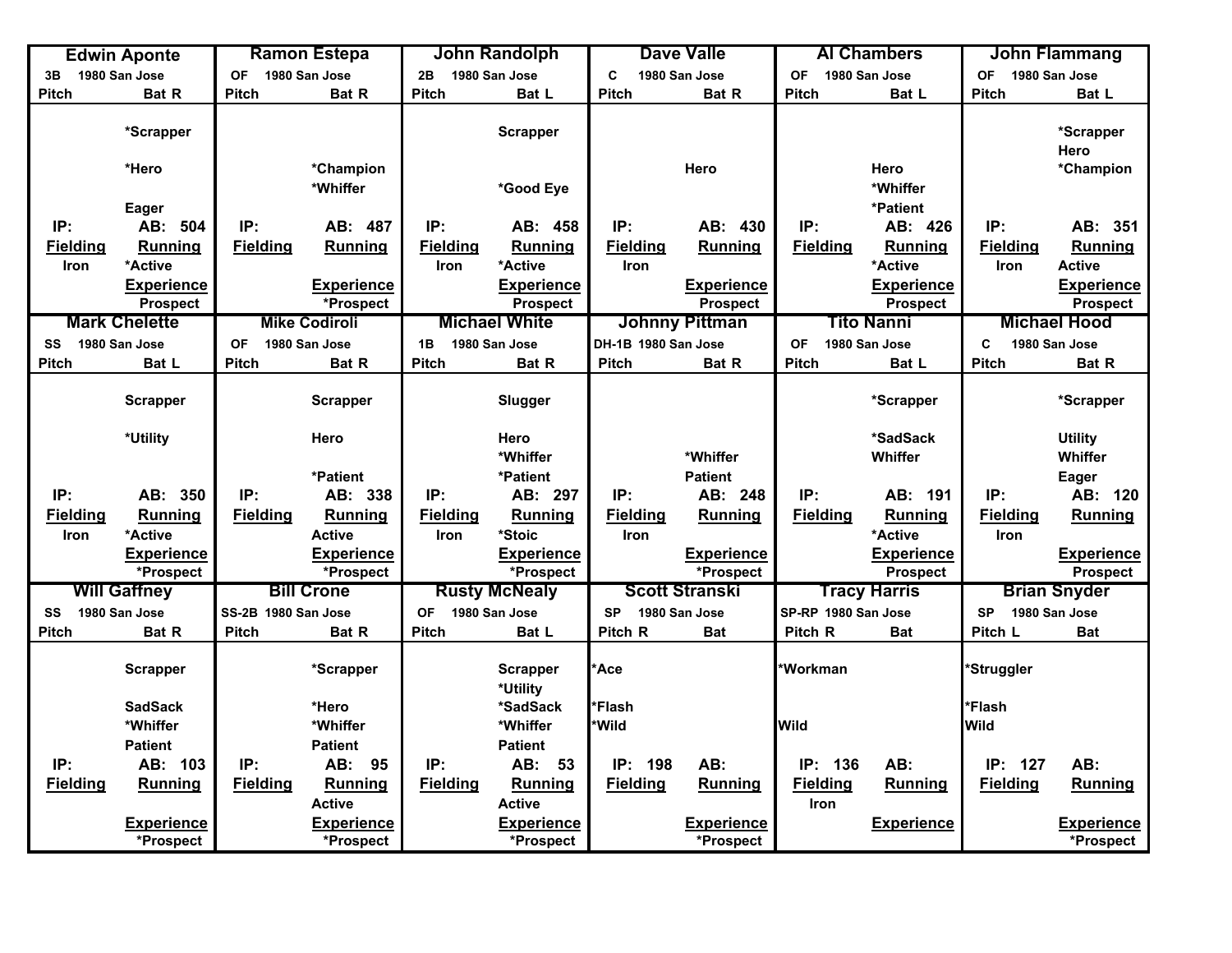|                                        | <b>Jed Murray</b>              |                          | <b>Mark Batten</b>            |                      | <b>Bud Black</b>               |                         | Tim Hallgren      |                             | <b>Steven Knight</b> | Chris Krajewski |                   |
|----------------------------------------|--------------------------------|--------------------------|-------------------------------|----------------------|--------------------------------|-------------------------|-------------------|-----------------------------|----------------------|-----------------|-------------------|
| RP-SP 1980 San Jose                    |                                | RP-SP 1980 San Jose      |                               |                      | RP-SP 1980 San Jose            |                         | 1980 San Jose     | <b>CL</b>                   | 1980 San Jose        | <b>RP</b>       | 1980 San Jose     |
| Pitch R                                | <b>Bat</b>                     | Pitch R                  | <b>Bat</b>                    | Pitch L              | <b>Bat</b>                     | Pitch R                 | <b>Bat</b>        | Pitch R                     | <b>Bat</b>           | Pitch R         | <b>Bat</b>        |
| *Ace                                   |                                | *Ace                     |                               | *Star                |                                |                         |                   |                             |                      | <b>Star</b>     |                   |
|                                        |                                | *Flash                   |                               | *Flash               |                                |                         |                   |                             |                      |                 |                   |
| *Control                               |                                | *Control                 |                               | *Wild                |                                |                         |                   |                             |                      |                 |                   |
| IP: 101                                | AB:                            | IP:<br>98                | AB:                           | IP:<br>86            | AB:                            | IP:<br>77               | AB:               | IP:<br>73                   | AB:                  | IP:<br>73       | AB:               |
| <b>Fielding</b><br><b>Iron</b>         | Running                        | <b>Fielding</b>          | Running                       | <b>Fielding</b>      | Running                        | <b>Fielding</b><br>Iron | Running           | <b>Fielding</b>             | Running              | <b>Fielding</b> | <b>Running</b>    |
|                                        | <b>Experience</b>              |                          | <b>Experience</b>             |                      | <b>Experience</b>              |                         | <b>Experience</b> |                             | <b>Experience</b>    |                 | <b>Experience</b> |
|                                        | *Prospect                      |                          | *Prospect                     |                      | *Prospect                      |                         | *Prospect         |                             | *Prospect            |                 | *Prospect         |
| <b>Jeff Stottlemyre</b><br>(DH League) |                                |                          |                               | <b>Steve Krueger</b> |                                | <b>Donald Minnick</b>   |                   | <b>Kevin Steger</b>         |                      |                 |                   |
| <b>SP</b>                              | 1980 San Jose                  |                          |                               | <b>SP</b>            | 1980 San Jose                  | <b>SP</b>               | 1980 San Jose     | <b>SP</b>                   | 1980 San Jose        |                 |                   |
| Pitch R                                | <b>Bat</b>                     |                          |                               | Pitch L              | <b>Bat</b>                     | Pitch L                 | <b>Bat</b>        | Pitch R                     | <b>Bat</b>           |                 |                   |
| *Workman                               |                                |                          | <b>1980 San Jose Missions</b> | <b>Workman</b>       |                                | 'Struggler              |                   | <b>Struggler</b><br>Workman |                      |                 |                   |
|                                        |                                |                          | 73-66                         | *Flash               |                                | *Flash                  |                   |                             |                      |                 |                   |
|                                        |                                |                          | <b>SJ Municipal Stadium</b>   | *Control             |                                | <b>DBL Wild</b>         |                   | <b>Wild</b>                 |                      |                 |                   |
| 66<br>IP:                              | AB:                            |                          |                               | 52<br>IP:            | AB:                            | IP:<br>44               | AB:               | IP:<br>32                   | AB:                  |                 |                   |
| <b>Fielding</b>                        | <b>Running</b>                 | <b>MGR: Bill Plummer</b> |                               | <b>Fielding</b>      | <b>Running</b>                 | <b>Fielding</b>         | <b>Running</b>    | <b>Fielding</b>             | <b>Running</b>       |                 |                   |
|                                        | <b>Experience</b><br>*Prospect |                          | 1980 California League        |                      | <b>Experience</b><br>*Prospect |                         | <b>Experience</b> |                             | <b>Experience</b>    |                 |                   |
|                                        |                                |                          |                               |                      |                                |                         | *Prospect         |                             | *Prospect            |                 |                   |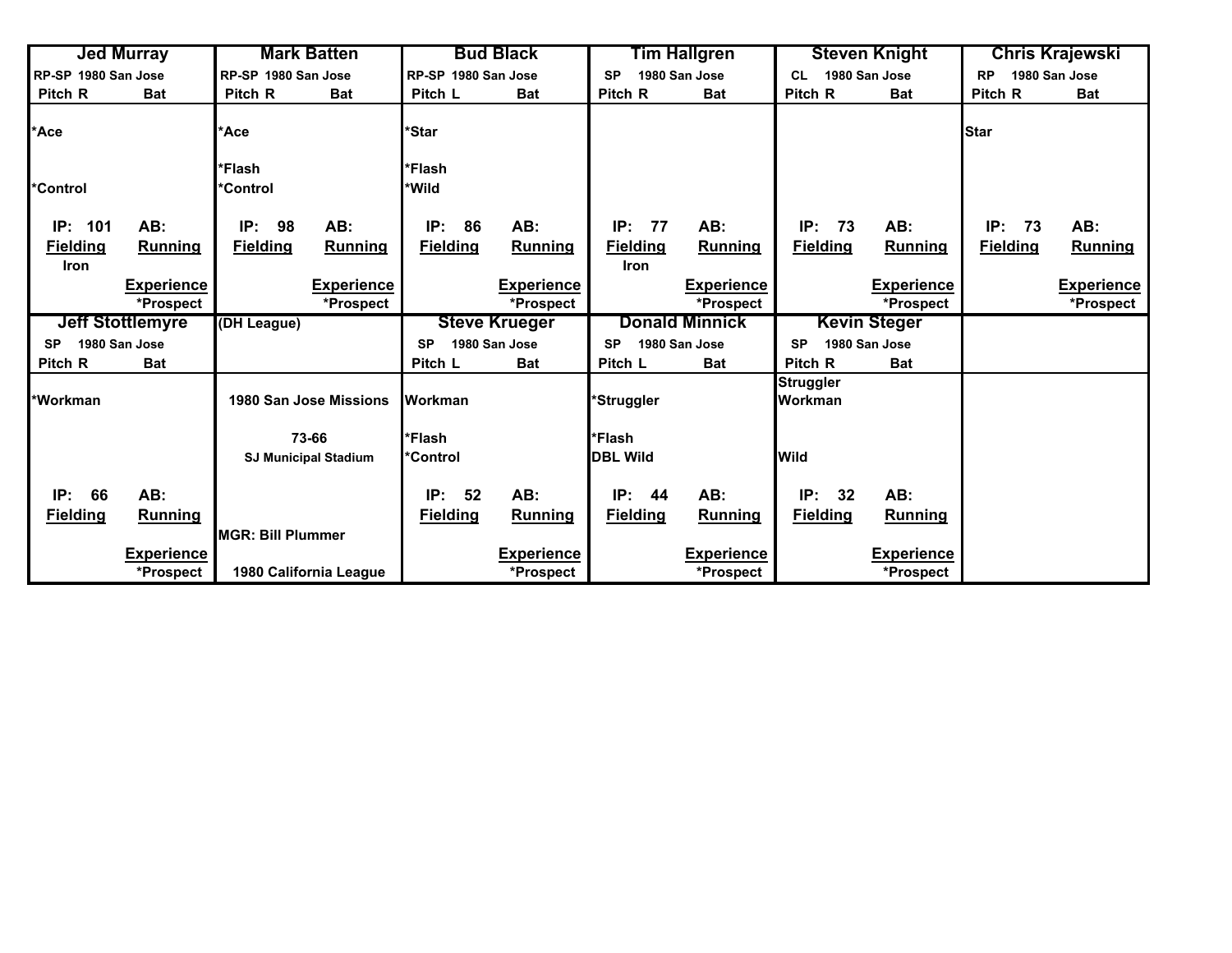|                 | <b>Ed Irvine</b>               | <b>Ronald Koenigsfeld</b> |                                |                 | <b>Willie Lozado</b>           |                     | <b>Don Whiting</b>                   |                     | <b>Bob Skube</b>               |                     |                                                                                                                                                                                                   |  |
|-----------------|--------------------------------|---------------------------|--------------------------------|-----------------|--------------------------------|---------------------|--------------------------------------|---------------------|--------------------------------|---------------------|---------------------------------------------------------------------------------------------------------------------------------------------------------------------------------------------------|--|
| OF              | 1980 Stockton                  | 2B                        | 1980 Stockton                  | SS              | 1980 Stockton                  | DH-OF 1980 Stockton |                                      | OF-DH 1980 Stockton |                                | C                   | <b>Bill Schroeder</b><br>1980 Stockton<br><b>Bat R</b><br>*Slugger<br>*Hero<br>Whiffer<br>IP:<br>Running<br>*Active<br><b>Rocky Hall</b><br>1980 Stockton<br>Bat L<br><b>Scrapper</b><br>*Utility |  |
| <b>Pitch</b>    | Bat R                          | <b>Pitch</b>              | Bat R                          | <b>Pitch</b>    | Bat R                          | <b>Pitch</b>        | Bat L                                | <b>Pitch</b>        | Bat L                          | <b>Pitch</b>        |                                                                                                                                                                                                   |  |
|                 | <b>Scrapper</b>                |                           | *Scrapper                      |                 | *Scrapper                      |                     |                                      |                     | *Slugger                       |                     |                                                                                                                                                                                                   |  |
|                 | Hero                           |                           |                                |                 |                                |                     | Hero                                 |                     | Hero                           |                     |                                                                                                                                                                                                   |  |
|                 |                                |                           | *Whiffer                       |                 | *Whiffer                       |                     | *Whiffer                             |                     | *Whiffer                       |                     |                                                                                                                                                                                                   |  |
|                 | *Eager                         |                           | *Patient                       |                 |                                |                     | *Patient                             |                     | <b>Patient</b>                 |                     |                                                                                                                                                                                                   |  |
| IP:             | AB: 605                        | IP:                       | AB: 487                        | IP:             | AB: 459                        | IP:                 | AB: 458                              | IP:                 | AB: 453                        |                     | AB: 437                                                                                                                                                                                           |  |
| <b>Fielding</b> | Running                        | <b>Fielding</b>           | <b>Running</b>                 | <b>Fielding</b> | <b>Running</b>                 | <b>Fielding</b>     | <b>Running</b>                       | <b>Fielding</b>     | <b>Running</b>                 | <b>Fielding</b>     |                                                                                                                                                                                                   |  |
| Iron            | <b>DBL Active</b>              |                           |                                | Iron            | *Active                        |                     |                                      | <b>Iron</b>         | <b>Active</b>                  |                     |                                                                                                                                                                                                   |  |
|                 | Experience                     |                           | <b>Experience</b>              |                 | Experience                     |                     | <b>Experience</b>                    |                     | <b>Experience</b>              |                     | <b>Experience</b>                                                                                                                                                                                 |  |
|                 | *Prospect                      |                           | *Prospect                      |                 | *Prospect                      |                     |                                      |                     | *Prospect                      |                     | *Prospect                                                                                                                                                                                         |  |
|                 | <b>Jon Hansen</b>              |                           | <b>Melvin Manning</b>          |                 | <b>Stanley Davis</b>           |                     | <b>Nick Hernandez</b>                |                     | <b>George Robins</b>           |                     |                                                                                                                                                                                                   |  |
| ΟF              | 1980 Stockton                  | 3B                        | 1980 Stockton                  | 1B              | 1980 Stockton                  | C-DH 1980 Stockton  |                                      | <b>OF</b>           | 1980 Stockton                  | 2B                  |                                                                                                                                                                                                   |  |
| <b>Pitch</b>    | Bat R                          | <b>Pitch</b>              | Bat R                          | <b>Pitch</b>    | Bat L                          | Pitch               | Bat R                                | <b>Pitch</b>        | <b>Bat R</b>                   | <b>Pitch</b>        |                                                                                                                                                                                                   |  |
|                 |                                |                           | <b>Scrapper</b>                |                 |                                |                     | *Scrapper                            |                     | <b>Scrapper</b>                |                     |                                                                                                                                                                                                   |  |
|                 | *Utility                       |                           | *Utility                       |                 | *Champion                      |                     |                                      |                     | *Hero                          |                     | *SadSack                                                                                                                                                                                          |  |
|                 | *Whiffer                       |                           | Whiffer                        |                 | *Whiffer                       |                     | *Whiffer                             |                     | *Whiffer                       |                     |                                                                                                                                                                                                   |  |
|                 | *Eager                         |                           | *Patient                       |                 |                                |                     | <b>Patient</b>                       |                     |                                |                     | *Eager                                                                                                                                                                                            |  |
| IP:             | AB: 432                        | IP:                       | AB: 432                        | IP:             | AB: 406                        | IP:                 | AB: 185                              | IP:                 | AB: 109                        | IP:                 | AB: 104                                                                                                                                                                                           |  |
| <b>Fielding</b> | Running                        | <b>Fielding</b>           | Running                        | <b>Fielding</b> | Running                        | <b>Fielding</b>     | Running                              | <b>Fielding</b>     | <b>Running</b>                 | <b>Fielding</b>     | <b>Running</b>                                                                                                                                                                                    |  |
| Iron            | *Active                        | Iron                      | *Active                        |                 | *Active                        |                     | *Stoic                               |                     |                                |                     |                                                                                                                                                                                                   |  |
|                 | <b>Experience</b><br>*Prospect |                           | <b>Experience</b><br>*Prospect |                 | <b>Experience</b><br>*Prospect |                     | <b>Experience</b><br><b>Prospect</b> |                     | <b>Experience</b><br>*Prospect |                     | <b>Experience</b><br>*Prospect                                                                                                                                                                    |  |
|                 | Jaime Cocanower                |                           | <b>Jerry Jenkins</b>           |                 | <b>Timothy Cook</b>            |                     | <b>Mike Madden</b>                   |                     | <b>Rob Schroeck</b>            |                     | <b>Jim Coontz</b>                                                                                                                                                                                 |  |
| <b>SP</b>       | 1980 Stockton                  | <b>SP</b>                 | 1980 Stockton                  | <b>SP</b>       | 1980 Stockton                  | SP-RP 1980 Stockton |                                      | <b>SP</b>           | 1980 Stockton                  | RP-CL 1980 Stockton |                                                                                                                                                                                                   |  |
| Pitch R         | <b>Bat</b>                     | Pitch R                   | <b>Bat</b>                     | Pitch R         | <b>Bat</b>                     | Pitch L             | <b>Bat</b>                           | Pitch R             | <b>Bat</b>                     | Pitch R             | <b>Bat</b>                                                                                                                                                                                        |  |
| Ace             |                                |                           |                                | <b>Star</b>     |                                | Ace                 |                                      |                     |                                | *Ace                |                                                                                                                                                                                                   |  |
| *Flash          |                                |                           |                                |                 |                                | *Flash              |                                      | *Flash              |                                | Flash               |                                                                                                                                                                                                   |  |
| *Wild           |                                |                           |                                | *Wild           |                                |                     |                                      | <b>Wild</b>         |                                |                     |                                                                                                                                                                                                   |  |
| IP:<br>198      | AB:                            | IP: 177                   | AB:                            | IP:<br>166      | AB:                            | IP: 134             | AB:                                  | IP:<br>90           | AB:                            | IP:<br>89           | AB:                                                                                                                                                                                               |  |
| <b>Fielding</b> | <b>Running</b>                 | <b>Fielding</b>           | Running                        | <b>Fielding</b> | <b>Running</b>                 | Fielding            | Running                              | <b>Fielding</b>     | Running                        | <b>Fielding</b>     | <b>Running</b>                                                                                                                                                                                    |  |
|                 |                                | Iron                      |                                |                 |                                | Iron                |                                      |                     |                                | Iron                |                                                                                                                                                                                                   |  |
|                 | <b>Experience</b><br>*Prospect |                           | <b>Experience</b><br>*Prospect |                 | <b>Experience</b><br>*Prospect |                     | <b>Experience</b><br>*Prospect       |                     | <b>Experience</b><br>*Prospect |                     | <b>Experience</b><br>*Prospect                                                                                                                                                                    |  |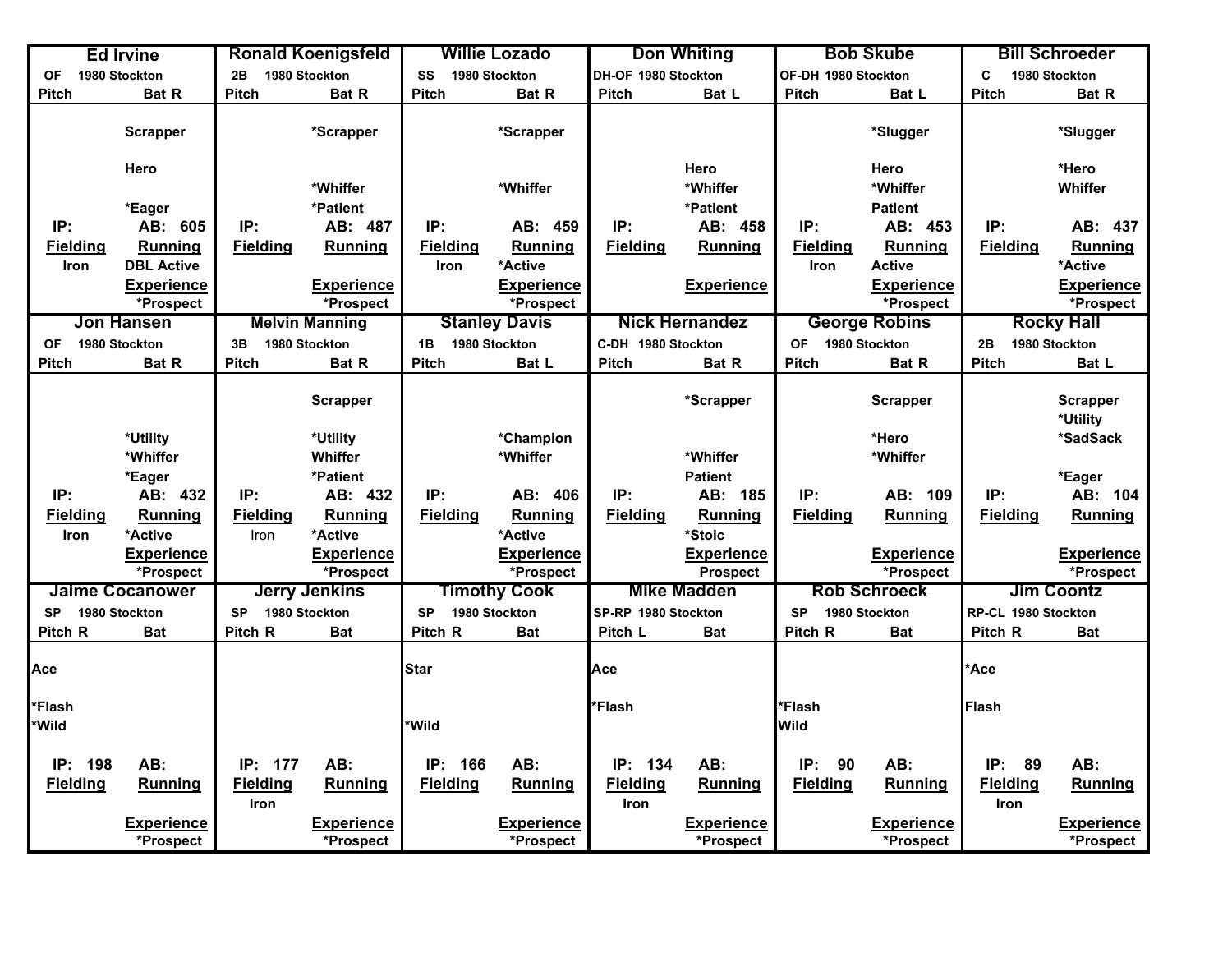| <b>Roberto Diaz</b>                                   | <b>Doug Jones</b>                              | <b>Bob Gibson</b>                                     | <b>Andy Beene</b>                                     | <b>Chel Park</b>                                                 | <b>Michael Donovan</b>                                |
|-------------------------------------------------------|------------------------------------------------|-------------------------------------------------------|-------------------------------------------------------|------------------------------------------------------------------|-------------------------------------------------------|
| RP-CL 1980 Stockton                                   | 1980 Stockton<br><b>SP</b>                     | 1980 Stockton<br><b>RP</b>                            | SP-RP 1980 Stockton                                   | SP-RP 1980 Stockton                                              | 1980 Stockton<br><b>RP</b>                            |
| Pitch R<br><b>Bat</b>                                 | Pitch R<br><b>Bat</b>                          | Pitch R<br><b>Bat</b>                                 | Pitch R<br><b>Bat</b>                                 | Pitch R<br><b>Bat</b>                                            | Pitch R<br><b>Bat</b>                                 |
| <b>Workman</b>                                        | <b>Star</b>                                    |                                                       | *Workman                                              | *Ace                                                             | <b>Workman</b>                                        |
|                                                       | *Flash                                         | *Flash                                                | *Flash                                                | *Flash                                                           | *Flash                                                |
|                                                       |                                                | <b>Wild</b>                                           | <b>Wild</b>                                           | *Control                                                         |                                                       |
| 81<br>AB:<br>IP:<br><b>Fielding</b><br><b>Running</b> | IP:<br>76<br>AB:<br><b>Fielding</b><br>Running | IP:<br>67<br>AB:<br><b>Fielding</b><br><b>Running</b> | IP:<br>58<br>AB:<br><b>Fielding</b><br><b>Running</b> | IP:<br>35<br>AB:<br><b>Fielding</b><br><b>Running</b><br>#DIV/0! | IP:<br>25<br>AB:<br><b>Fielding</b><br><b>Running</b> |
| <b>Experience</b>                                     | <b>Experience</b>                              | <b>Experience</b>                                     | <b>Experience</b>                                     | <b>Experience</b>                                                | <b>Experience</b>                                     |
| *Prospect                                             | *Prospect                                      | *Prospect                                             | *Prospect                                             |                                                                  | *Prospect                                             |
| <b>Greg Meyer</b>                                     | (DH League)                                    |                                                       |                                                       |                                                                  |                                                       |
| 1980 Stockton<br><b>RP</b>                            |                                                |                                                       |                                                       |                                                                  |                                                       |
| Pitch L<br><b>Bat</b>                                 |                                                |                                                       |                                                       |                                                                  |                                                       |
| *Star                                                 | <b>1980 Stockton Ports</b>                     |                                                       |                                                       |                                                                  |                                                       |
|                                                       | $90 - 51$                                      |                                                       |                                                       |                                                                  |                                                       |
| *Wild                                                 | <b>Billy Hebert Field</b>                      |                                                       |                                                       |                                                                  |                                                       |
| IP:<br>19<br>AB:                                      |                                                |                                                       |                                                       |                                                                  |                                                       |
| <b>Fielding</b><br><b>Running</b>                     | <b>MGR: Tony Muser</b>                         |                                                       |                                                       |                                                                  |                                                       |
| <b>Experience</b>                                     |                                                |                                                       |                                                       |                                                                  |                                                       |
| *Prospect                                             | 1980 California League                         |                                                       |                                                       |                                                                  |                                                       |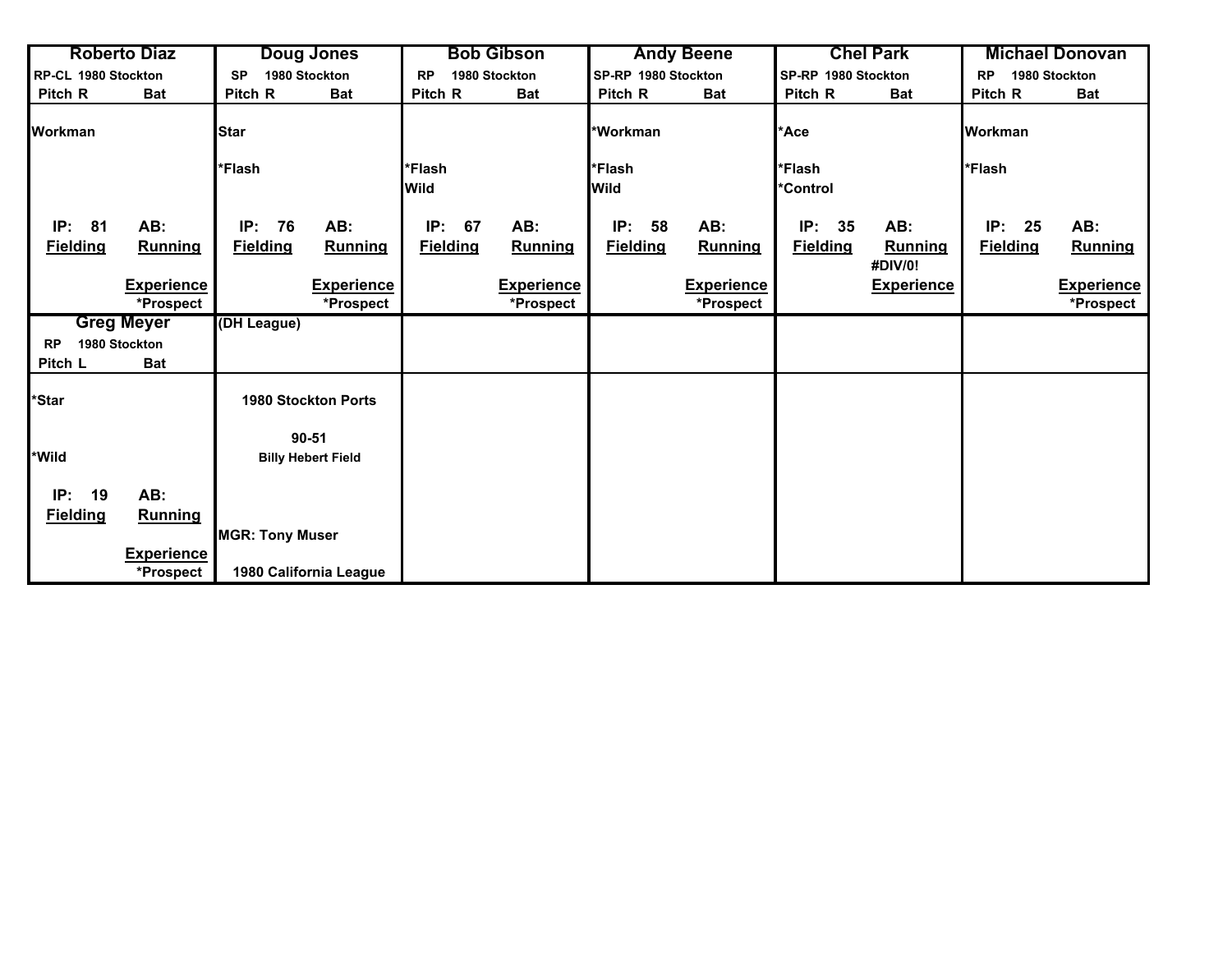|                    | <b>Richard Kyzer</b>     | <b>Ronnie Martinez</b>    |                        |                           | <b>Ron Wilkinson</b> |                           | <b>Rodney Hudson</b> |                           | <b>Lance Hallberg</b>    | <b>Paul Croft</b>         |                   |
|--------------------|--------------------------|---------------------------|------------------------|---------------------------|----------------------|---------------------------|----------------------|---------------------------|--------------------------|---------------------------|-------------------|
| 1980 Visalia<br>2В |                          | OF-DH 1980 Visalia        |                        | 1980 Visalia<br>3B        |                      | C-DH 1980 Visalia         |                      | 1B-DH 1980 Visalia        |                          | <b>OF</b><br>1980 Visalia |                   |
| <b>Pitch</b>       | Bat R                    | <b>Pitch</b>              | Bat R                  | <b>Pitch</b>              | Bat B                | <b>Pitch</b>              | Bat R                | <b>Pitch</b>              | Bat R                    | <b>Pitch</b>              | Bat R             |
|                    |                          |                           |                        |                           |                      |                           |                      |                           |                          |                           |                   |
|                    | <b>Scrapper</b>          |                           |                        |                           | <b>Scrapper</b>      |                           | <b>Scrapper</b>      |                           |                          |                           | *Slugger          |
|                    |                          |                           |                        |                           |                      |                           |                      |                           | *Hero                    |                           |                   |
|                    | *Utility                 |                           | Hero                   |                           | *Hero                |                           | *Hero                |                           | *Champion                |                           | *Champion         |
|                    | *Good Eye                |                           | *Whiffer               |                           |                      |                           |                      |                           | *Whiffer                 |                           | Whiffer           |
|                    | *Eager                   |                           | *Eager                 |                           | *Eager               |                           | <b>Patient</b>       |                           |                          |                           | <b>Patient</b>    |
| IP:                | AB: 474                  | IP:                       | AB: 427                | IP:                       | AB: 399              | IP:                       | AB: 329              | IP:                       | AB: 296                  | IP:                       | AB: 270           |
| <b>Fielding</b>    | <b>Running</b>           | <b>Fielding</b>           | Running                | <b>Fielding</b>           | Running              | <b>Fielding</b>           | Running              | <b>Fielding</b>           | Running                  | <b>Fielding</b>           | <b>Running</b>    |
| Iron               | *Stoic                   |                           | <b>Active</b>          |                           | <b>Active</b>        | Iron                      | *Stoic               | <b>Iron</b>               |                          |                           | <b>DBL Active</b> |
|                    | <b>Experience</b>        |                           | <b>Experience</b>      |                           | <b>Experience</b>    |                           | <b>Experience</b>    |                           | <b>Experience</b>        |                           | <b>Experience</b> |
|                    | *Prospect                |                           | *Prospect              |                           | *Prospect            |                           | *Prospect            |                           | *Prospect                |                           | <b>Prospect</b>   |
|                    | <b>George Slembecker</b> |                           | <b>Antonio Lopez</b>   |                           | <b>Rod Booker</b>    |                           | <b>Andre David</b>   |                           | <b>Brendan Rosenberg</b> |                           | Lyle Brackenridge |
| 1980 Visalia<br>SS |                          | 1980 Visalia<br>1B        |                        | SS<br>1980 Visalia        |                      | OF-DH 1980 Visalia        |                      | <b>OF</b><br>1980 Visalia |                          | 1980 Visalia<br><b>OF</b> |                   |
| <b>Pitch</b>       | Bat R                    | <b>Pitch</b>              | Bat R                  | <b>Pitch</b>              | Bat L                | Pitch                     | Bat L                | <b>Pitch</b>              | Bat R                    | <b>Pitch</b>              | Bat R             |
|                    |                          |                           |                        |                           |                      |                           |                      |                           |                          |                           |                   |
|                    | *Scrapper                |                           | *Scrapper              |                           | <b>Scrapper</b>      |                           | <b>Scrapper</b>      |                           | *Scrapper                |                           | <b>Scrapper</b>   |
|                    |                          |                           |                        |                           |                      |                           | *Hero                |                           |                          |                           |                   |
|                    |                          |                           | *Hero                  |                           | Hero                 |                           | *Champion            |                           |                          |                           | Hero              |
|                    | *Whiffer                 |                           | *Good Eye              |                           | *Whiffer             |                           | *Good Eye            |                           | *Whiffer                 |                           | *Whiffer          |
|                    | *Patient                 |                           | Eager                  |                           | *Patient             |                           | *Patient             |                           |                          |                           | *Patient          |
| IP:                | AB: 269                  | IP:                       | AB: 248                | IP:                       | AB: 242              | IP:                       | AB: 210              | IP:                       | AB: 202                  | IP:                       | AB: 197           |
| <b>Fielding</b>    | <b>Running</b>           | <b>Fielding</b>           | <b>Running</b>         | <b>Fielding</b>           | <b>Running</b>       | <b>Fielding</b>           | <b>Running</b>       | <b>Fielding</b>           | Running                  | <b>Fielding</b>           | <b>Running</b>    |
|                    |                          |                           |                        |                           | *Active              | <b>Iron</b>               |                      |                           | *Stoic                   | Iron                      | <b>Active</b>     |
|                    | <b>Experience</b>        |                           | <b>Experience</b>      |                           | <b>Experience</b>    |                           | <b>Experience</b>    |                           | <b>Experience</b>        |                           | <b>Experience</b> |
|                    | *Prospect                |                           | <b>Prospect</b>        |                           | *Prospect            |                           | *Prospect            |                           | *Prospect                |                           | *Prospect         |
|                    | Tim Laudner              |                           | <b>Kevin McWhirter</b> |                           | <b>Joseph Koval</b>  |                           | Tex Morgan           |                           | <b>Daniel O'Connor</b>   |                           | <b>David Funk</b> |
| 1980 Visalia<br>C  |                          | 1980 Visalia<br><b>OF</b> |                        | 1980 Visalia<br><b>OF</b> |                      | 1980 Visalia<br><b>OF</b> |                      | C<br>1980 Visalia         |                          | 1980 Visalia<br>3B        |                   |
| <b>Pitch</b>       | Bat R                    | Pitch                     | Bat R                  | Pitch                     | <b>Bat R</b>         | <b>Pitch</b>              | Bat R                | <b>Pitch</b>              | Bat R                    | Pitch                     | Bat L             |
|                    |                          |                           |                        |                           |                      |                           |                      |                           |                          |                           |                   |
|                    | Slugger                  |                           | *Slugger               |                           |                      |                           | <b>Scrapper</b>      |                           | <b>Scrapper</b>          |                           | *Scrapper         |
|                    |                          |                           |                        |                           |                      |                           | *Utility             |                           | *Utility                 |                           | *Utility          |
|                    | *Utility                 |                           |                        |                           | *SadSack             |                           | *SadSack             |                           | <b>SadSack</b>           |                           | *SadSack          |
|                    | *Whiffer                 |                           | *Whiffer               |                           | *Whiffer             | #N/A                      | Whiffer              |                           | Whiffer                  |                           | Whiffer           |
|                    | *Patient                 |                           |                        |                           |                      |                           | <b>Patient</b>       |                           | *Patient                 |                           | <b>Patient</b>    |
| IP:                | AB: 186                  | IP:                       | AB: 148                | IP:                       | AB: 136              | IP:                       | AB: 136              | IP:                       | AB: 84                   | IP:                       | AB: 82            |
| <b>Fielding</b>    | <b>Running</b>           | <b>Fielding</b>           | <b>Running</b>         | <b>Fielding</b>           | Running              | <b>Fielding</b>           | Running              | <b>Fielding</b>           | Running                  | <b>Fielding</b>           | <b>Running</b>    |
|                    | <b>Stoic</b>             | Iron                      | *Active                |                           | *Active              |                           | *Stoic               |                           |                          |                           |                   |
|                    | <b>Experience</b>        |                           | <b>Experience</b>      |                           | <b>Experience</b>    |                           | <b>Experience</b>    |                           | <b>Experience</b>        |                           | <b>Experience</b> |
|                    | *Prospect                |                           | *Prospect              |                           | *Prospect            |                           | *Prospect            |                           | *Prospect                |                           | *Prospect         |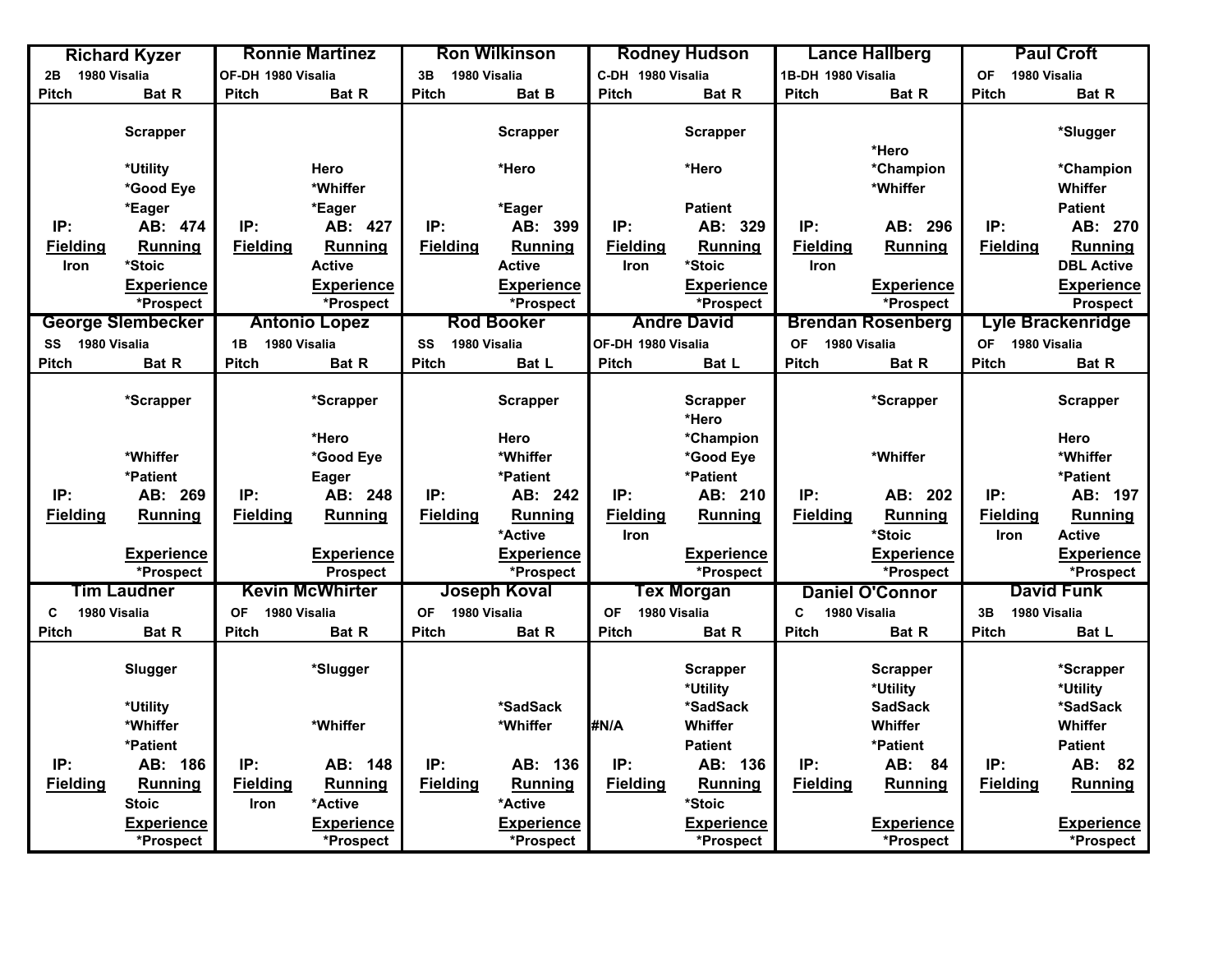| <b>Steve Benson</b> |                         | Ted Kromy                   |                        |                           | <b>Brad Havens</b>     |                           | <b>Robert Jones</b>       |                      | <b>Scott Olshane</b>   | <b>Michael Riley</b>      |                       |
|---------------------|-------------------------|-----------------------------|------------------------|---------------------------|------------------------|---------------------------|---------------------------|----------------------|------------------------|---------------------------|-----------------------|
| 3B-2B 1980 Visalia  |                         | 1980 Visalia<br><b>SP</b>   |                        | 1980 Visalia<br><b>SP</b> |                        | SP-RP 1980 Visalia        |                           | RP-SP 1980 Visalia   |                        | SP-RP 1980 Visalia        |                       |
| <b>Pitch</b>        | <b>Bat R</b>            | Pitch R                     | <b>Bat</b>             | Pitch L                   | <b>Bat</b>             | Pitch L                   | <b>Bat</b>                | Pitch R              | <b>Bat</b>             | Pitch R                   | <b>Bat</b>            |
|                     | *Scrapper               | <b>Star</b>                 |                        | *Star                     |                        | *Workman                  |                           |                      |                        | <b>ٔStruggler</b>         |                       |
|                     |                         |                             |                        | *Flash                    |                        |                           |                           | *Flash               |                        |                           |                       |
|                     | *Good Eye               |                             |                        |                           |                        | *Wild                     |                           |                      |                        | <b>Wild</b>               |                       |
|                     | *Patient                |                             |                        |                           |                        |                           |                           |                      |                        |                           |                       |
| IP:                 | AB: 75                  | IP: 196                     | AB:                    | IP: 195                   | AB:                    | IP: 147                   | AB:                       | IP: 128              | AB:                    | IP:<br>88                 | AB:                   |
| <b>Fielding</b>     | Running                 | <b>Fielding</b>             | <b>Running</b>         | <b>Fielding</b>           | Running                | <b>Fielding</b>           | <b>Running</b>            | <b>Fielding</b>      | Running                | <b>Fielding</b>           | Running               |
|                     | *Active                 |                             |                        |                           |                        | Iron                      |                           | <b>Iron</b>          |                        |                           |                       |
|                     | <b>Experience</b>       |                             | <b>Experience</b>      |                           | <b>Experience</b>      |                           | <b>Experience</b>         |                      | <b>Experience</b>      |                           | <b>Experience</b>     |
|                     | *Prospect               |                             | <b>Prospect</b>        |                           | <b>Prospect</b>        |                           | <b>Prospect</b>           |                      | *Prospect              |                           | <b>Prospect</b>       |
|                     | <b>Jeff Stottlemyre</b> | (DH League)                 |                        |                           | <b>Steve Krueger</b>   |                           | <b>Donald Minnick</b>     |                      | <b>Kevin Steger</b>    |                           | <b>Albert Arrieta</b> |
| SP 1980 San Jose    |                         |                             |                        | <b>SP</b>                 | 1980 San Jose          | SP 1980 San Jose          |                           | SP 1980 San Jose     |                        | <b>SP</b><br>1980 Visalia |                       |
| Pitch R             | <b>Bat</b>              |                             |                        | Pitch L                   | <b>Bat</b>             | Pitch L                   | <b>Bat</b>                | Pitch R              | <b>Bat</b>             | Pitch R                   | <b>Bat</b>            |
|                     |                         |                             |                        |                           |                        |                           |                           | <b>Struggler</b>     |                        |                           |                       |
| *Workman            | 1980 Visalia Oaks       |                             | Workman                |                           | 'Struggler             |                           | Workman                   |                      | Workman                |                           |                       |
|                     |                         |                             |                        |                           |                        |                           |                           |                      |                        |                           |                       |
|                     |                         | 71-69                       |                        | *Flash                    |                        | *Flash                    |                           |                      |                        |                           |                       |
|                     |                         | <b>SJ Municipal Stadium</b> |                        | *Control                  |                        | <b>DBL Wild</b>           |                           | <b>Wild</b>          |                        | *Control                  |                       |
|                     |                         |                             |                        |                           |                        |                           |                           |                      |                        |                           |                       |
| IP:<br>66           | AB:                     |                             |                        | IP: 52                    | AB:                    | IP: 44                    | AB:                       | IP:<br>32            | AB:                    | IP:<br>71                 | AB:                   |
| <b>Fielding</b>     | Running                 |                             |                        | <b>Fielding</b>           | Running                | <b>Fielding</b>           | Running                   | <b>Fielding</b>      | Running                | <b>Fielding</b>           | <b>Running</b>        |
|                     |                         | <b>MGR: Tom Kelly</b>       |                        |                           |                        |                           |                           |                      |                        |                           |                       |
|                     | <b>Experience</b>       |                             |                        |                           | <b>Experience</b>      |                           | <b>Experience</b>         |                      | <b>Experience</b>      |                           | <b>Experience</b>     |
|                     | *Prospect               |                             | 1980 California League |                           | *Prospect              |                           | *Prospect                 |                      | *Prospect              |                           | *Prospect             |
|                     | <b>Ken Angulo</b>       |                             | <b>Thomas Biko</b>     |                           | <b>Douglas Thomson</b> |                           | <b>Dominick Bullinger</b> |                      | <b>Michael Tirella</b> |                           | <b>Oscar Ramirez</b>  |
| RP-SP 1980 Visalia  |                         | SP-RP 1980 Visalia          |                        | SP-RP 1980 Visalia        |                        | 1980 Visalia<br><b>CL</b> |                           | RP 1980 Visalia      |                        | 1980 Visalia<br><b>RP</b> |                       |
| Pitch L             | Bat                     | Pitch L                     | <b>Bat</b>             | Pitch R                   | <b>Bat</b>             | Pitch L                   | <b>Bat</b>                | Pitch L              | <b>Bat</b>             | Pitch R                   | <b>Bat</b>            |
| Workman             |                         | Ace                         |                        | *Workman                  |                        | *Star                     |                           | Struggler<br>Workman |                        | *Struggler                |                       |
|                     |                         |                             |                        |                           |                        | *Flash                    |                           | *Flash               |                        |                           |                       |
| *Wild               |                         | <b>Wild</b>                 |                        | *Control                  |                        | *Wild                     |                           | *Wild                |                        |                           |                       |
|                     |                         |                             |                        |                           |                        |                           |                           |                      |                        |                           |                       |
| IP:<br>70           | AB:                     | IP:<br>68                   | AB:                    | IP:<br>63                 | AB:                    | IP:<br>62                 | AB:                       | IP:<br>47            | AB:                    | IP:<br>29                 | AB:                   |
| <b>Fielding</b>     | Running                 | <b>Fielding</b>             | <b>Running</b>         | <b>Fielding</b>           | Running                | <b>Fielding</b>           | <b>Running</b>            | <b>Fielding</b>      | Running                | <b>Fielding</b>           | Running               |
|                     |                         |                             |                        |                           |                        |                           |                           |                      |                        |                           |                       |
|                     | <b>Experience</b>       |                             | <b>Experience</b>      |                           | <b>Experience</b>      |                           | <b>Experience</b>         |                      | <b>Experience</b>      |                           | <b>Experience</b>     |
|                     | *Prospect               |                             | *Prospect              |                           | *Prospect              |                           | *Prospect                 |                      | *Prospect              |                           | *Prospect             |